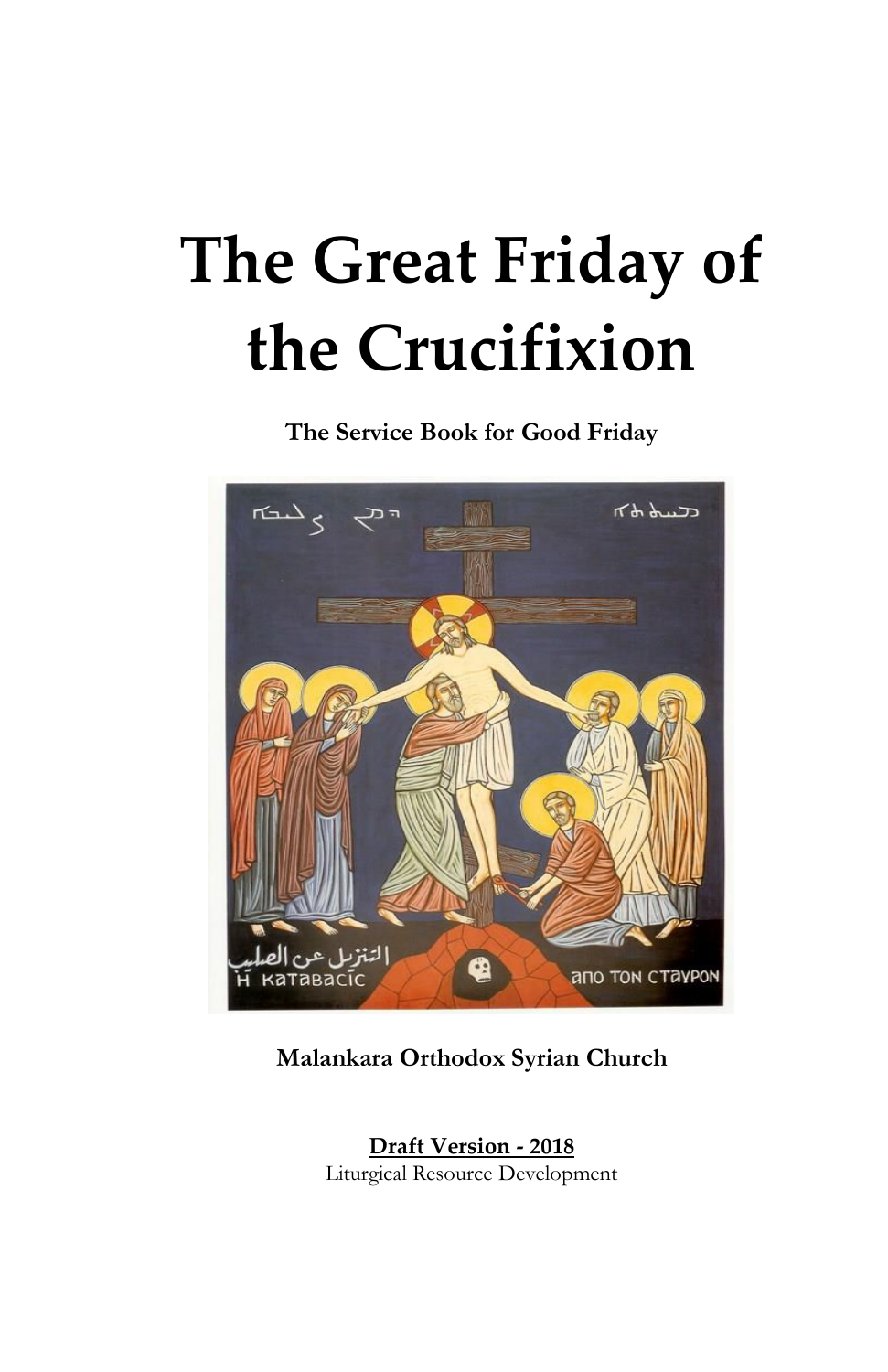By the grace of God, this work was completed for the benefit of the English-speaking faithful through the Ministry of Liturgical Resource Development, with the help of St. Gregorios Mission Parish, Spokane, WA.

The work is adapted from prose translations from the original Syriac by Rev. Fr. Baby Varghese found in *The Order of the Prayers of the Holy Week* (Malankara Orthodox Church Publications, 2012), and from prose translations in *Ma'de'dono: The Book of the Church Festivals* published by Metropolitan Mor Athanasius Yeshue Samuel of blessed memory.

\***This booklet is a preliminary edition and is subject to future edits**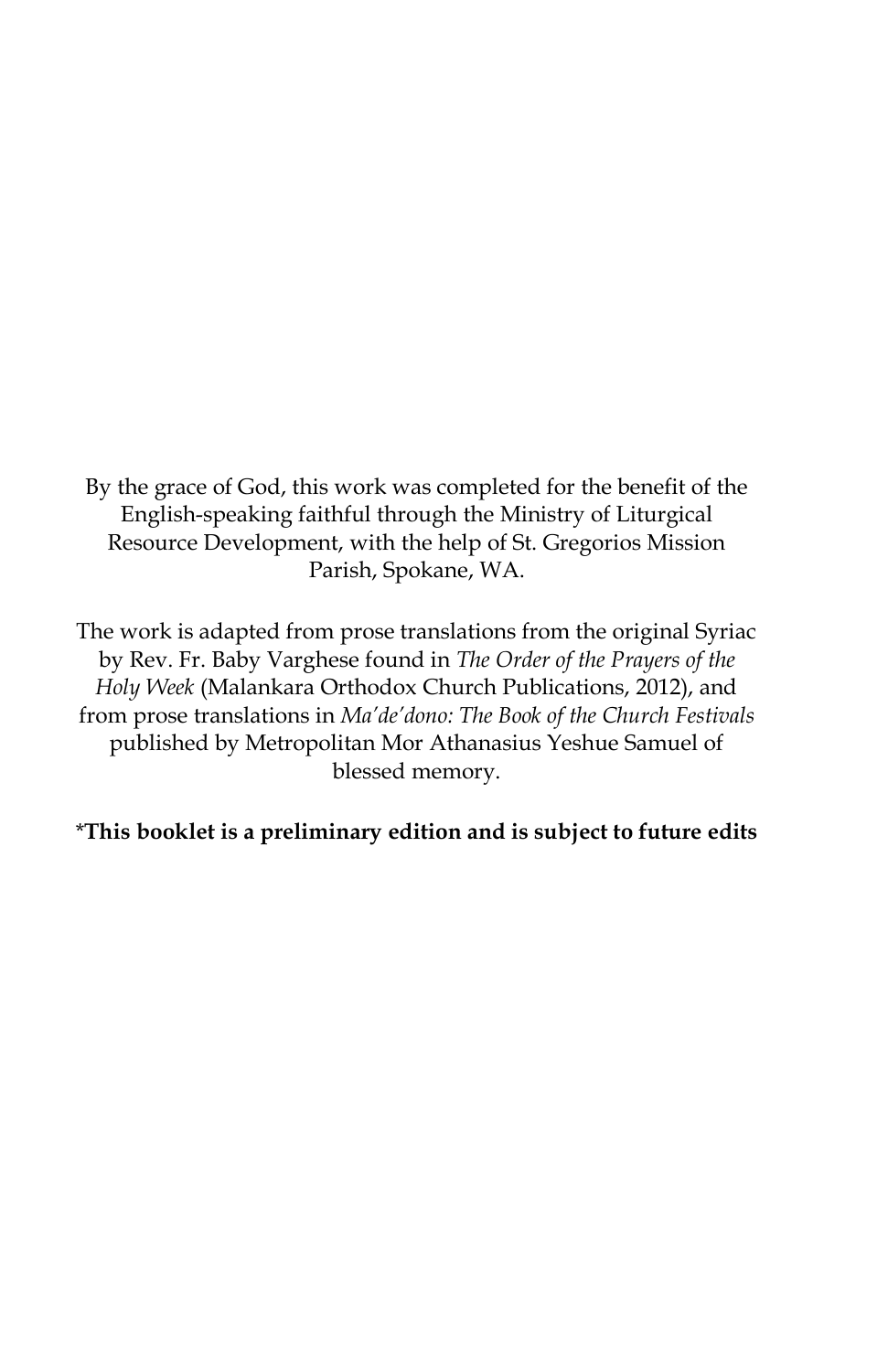# **GREAT FRIDAY OF THE CRUCIFIXION MORNING PRAYER**

*Matins/Safro*

# **† In the name of the Father, / and of the Son, /and of the Holy Spirit, / one true God.**

Glory be to Him, / and may His mercy and compassion be upon us forever. / Amin*.*

# **Holy, Holy, Holy, / Lord God Almighty, / by whose glory / the heaven and earth are filled, Hosanna in the Highest!**

Blessed is He who has come, / and is to come in the name of the Lord. / Glory be to Him in the Highest!

# **QAUMO OF THE MORNING**

*Bless'd is the shame You bore for us (Brikh Mookuk…)*

Let us - praise and worship Christ Who saved us by His - humiliation - and passion (*x3)*

Glory to You, Lord, Honor - to Your Father, and Adoration to Your Spirit! O Lord, have mercy on us! – Open the gates of the Jerusalem – of heaven So that – our pray'rs may enter, – Lord, before Your Throne Glory to You, Lord; Glory to You, Lord, Our Hope forever. *Barekmor.*

# *The Lord's Prayer*

**Our Father, Who art in heaven,** / hallowed be Thy name, / Thy kingdom come; / Thy will be done on earth / as it is in heaven. / Give us this day our daily bread, / and forgive us our debts and sins, / as we also have forgiven our debtors. / Lead us not into temptation, / but deliver us from the evil one, / for † Thine is the kingdom, / the power, and the glory, / forever and ever. / Amin.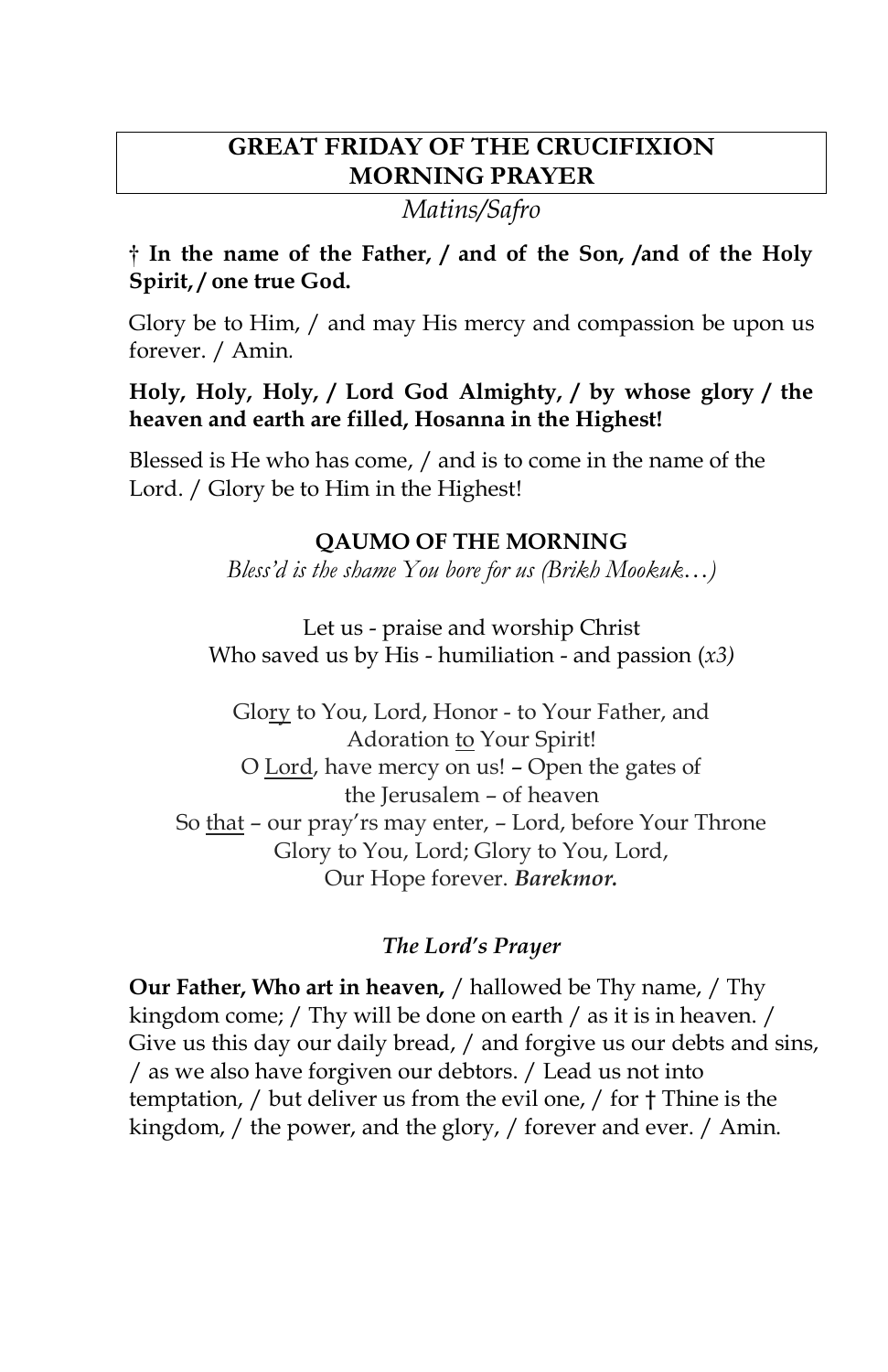## *Psalms of Morning*

*[Psalm 51]* **Have mercy on me, O God, in Your loving kindness; / in the abundance of Your mercy blot out my sin.**

Wash me thoroughly from my guilt and cleanse me from my sin, / for I acknowledge my fault and my sins are before me always.

**Against You only have I sinned and done evil in Your sight, / that You may be justified in Your words / and vindicated in Your judgment, / for I was born in guilt and in sin did my mother conceive me.**

But You take pleasure in truth and You have made known to me the secrets of Your wisdom. / Sprinkle me with Your hyssop and I shall be clean; / wash me and I shall be whiter than snow.

**Give me the comfort of Your joy and gladness, / and the bones, which have been humbled shall rejoice. / Turn away Your face from my sins and blot out all my faults.**

Create in me a clean heart, O God, / and renew Your steadfast spirit within me. / Do not cast me from Your presence / and take not Your Holy Spirit from me.

**But restore to me Your joy and Your salvation / and let Your glorious spirit sustain me, / that I may teach the wicked Your way / and sinners may return to You.**

Deliver me from blood, O God, God of my salvation, / and my tongue shall praise Your justice. / O Lord, open my lips and my mouth shall sing your praise.

**For You do not take pleasure in sacrifices; / by burnt offerings You are not appeased. / The sacrifice of God is a humble spirit; / a heart that is contrite God will not despise.**

Do good in Your good pleasure to Zion / and build up the walls of Jerusalem. / Then shall You be satisfied with sacrifices of truth / and with whole burnt-offerings; / then shall they offer bullocks upon Your altar. *And to You belongs the praise, O God. Barekmor*

*† Glory be to the Father, Son and Holy Spirit Unto the ages of ages and forevermore*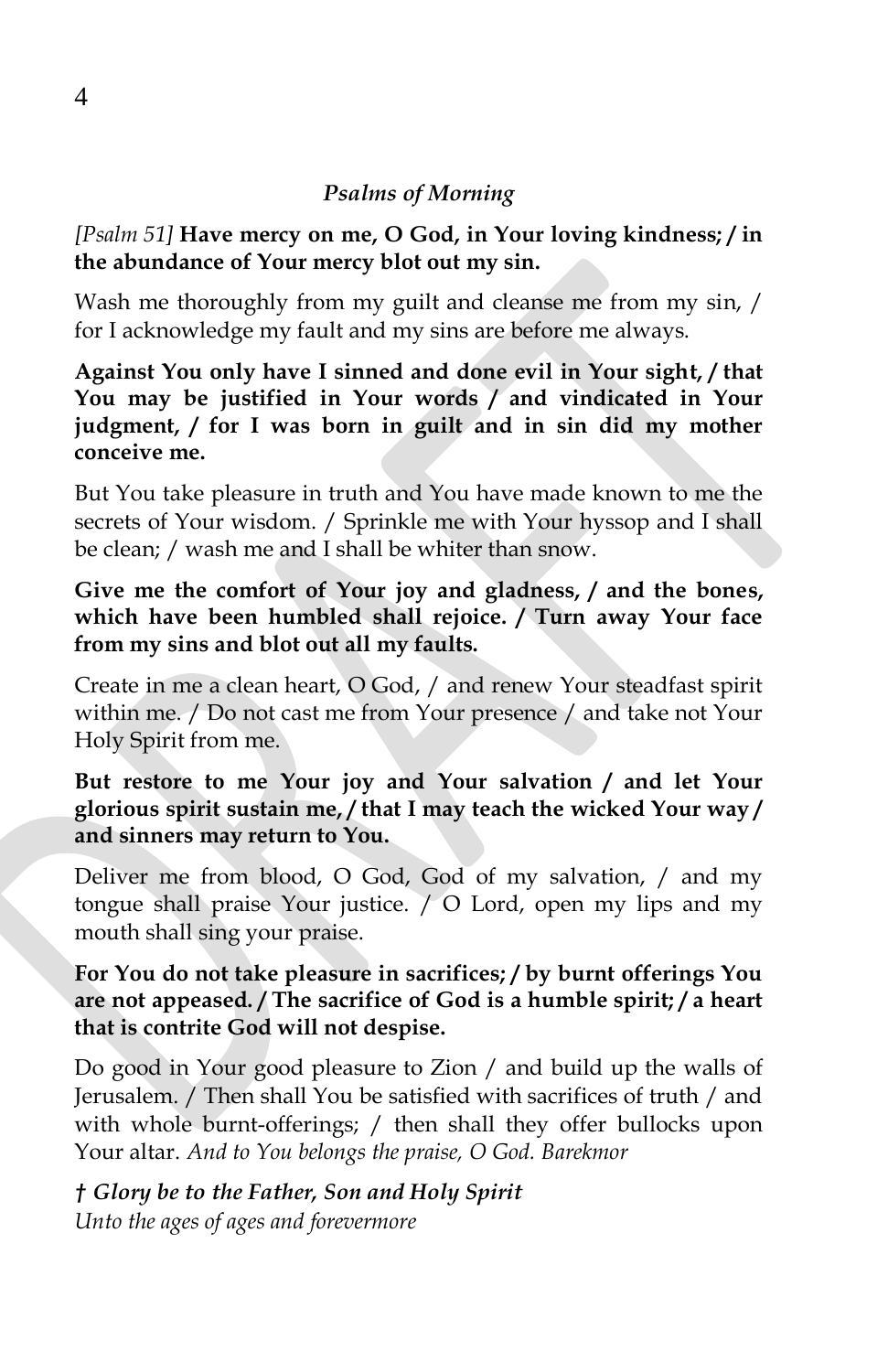#### **ENIYONO**

*(Haw Dahwo Bukro/Pathakipol…)*

He was led to the tribunal For us, – that we might be saved. O God, have mercy on us!

He who was struck by a servant set free - the servants of sin. O God, have mercy on us!

He who was beaten on the head tore up – the bond of our debts. O God, have mercy on us!

He is the Judge of all judges, yet they - plotted to kill Him. O God, have mercy on us!

The wicked judged the Guiltless One; They judged – the Just Judge of all. O God, have mercy on us…*Barekmor* 

*Shub'ho… Men olam…*

The Righteous, – Upright One was pleased to be - judged by the wicked . O God, have mercy on us!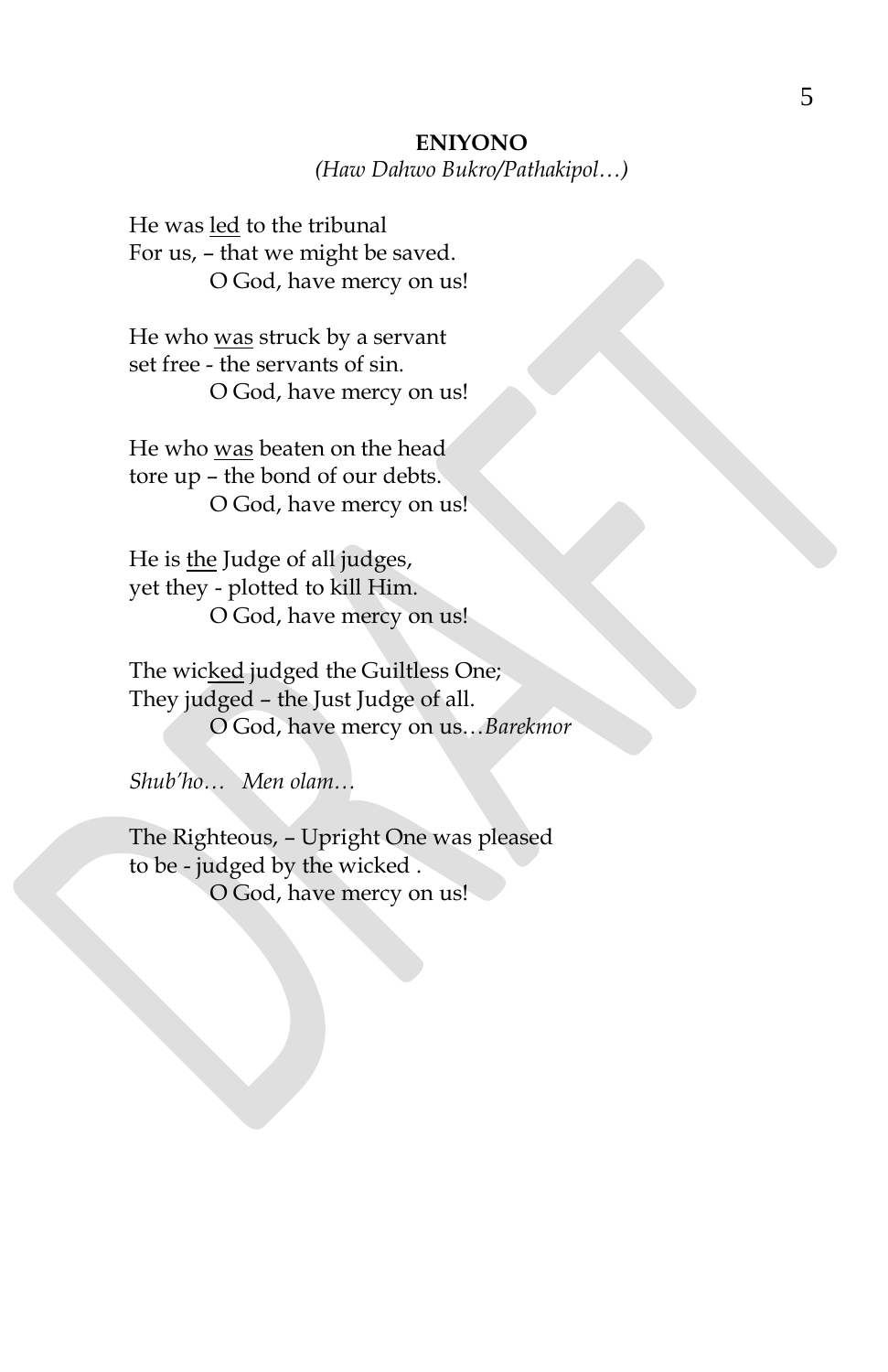# *[Psalm 63] Kurielaison.* **My God, You are my God; / I will seek You.**

My soul thirsts for You / and my flesh seeks for You / like the thirsty earth, which is parched and begging for water.

# **So have I looked for You in truth, / that I may see Your power and Your glory,**

Because Your loving-kindness is better than life, / and my lips shall praise You.

# **So I will bless You while I live / and will lift up my hands in Your name.**

My soul shall be enriched as with marrow and fat, / and my mouth shall praise You with lips of praise.

# **I have remembered You upon my bed, / and in the nighttime I have meditated on You.**

For You have been my helper, / and in the shadow of Your wings is my protection.

# **My soul follows after You, / and Your right hand upholds me.**

Those who seek to destroy my soul / shall enter into the lower parts of the earth.

# **They shall be delivered over to the sword / and shall be food for foxes, / but the king shall rejoice in God.**

Everyone who swears by Him shall glory, / but the mouth of those who speak lies shall be stopped.

*And to You belongs the praise, O God. Barekmor*

*† Glory be to the Father, Son and Holy Spirit Unto the ages of ages and forevermore*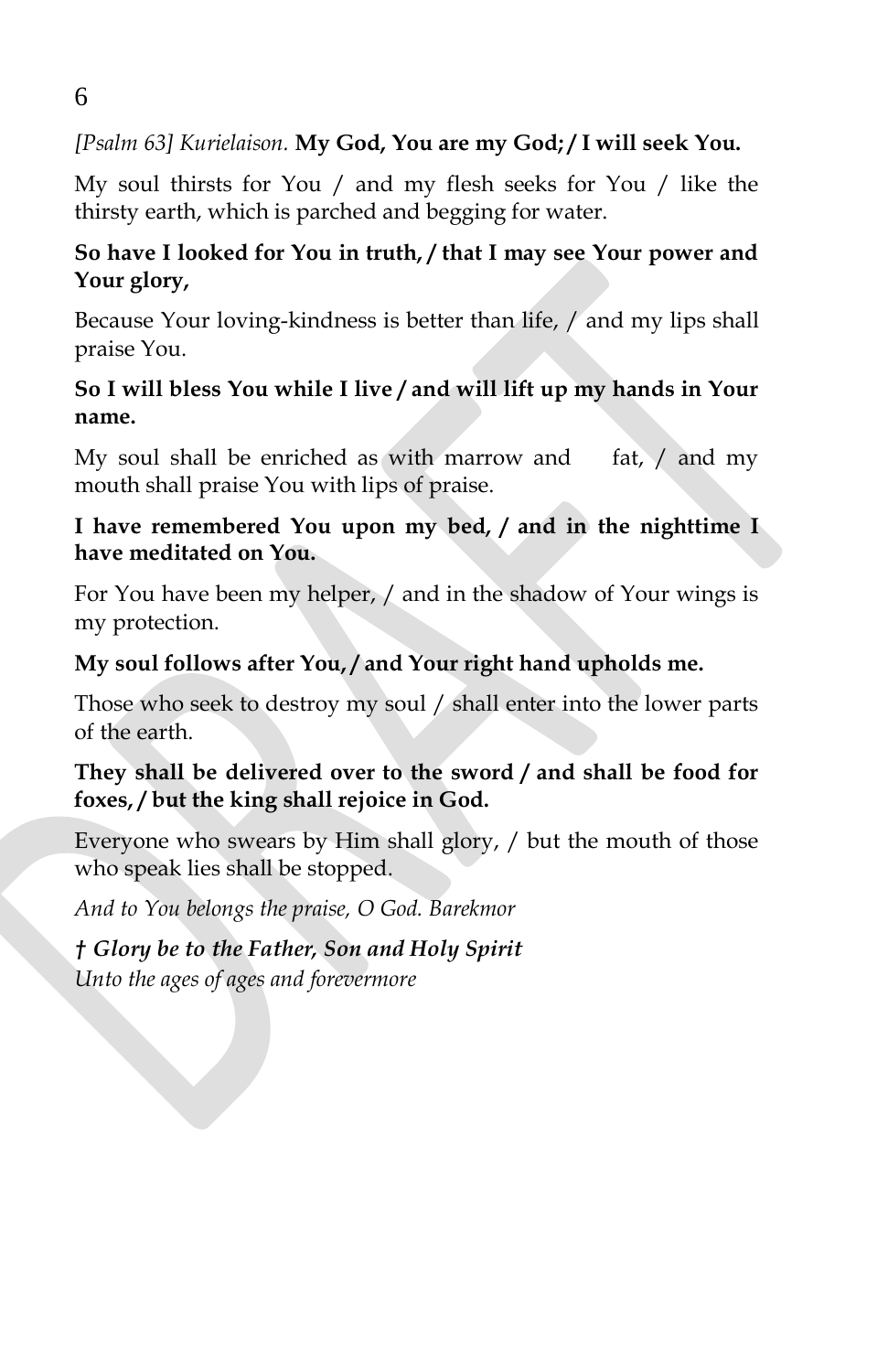#### **ENIYONO**

*(Haw d'Uhdono/Devesha Mashiha…)*

Christ our God who was – struck on his face In his love for humankind And freed us from slav`e`ry, I stand *before* You; Lord, have mercy

Christ our God who for - our salvation Was suspended on the Cross And gave us life by His death I stand *before* You; Lord, have mercy

Christ our God by whose - humility Our fallen nature was raised And our suff'ring abolished, I stand *before* You; Lord, have mercy

Christ our God who by - His own free will Endured passion and the Cross To redeem Adam's children, I stand *before* You; Lord, have mercy

Christ our God alone - is without sin, and yet he endured judgment To free us, the guilty ones, I stand *before* You; Lord, have mercy …*Barekmor* 

*Shub'ho… Men olam…*

Christ our God who for - our salvation Endured passion and the Cross To grant life by His Person, I stand *before* You; Lord, have mercy

*Kurielaison*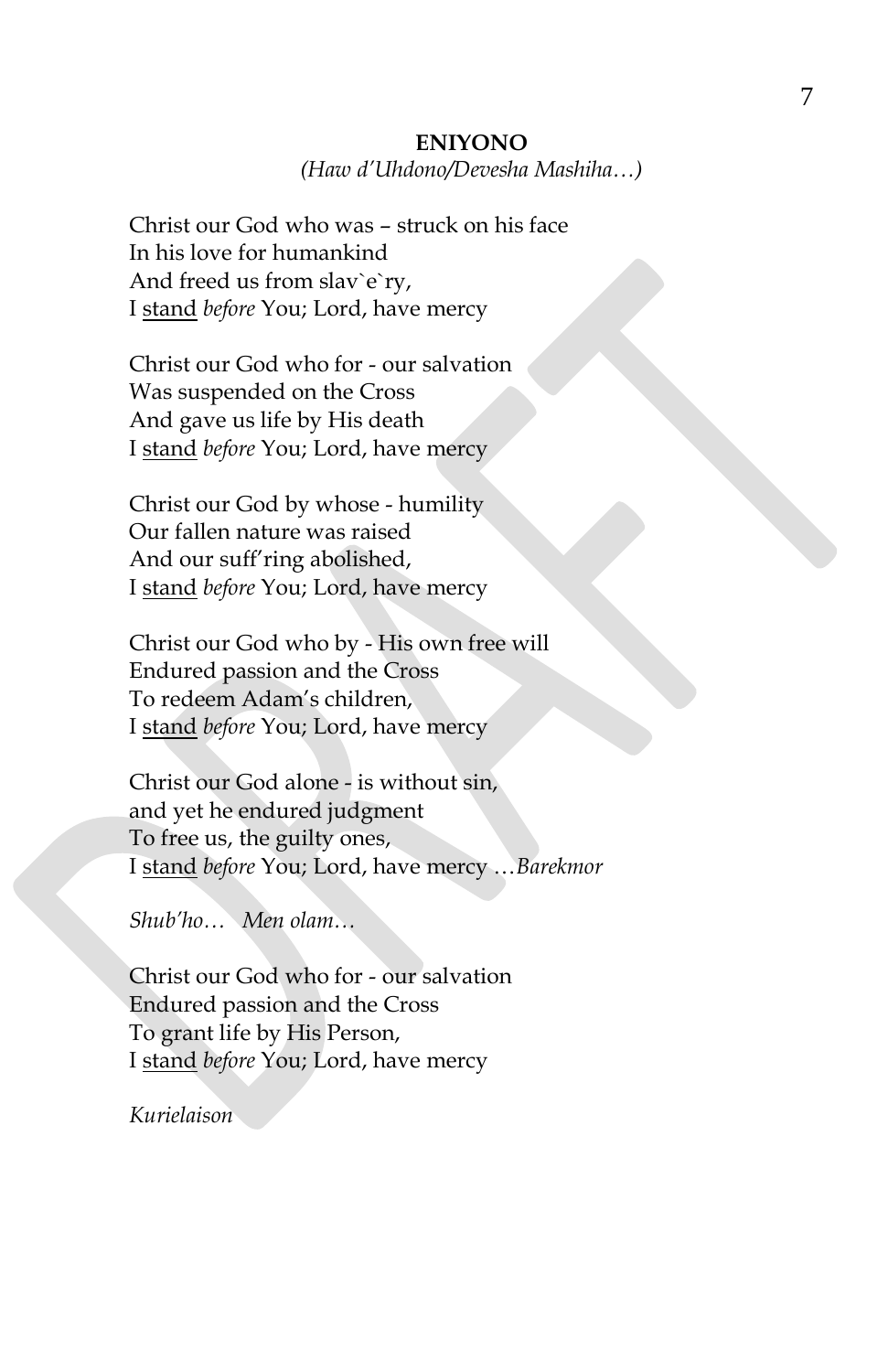#### **Psalm 35**

*Make a judgment for me, O Lord! Fight against those who fight against me! Take hold of arms and shield and rise to my help! (Ps. 35:1)*

*(Qolo d'Shubho/Daivamuyarthu…)*

Today, the Judge of all judges inclined His head and stood in the tribunal and the Lord was mocked and insulted for our sake to redeem us from error…*Kurielaison*

Let them be put to shame and dishonor, who seek after my soul. Let them be *turned back and confounded, those who devise evil against me! (Ps. 35:4)*

> Today, the Jews stirred up against Pilate, saying: "O Judge, crucify this man!" And the wicked asked Pilate to free Barabas and for the Good One to die…*Kurielaison*

Let their way be dark and slippery and the angel of the Lord will chase them *away, for they hid snares for me and spread out nets for my soul. (35:7)*

> Today, the Lord was spat upon so that he might Restore Adam to Eden, And He was struck by a servant to set us free from the servitude of sin…*Kurielaison*

*Unjust witnesses rose up; they asked of me things that they know not. They requite me evil for good and they destroyed my soul from among men! (35:11-12)*

> Today, the love of the disciples had run cold and they quickly fled and hid As the Teacher of Truth stood alone and suffered Among His crucifiers…*Kurielaison*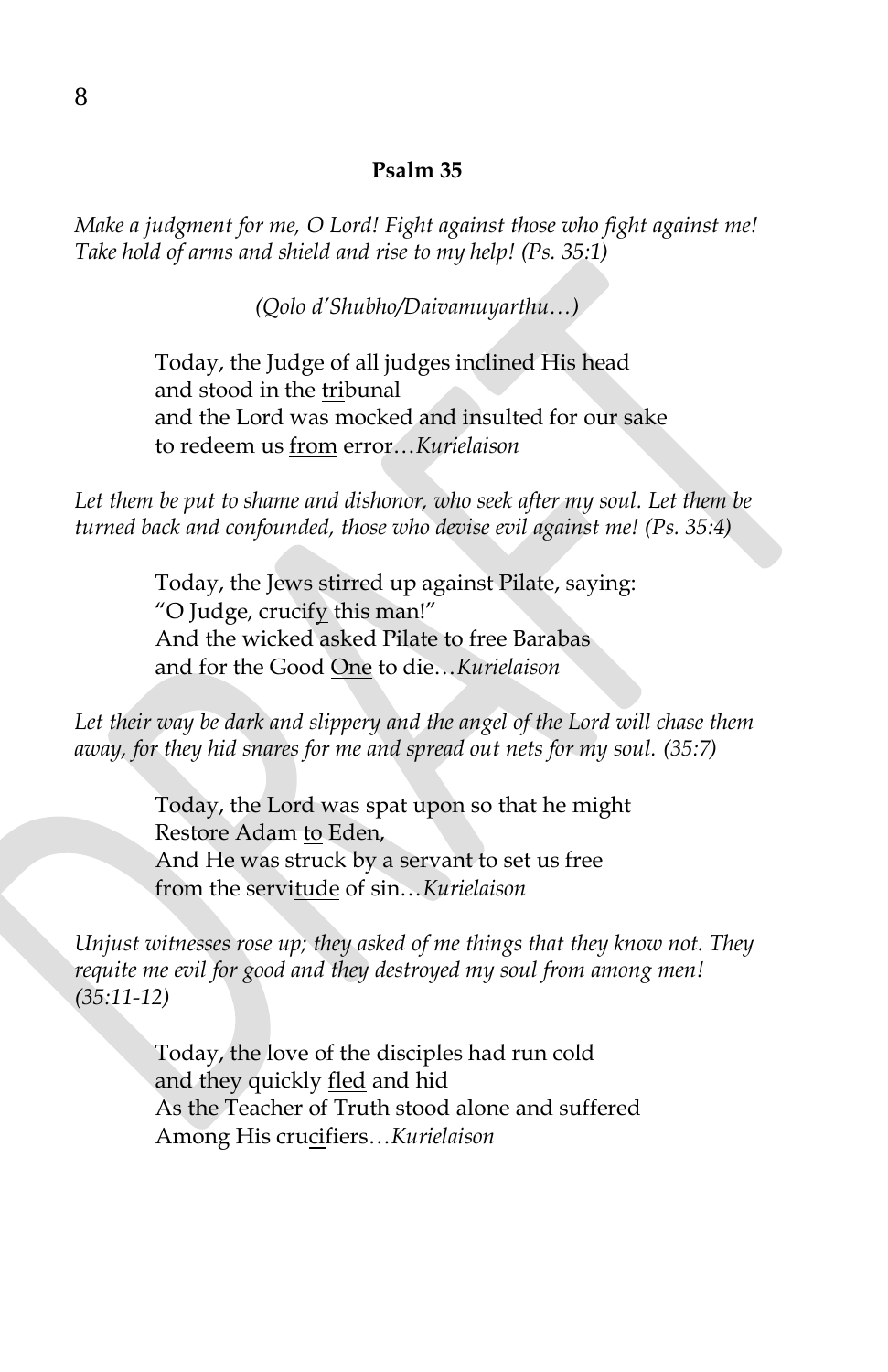*In my suffering they gathered together and rejoiced, and they gathered together against me for so long, and I did not know. With pride and mocking, they gnashed at me with their teeth. (35:15-16)*

Today, the Jews at the Tribunal cried aloud: "Crucify Him, O Pilate, for He led our people astray and broke the Law given to us by Moses" …*Kurielaison*

## **Psalm 69**

*Heal the breaking of my heart and bind it up! (69:20)*

*(Shmahode Kulkhun Aame/Vidhveshikal Cheytha…)*

Hear all nations what was done to the Lord of creation: The wicked suspended Him On the Cross of infamy Come let us - bow and worship Him! …*Kurielaison*

*Let their table become a snare and their reward be a stumbling (69:22)*

Hear all peoples of the earth! The unclean have chosen to set free a murd`e`rous man and to crucify the Lord Come let us - bow and worship Him! …*Kurielaison*

*Pour out wrath and fury upon them (69:24)*

The sun and moon were darkened; All creation was saddened; Let all creation suffer along with her Creator. Come let us - bow and worship Him! …*Kurielaison*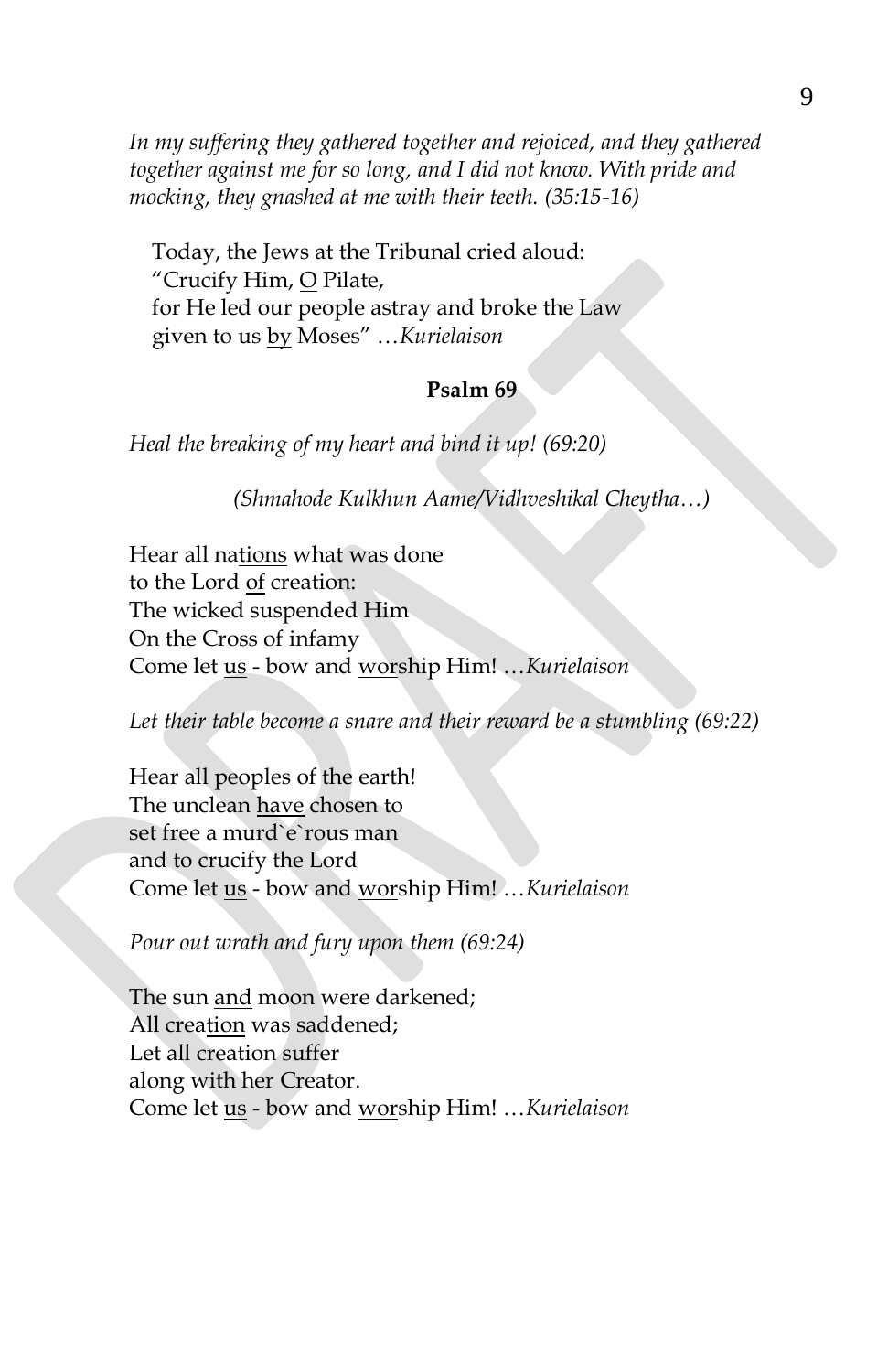*For they have persecuted Him whom you have smitten (69:26)*

When Christ thirsted, they gave Him Vinegar and gall to drink and when He drank it, He said: "all things written are fulfilled." Come let us - bow and worship Him! …*Kurielaison*

*Let them be blotted out of Your book of life. Let them not be enrolled among the righteous (69:28)*

The dead rose up to meet Him; The saints went forth to greet Him; and they preached before many, "He is Truly Lord and God!" Come let us - bow and worship Him! …*Kurielaison*

I will glorify the name of the Lord with praise and with a hymn, I will *magnify Him (69:30)*

The Spirit left the Temple Which the corrupt had defiled. The torn veil in the temple was clearly rent by the Lord. Come let us - bow and worship Him! …*Barekmor* 

*Shub'ho… Men olam…*

Forget not,  $Q$  Israel, That the One you crucified is God and the Son of God, And He has uprooted you. Come let us - bow and worship Him! …*Kurielaison*

10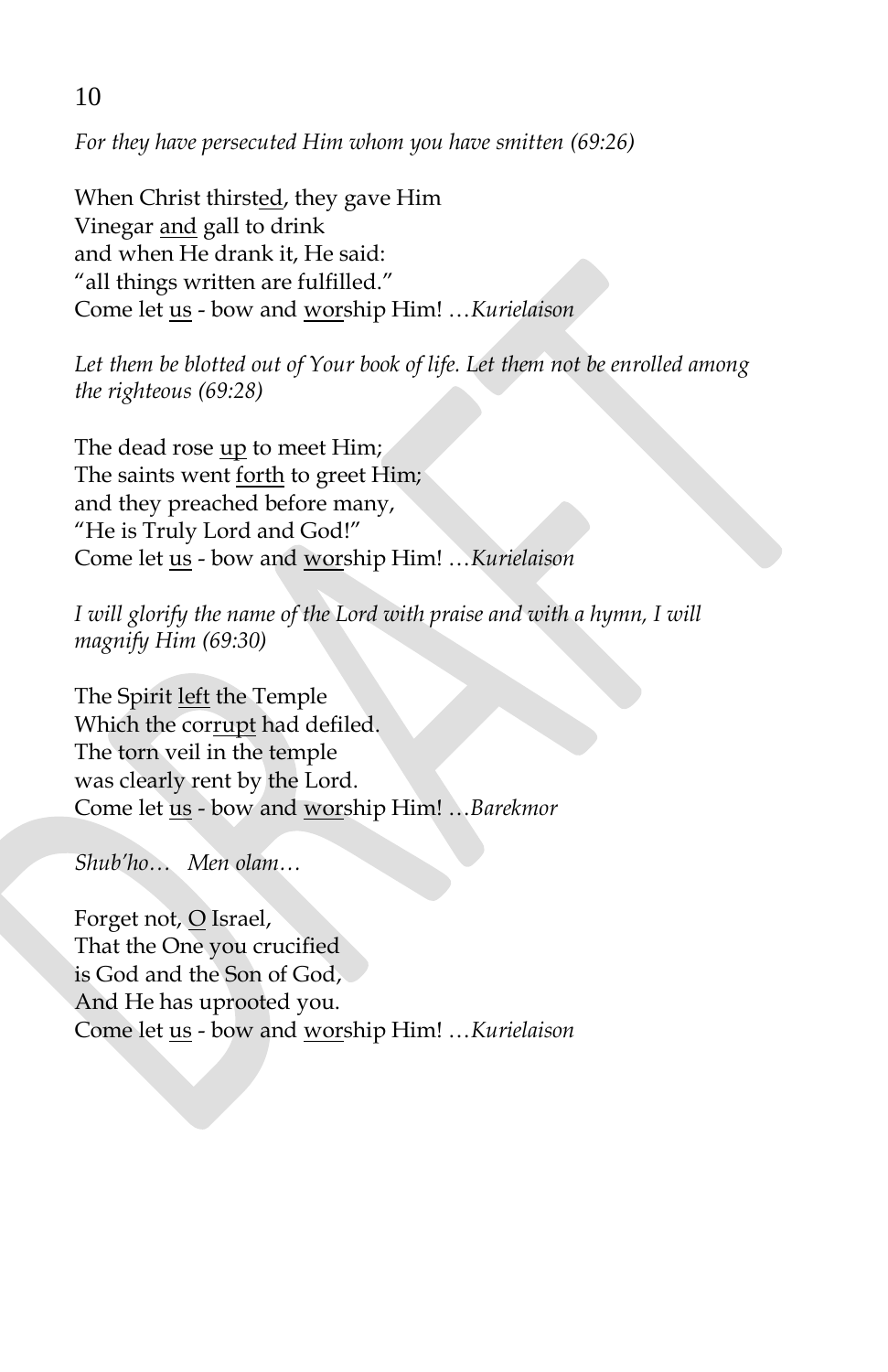## **Psalm 55**

*Save me, O, Lord by your name, for the strangers have risen against me.*

*(Yaumono/Innaal Nin Kabarinkal…)*

Bless'd is Christ who destroyed the pow'r of death by His suff'ring And who put the demons to shame Grant us, Lord, to suffer with You, And be glorified in Your name…*Kurielaison*

*I will give thanks to your name, O Lord, for it is good; for you have delivered me from every sorrow.*

O Savior who suffered in the flesh for Your Holy Church, remove her schisms and disputes, and make Your peace to dwell in her and with all her faithful children…*Kurielaison*

*Wickedness, falsehood and deceit (are) within it; fraud and treachery do not depart from its street.*

Today all creation has returned once more to mourning For our Savior stands in the court and has accepted death for us to grant us the life without end...*Barekmor*

*Shub'ho… Men olam…*

*For they are in contention against me and God will hear and humble them.*

Today our Savior is crucified atop Golgotha and sudden darkness has fallen and the foundations are shaken; Creation cries out in sorrow…*Kurielaison*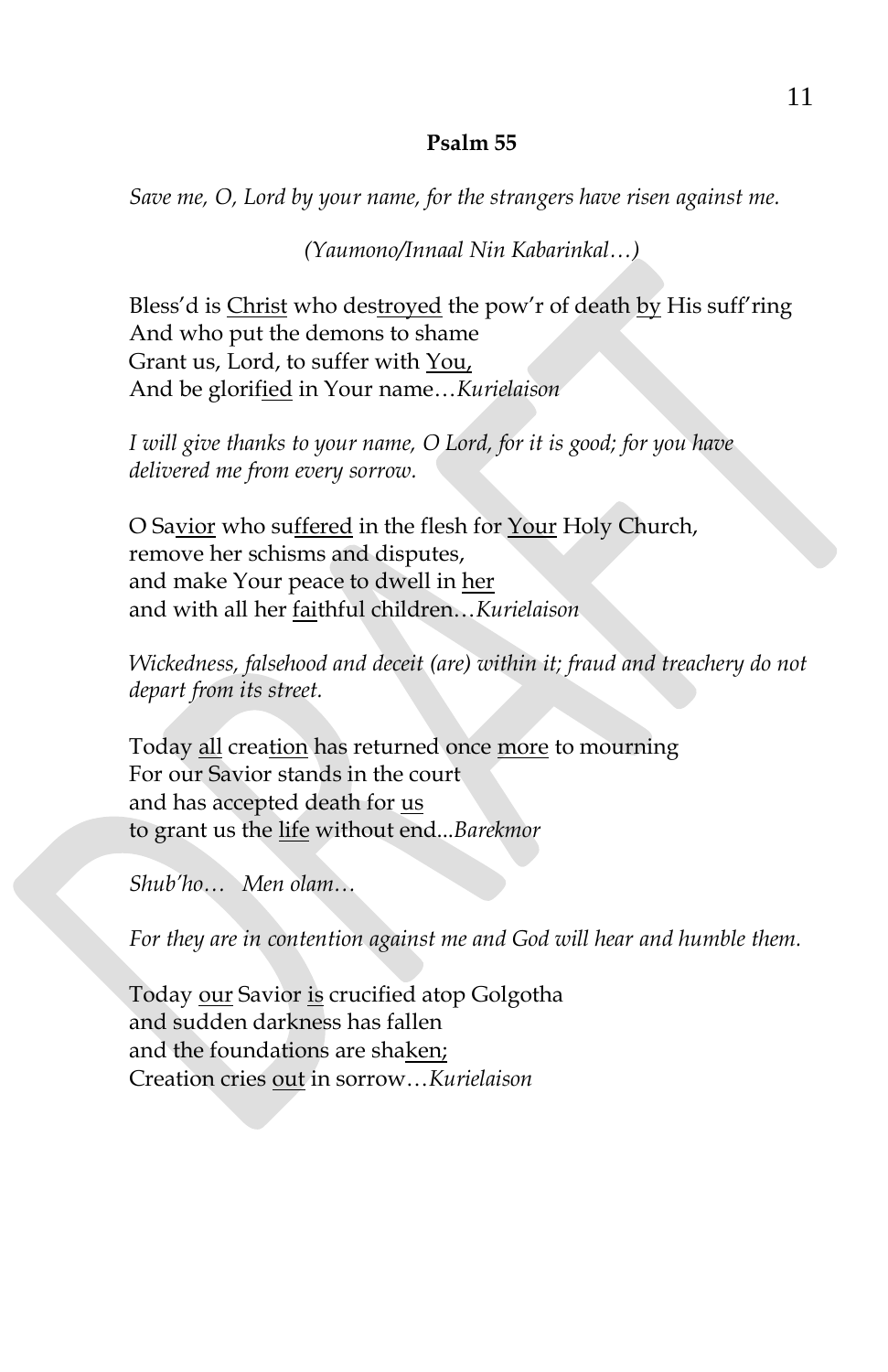## **Psalm 22**

*My God, my God why have you forsaken me? Why have you put away my salvation from me by the words of my follies?*

*(b'Hono Yawmo/Innaal Srapikal…)*

On this Friday Those with Caiaphas cried out, "Crucify Him" To the One whom Seraphim cry out: "Holy" …*Kurielaison*

*My God, I will call you by day, but you do not answer me, and by night you do not wait for me.*

On this Friday The wicked people cried out: "Remove this man" To Him Whom Cherubim cry, "Bless'd be Your name!" …*Kurielaison*

*They thrust out the lips and wagged their heads.*

On this Friday The accurs`ed Annas asked, "Where are you from?" To the One who fills heaven with His greatness…*Kurielaison*

*And the young bullocks of Bashan surrounded me*.

On this Friday At Golgotha, they raised and crucified Him, the Mighty One Who, Himself, bears creation…*Kurielaison*

*I am poured out like water.*

On this Friday They nailed the right hand of Christ upon the cross, the same right hand which fashioned Adam from dust…*Kurielaison*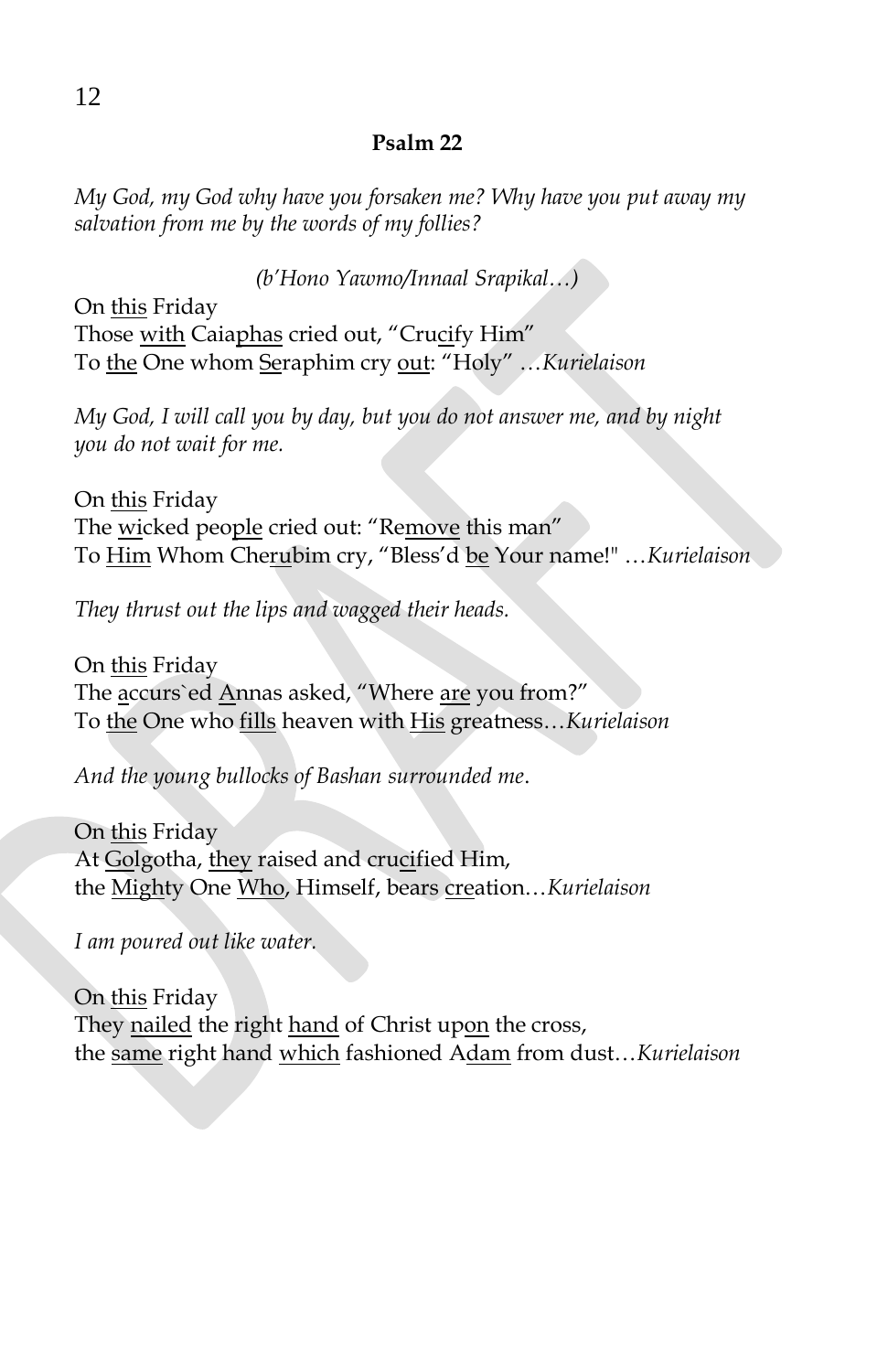*They pierced my hands and feet and all my bones cried out.*

On this Friday The ocean, in that moment, roared like a bull when Christ our Lord and Savior cried out, "I thirst" …*Kurielaison*

*Rescue me from the mouth of Lion and my humility from the high horn.*

On this Friday the Scribes, Pharisees, and priests filled with envy, and would not speak truth about the Righteous One…*Barekmor* 

*Shub'ho… Men olam…*

On this Friday Woe to Zion for she has crucified Christ Bless'ed is the Church, for she has received Him

*Stoumen kalos, Kurielaison.*

#### *(Promion & Sedro)*

## **QOLO**

*(Quqoyo – Tone 4)*

On Friday, they dared to crucify – God from God The elements trembled; the earth quaked; - rocks cried out; the high places - were filled with sorrow the tombs opened - and the dead came forth and said, "Woe to those who crucified – Christ, their Lord, the Son of God and the Savior of - creation" Halleluyah w'Halleluyah*...Barekmor*

*Shub'ho… Men olam…Halleluyah*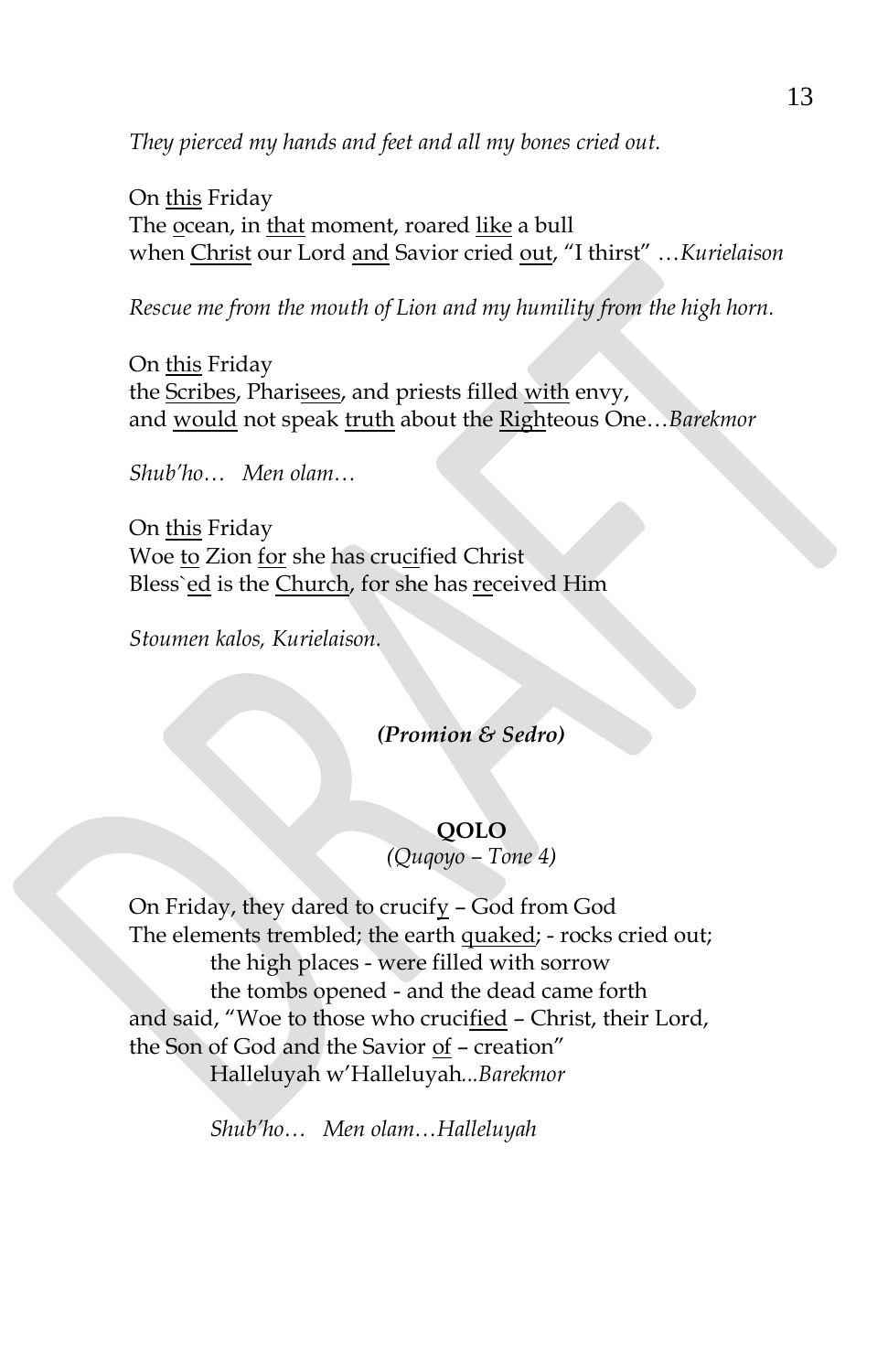The people took the Living Son to - Golgotha Where they nailed the hands of the Savior – to the cross they placed on Him - a crown made of thorns; they pierced His hands - and made Him drink gall They pierced his side with a lance, as it is written, and absolving blood and water flowed out from Him Halleluyah - for all creation

*Moriyo Rahem…*

#### *(Etro)*

## **QOLO**

*(Btar'okh Moran/Raavile Ninnaan…)*

This morning, the Judge who judges creation was placed in the court; and a servant questioned the Lord of Watchers Praise Him who suffered to restore Adam to His inheritance*...Barekmor*

*Shub'ho… Men olam…*

This morning, our Savior was judged by Pilot and sentenced to death; The Jews yelled, "Crucify Him, crucify Him! Crucify this man, Jesus of Nazareth! Release Barabas!"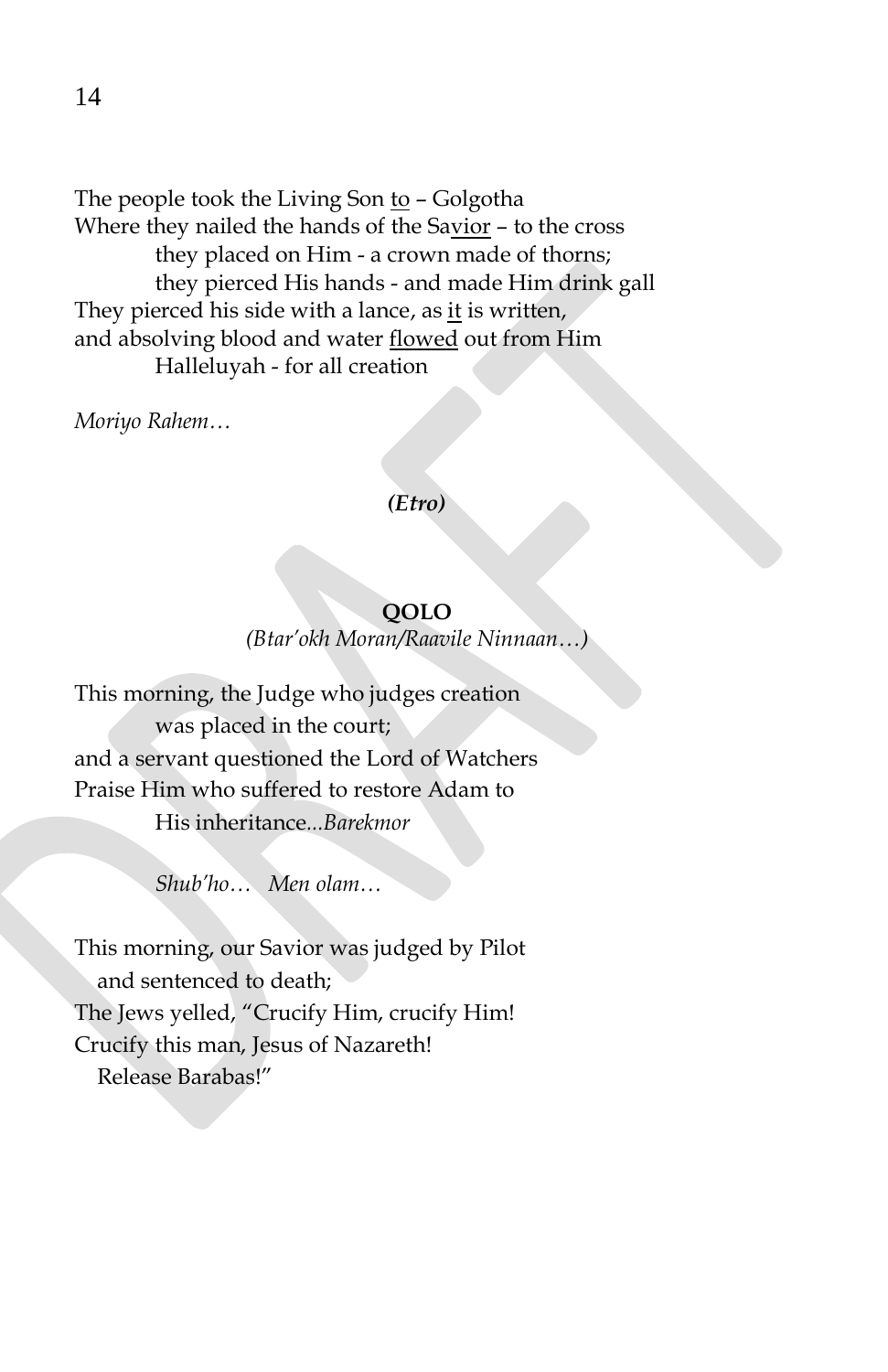#### **BOTHE D'HASHO**

*"Hymns of the Passion" (Njangalkay Nee Yettoru…)*

Bless`ed, O Lord, - is Your Passion And the shame You suffered for us

Priests questioned You - throughout the night In the morning, Pilate tried You

There was uproar - over You, Lord The crowd waited - for Your sentence They cried out for your death, O Lord

Pilate was warned - by his own wife "Do not be stained with this man's blood,"

for she believed - Christ was guiltless But Pilate chose – not to free Him, and washed his hands of our Lord's death

The crowd cried out - before Pilate "This man, Jesus, deserves to die

He heals the sick - on the Sabbath and he straightens - the withered hands; Therefore, this man deserves to die"

The crowd clamored - and they shouted: "Crucify Him, Crucify Him!

He claims to be – the Son of God!" Through their blindness - they did not see Christ is the heir and Son of God

When You judge those – who condemned You, Lord, spare us from the tribunal… *Moriyo Rahem…*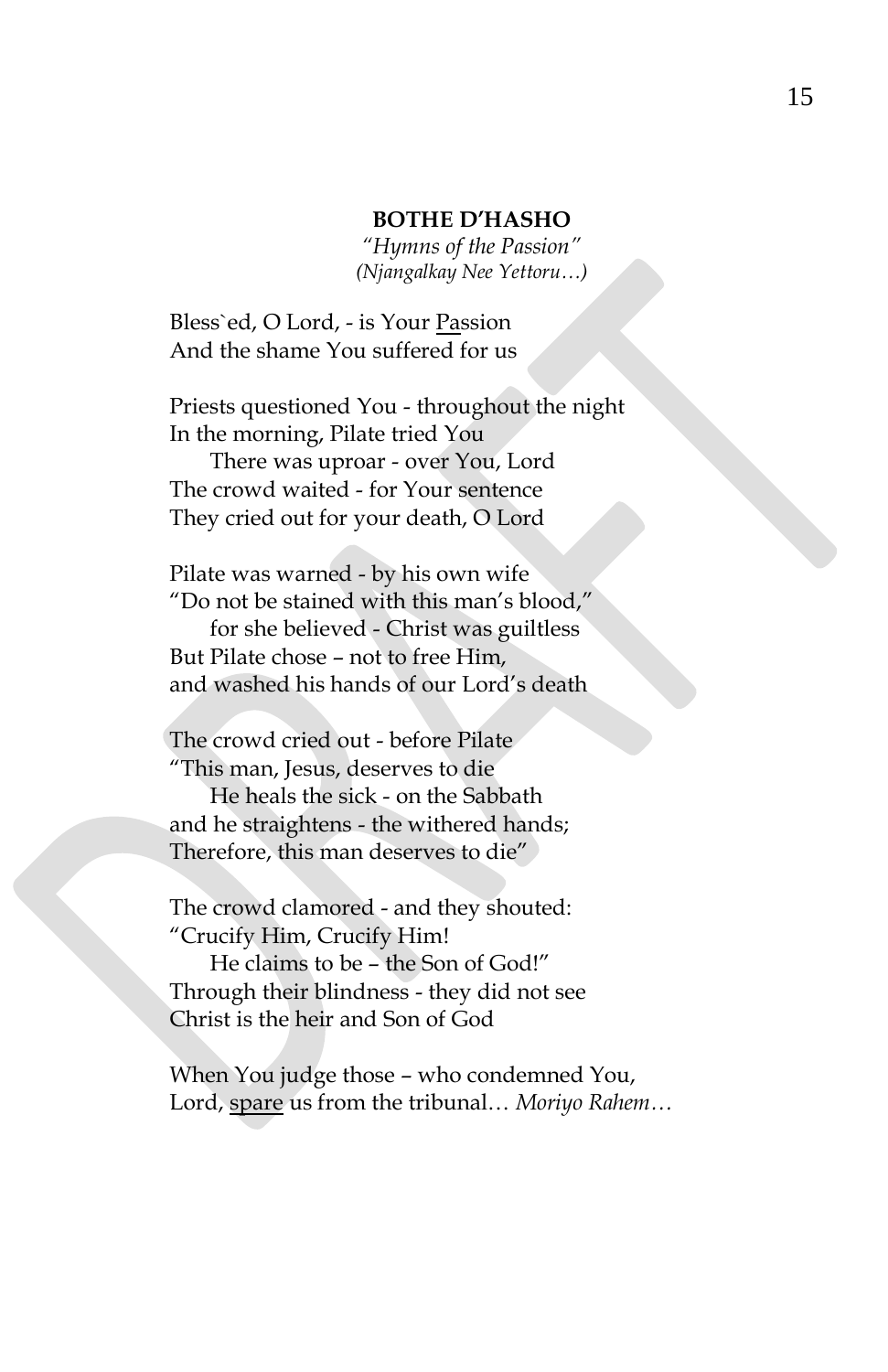#### **BO'UTHO of MOR EPHREM**

*(In the Holy Week Tone/Njangalkaayulavaayoru Nin…)*

Lord have mercy upon us By the Passion You endured. May we all suffer with You And be heirs in Your – Kingdom. † **O God, have mercy on us O Lord, have mercy on us**

At morning, the temple shook for the money Judas took, which was the price of Christ's blood, fell onto the temple floor. And it knew the time had come for its services to cease. It mourned for its ministers, now estranged from the priesthood. And the temple lamented and it began to be grieved, for sacrifice within it was now removed for-ever

## † **O God, have mercy on us O Lord, have mercy on us**

Pilate washed his hands of guilt; the crowd called out for Christ's death. They condemned themselves by this, staining themselves with His blood At morning, You clothed the sky with bright, beautiful garments and at morning, the wicked gave You garments of mocking At morning, cherubim cried: "Bless'd is Your honor on high;" And at morning, Jews cried out "Remove this Man from - the earth!"

† **O God, have mercy on us O Lord, have mercy on us**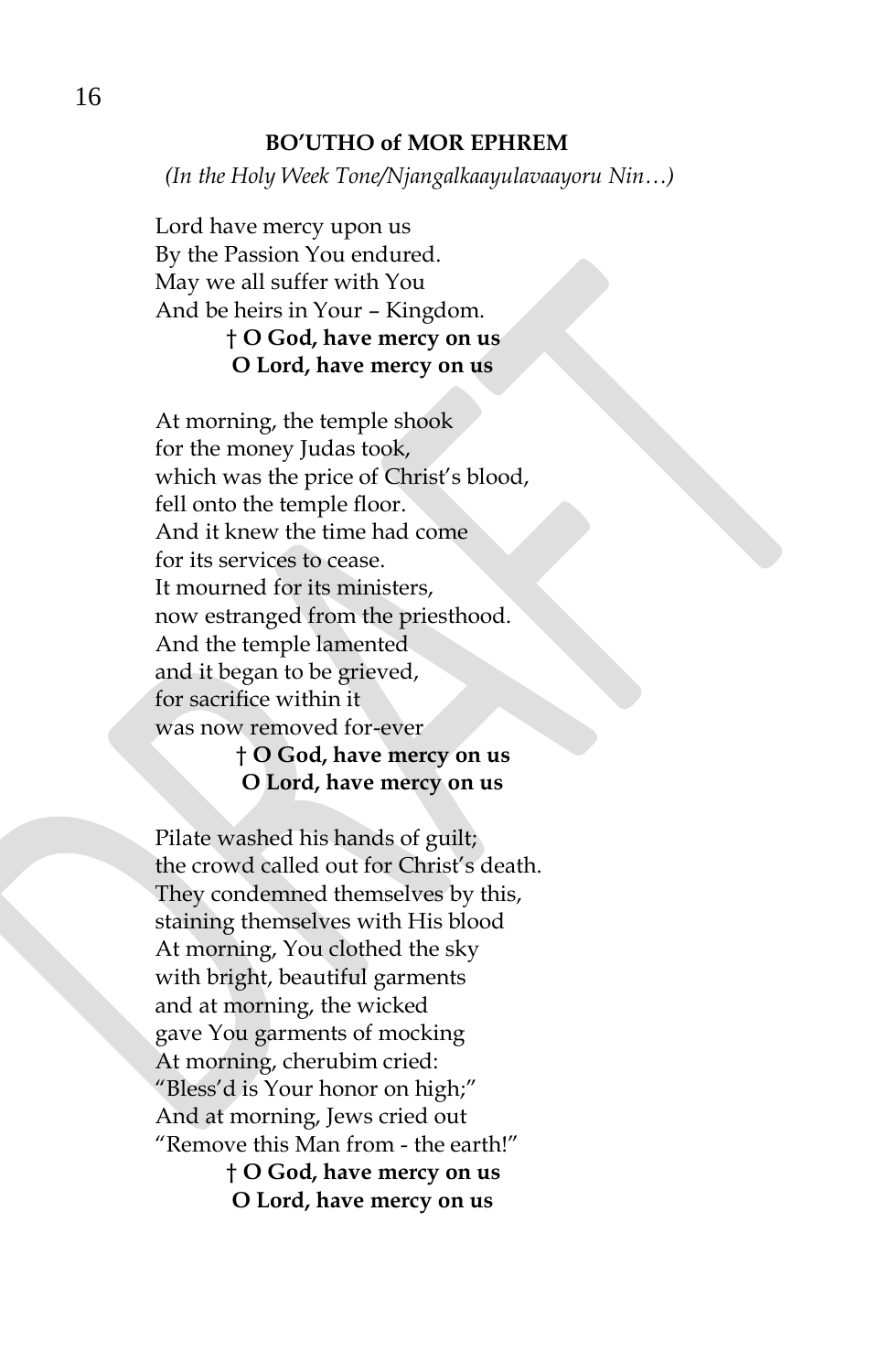Glory to You, Christ the Light from all that you created On this Friday of Passion, You fulfill all festivals Glory to You each morning, for you are the joyous dawn . But at morning, the earth's clay did dare to judge its Maker . Glory to You every dawn, You are the dawn of the stars . You clothe all the earth's blossoms and it s flowers with - beauty

## † **O God, have mercy on us O Lord, have mercy on us**

Glory be to You, O Lord, Refuge of all who are weak. Glory be to You, O Lord, You are the Lord of mercies. Myriads and Myriads of glories to You, O Lord Thousands and thousands of times , glory to You, Lord of all. Glory to you, O Just Judge who stood in the tribunal, to the Father who sent You, and to the Holy - Spirit

## † **O God, have mercy on us O Lord, have mercy on us**

Lord, have mercy upon us By the Passion You endured. May we all suffer with You And be heirs in Your – Kingdom. † **O God, have mercy on us O Lord, have mercy on us**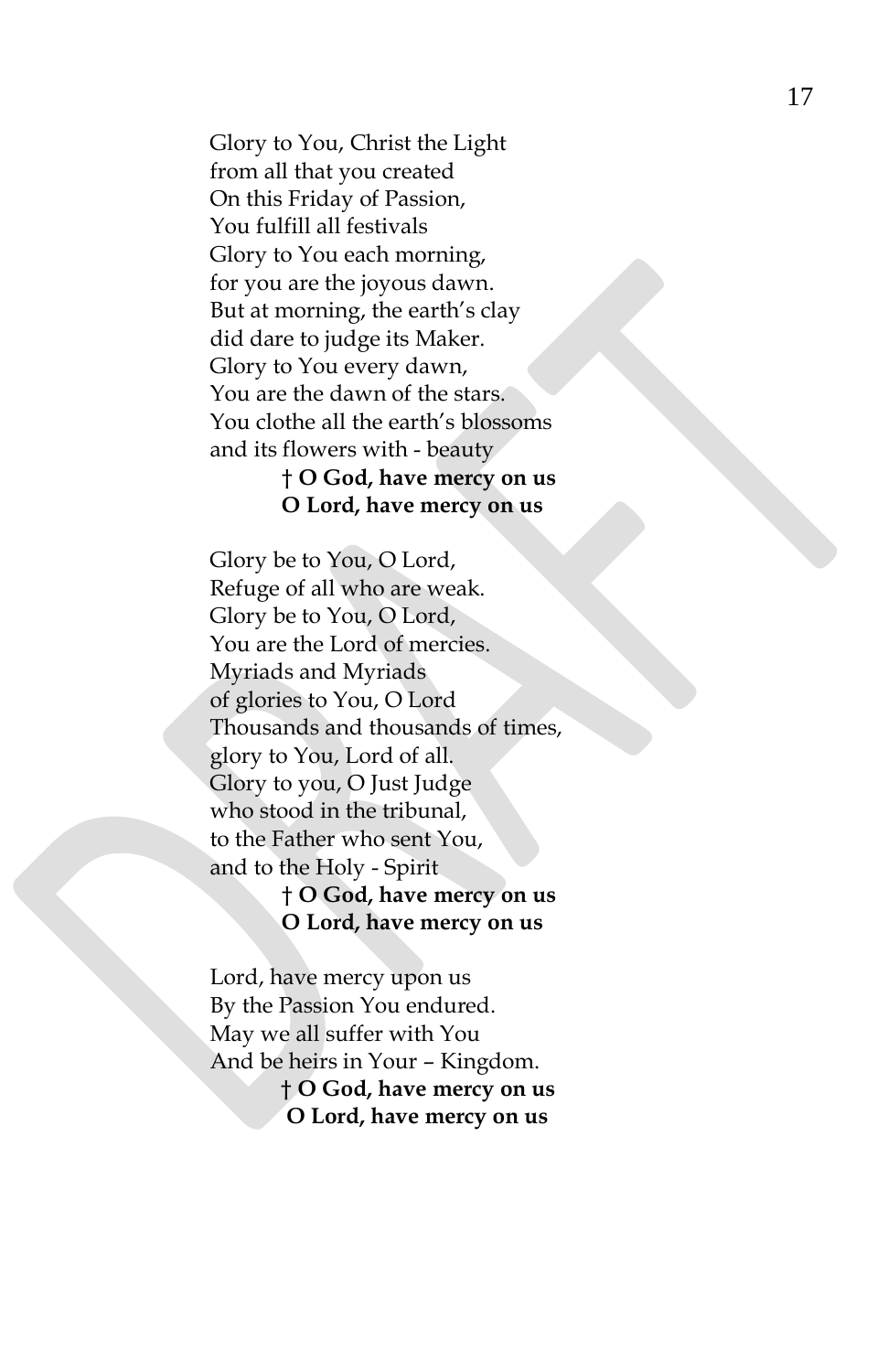### **SUGITHO OF MOR EPHREM**

*(Mshiho Damlakh Nuhomo/Velliyathaam Naal…)*

On Friday, the wicked ones bound the One who bound the seas and they took to crucify the One who destroyed death's sting

On Friday, Pontius Pilate wrote the crowd's foolish judgment, and on Friday those people condemned themselves by Christ's death

On Friday, they pierced the side of Him who gives life to all, and blood and water came forth to absolve all creation

On Friday, death cried aloud; his companion, evil, fled and the world of the dead saw the Lord pillaging its wealth

On Friday, in the garden, Adam's Lord appointed him and on Friday, he rebelled and his sin left him naked

On Friday, the Lord of all placed Adam in paradise and on Friday, Adam's shame forced him to be clothed with leaves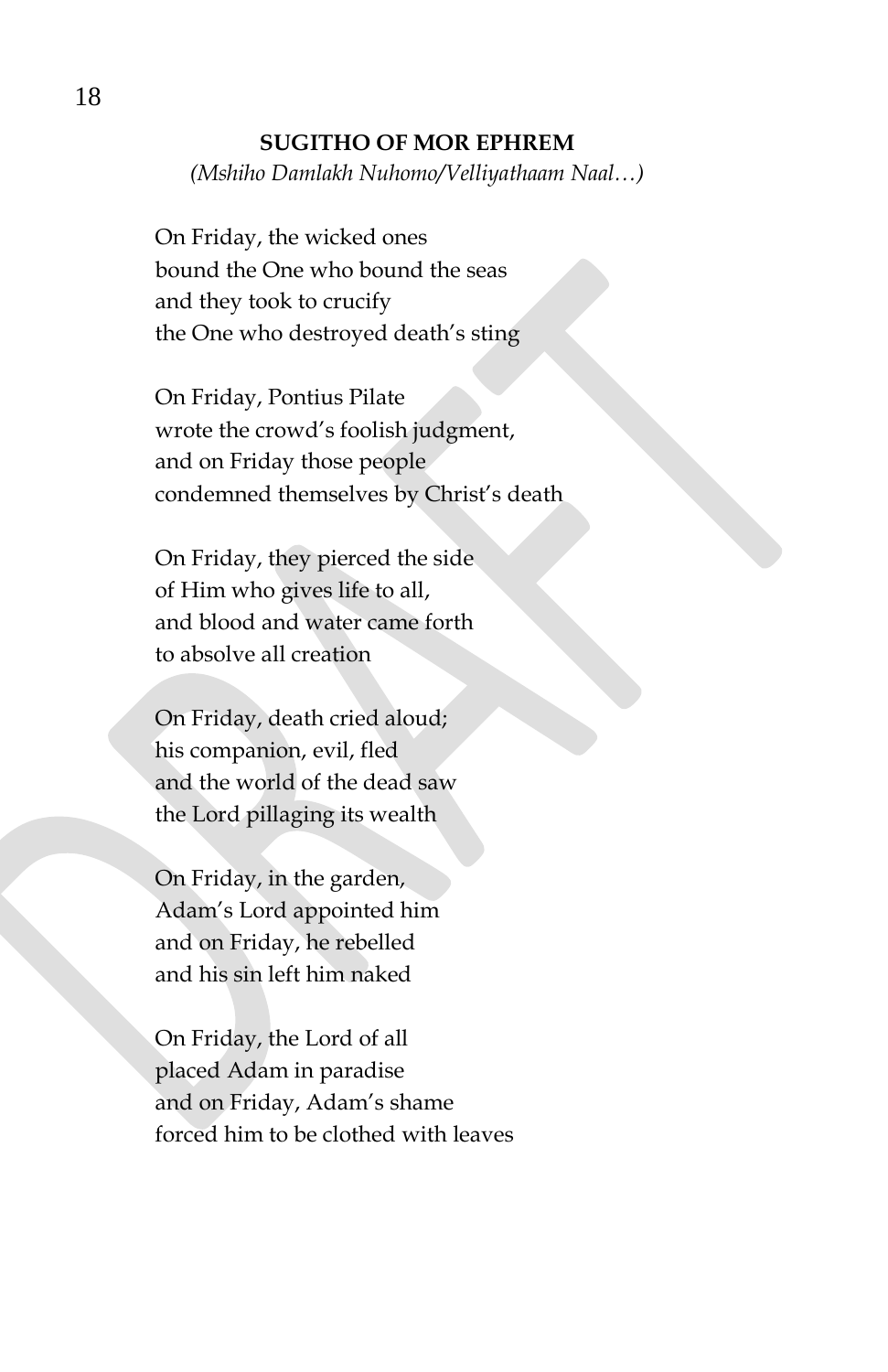On Friday, Adam was told that to eat the fruit was death He transgressed the commandment But by grace was spared from death

On Friday, he had fallen, the one who ate the first-fruit, and on Friday, Christ came down after His death on the tree

On Friday, the Sun came down before Adam, the first man On Friday, the Living Sun was taken down from the Tree

Friday, Adam left Eden And he wandered through the earth and on Friday, change took place for the first and for the last

On Friday, Adam was formed and the Lord magnified him On Friday, God descended to be laid dead in the tomb

On Friday, the animals saw Adam come to`ward them On Friday, the departed saw Christ come to them with life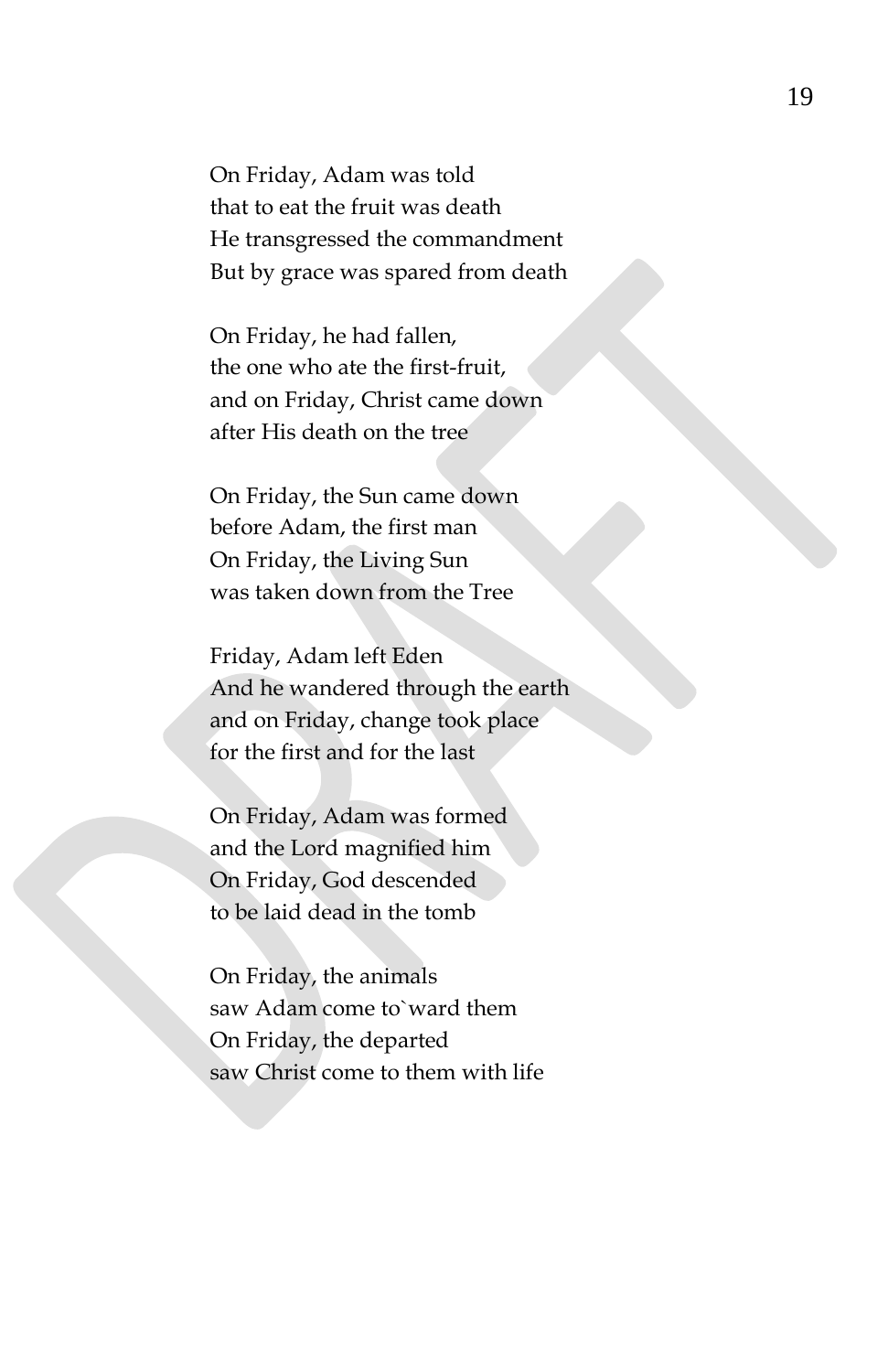On Friday, the Judge came down and decreed death to Adam On Friday, the Merciful came down to grant life to us

On Friday, Adam had drunk from the cup which consumed him On Friday, Christ drank the cup which He mixed of His own will

On Friday, Adam felt shame And departed paradise On Friday, the Life-Giver Went to death as if guilty

On Friday, Adam became a sojourner in this life On Friday, like a wand'rer, God descended to Sheol

On Friday, the evil one Plotted to make Adam poor On Friday, the Righteous One struck and bruised the deceiver

On Friday, like a dead man Christ descended to Sheol, like a king hiding His crown to witness the traitor's wiles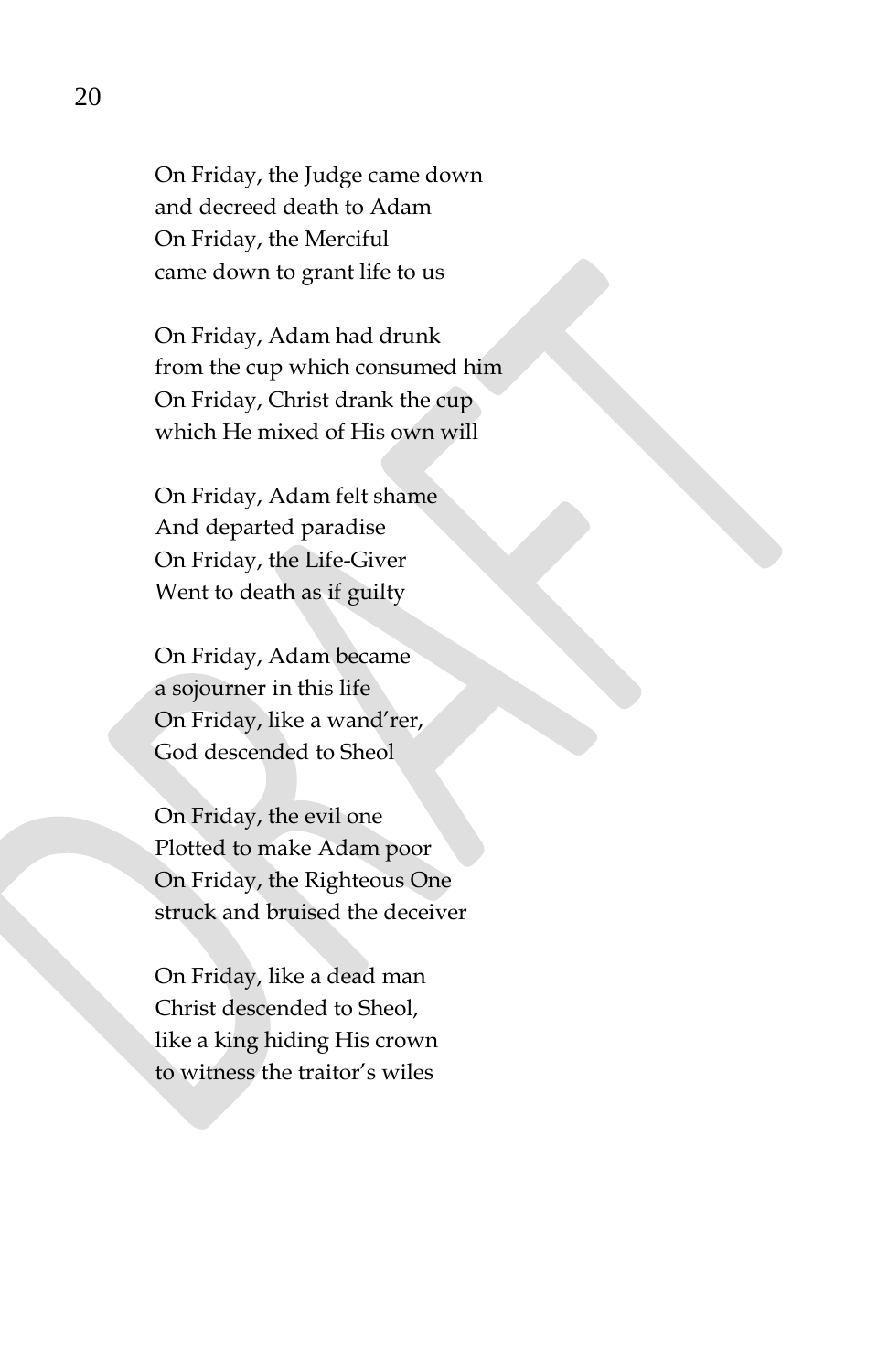On Friday, Adam was stripped of the garment of glory On Friday, they stripped the Lord of his rad`i`ant garments

On Friday, the disciples thought that the Sun had left them On Sunday, the Sun returned and His light shone forever

# **SCRIPTURE READINGS**

*Leviticus 4:1-7 Numbers 19:1-11 2 Kings 19:20-29 Zachariah 13:7-14:5 Habakkuk 1:1-12 Ezekiel 13:17-22*

*Acts 22:30-23:16 I Corinthians 1:18-31*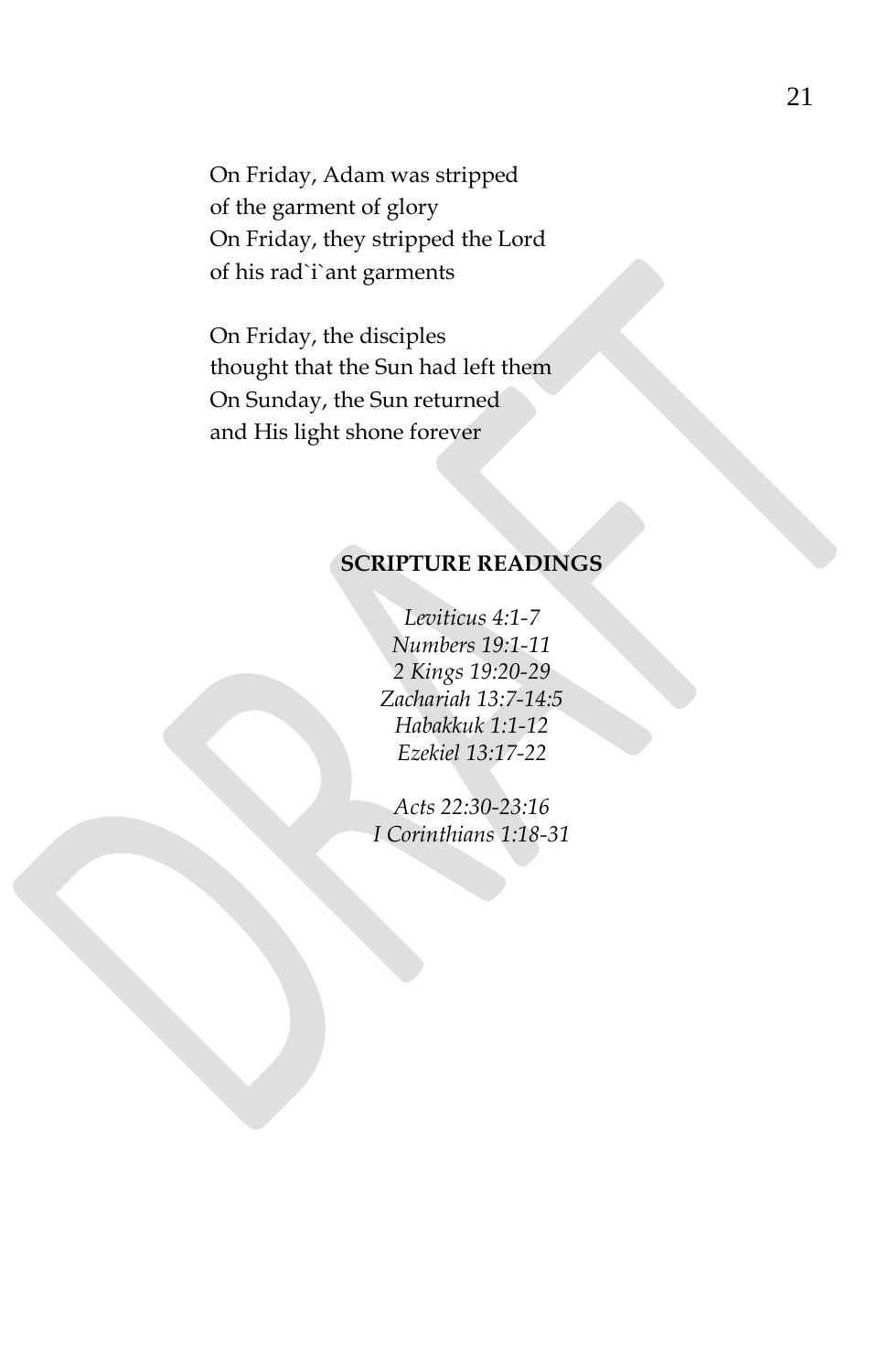## **GOSPEL**

#### **Fethgomo**

Halleluyah, Halleluyah. My friends will not come near me because of my sickness And my kinsmen stand afar off Halleluyah *(Psalm 38:11)*

**Deacon:** With stillness, fear, and purity…

**Priest:** Glory to the Lord! May His mercies be upon us and upon you forever!

**People:** Amin

**Priest:** The Holy Gospel according to the Apostles and Evangelists **People:** Kurielaison

*The Priest reads from St. Matthew 27:1-10, St. Mark 15:1-10, St. Luke 22:63-71, and St. John 18:28-40*

**Priest:** † Worship to the Lord *(L'Moriyo Zegtho)* **People:** Kurielaison

## *Morning Praise*

**It is good to give thanks to the Lord and to sing praise to Your name, Most High**, to proclaim Your grace in the morning and Your faithfulness in the night. Lord, in the morning You shall hear my voice, and in the morning I have prepared myself to appear before You. Lord, have compassion on Your people; Lord, pardon and forgive the sins of all of us. Holy One, let Your right hand rest upon us and pardon our infirmity because Your name is forever. Amin.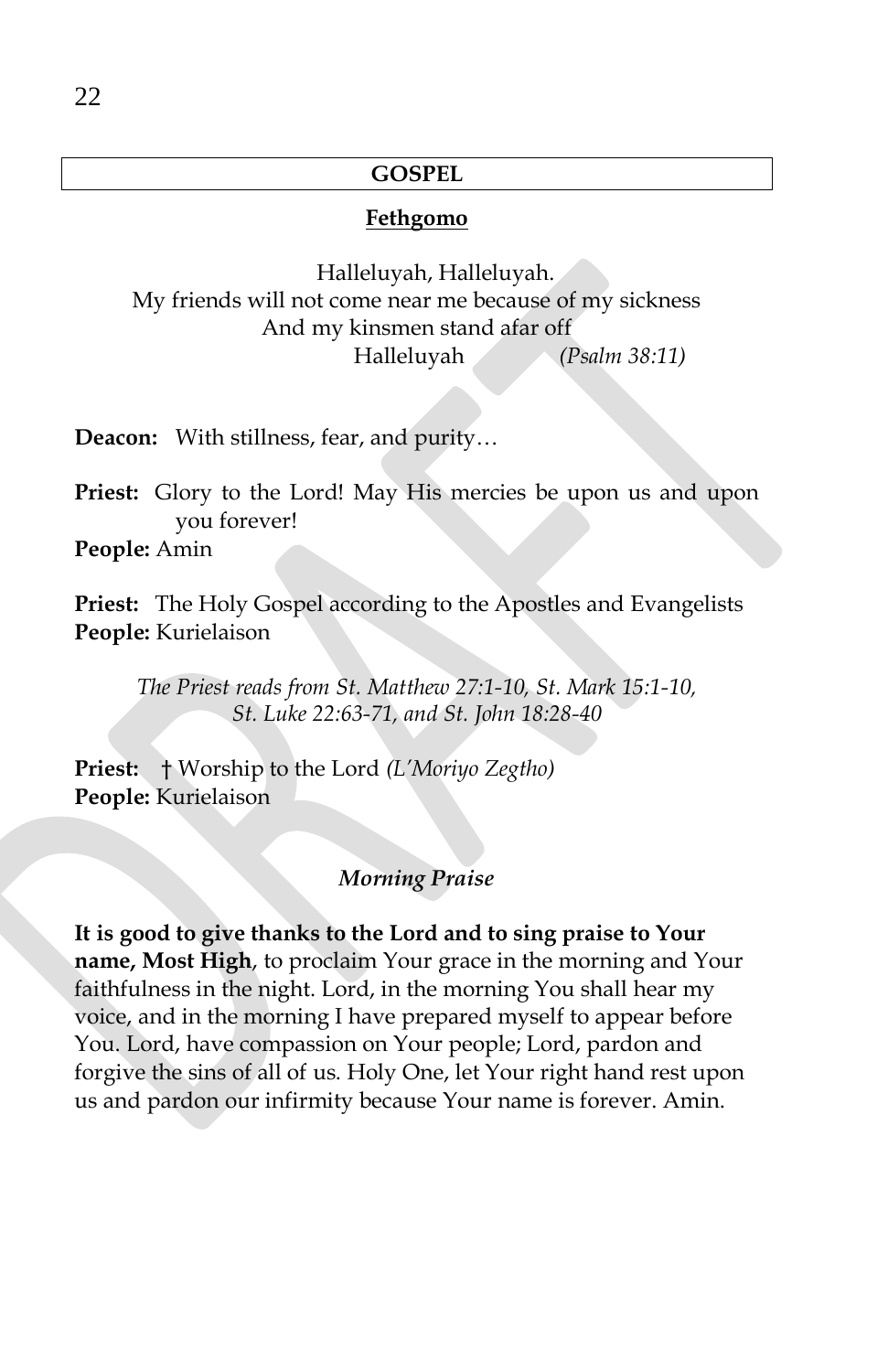## **QAUMO**

Let us - praise and worship Christ Who saved us by His - humiliation - and passion (*x3)*

Glory to You, Lord, Honor - to Your Father, and Adoration to Your Spirit! O Lord, have mercy on us! – Open the gates of the Jerusalem – of heaven So that – our pray'rs may enter, – Lord, before Your Throne Glory to You, Lord; Glory to You, Lord, Our Hope forever. *Barekmor.*

*Our Father, Who art in heaven…*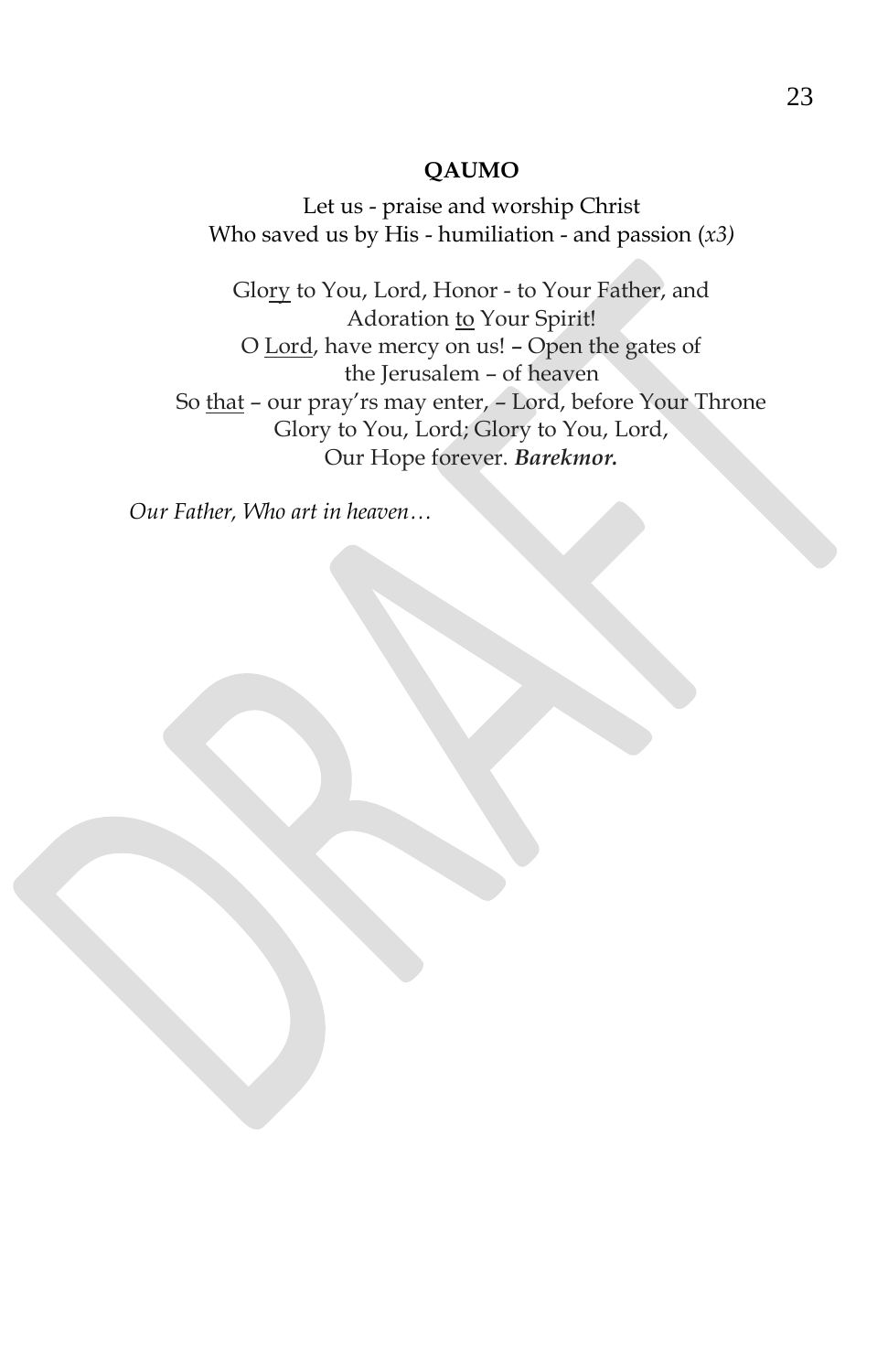# **GREAT FRIDAY OF THE CRUCIFIXION 3rd HOUR**

## **QAUMO OF THE 3RD HOUR**

*Bless'd is the shame You bore for us (Brikh Mookuk…)*

Christ Whom – Your servant questioned – in the tribunal, When You come to judge, - have mercy! (*x3)*

Glory to You, Lord, Honor - to Your Father, and Adoration to Your Spirit! O Lord, have mercy on us! – Open the gates of the Jerusalem – of heaven So that – our pray'rs may enter, – Lord, before Your Throne Glory to You, Lord; Glory to You, Lord, Our Hope forever. *Barekmor.*

## *The Lord's Prayer*

**Our Father, Who art in heaven,** / hallowed be Thy name, / Thy kingdom come; / Thy will be done on earth / as it is in heaven. / Give us this day our daily bread, / and forgive us our debts and sins, / as we also have forgiven our debtors. / Lead us not into temptation, / but deliver us from the evil one, / for † Thine is the kingdom, / the power, and the glory, / forever and ever. / Amin.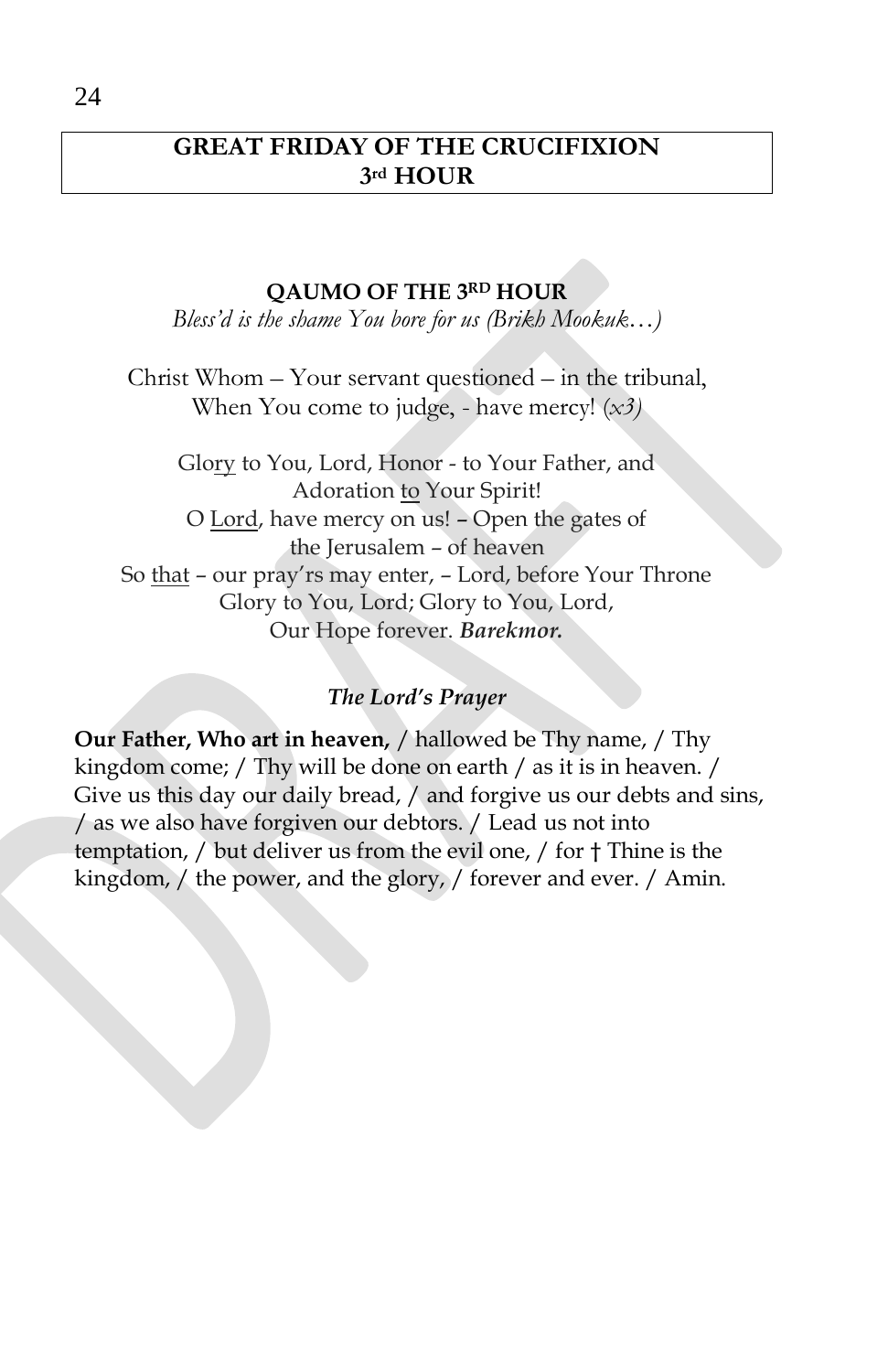# *[Psalm 51]* **Have mercy on me, O God, in Your loving kindness; / in the abundance of Your mercy blot out my sin.**

Wash me thoroughly from my guilt and cleanse me from my sin, / for I acknowledge my fault and my sins are before me always.

**Against You only have I sinned and done evil in Your sight, / that You may be justified in Your words / and vindicated in Your judgment, / for I was born in guilt and in sin did my mother conceive me.**

But You take pleasure in truth and You have made known to me the secrets of Your wisdom. / Sprinkle me with Your hyssop and I shall be clean; / wash me and I shall be whiter than snow.

## **Give me the comfort of Your joy and gladness, / and the bones, which have been humbled shall rejoice. / Turn away Your face from my sins and blot out all my faults.**

Create in me a clean heart, O God, / and renew Your steadfast spirit within me. / Do not cast me from Your presence / and take not Your Holy Spirit from me.

# **But restore to me Your joy and Your salvation / and let Your glorious spirit sustain me, / that I may teach the wicked Your way / and sinners may return to You.**

Deliver me from blood, O God, God of my salvation, / and my tongue shall praise Your justice. / O Lord, open my lips and my mouth shall sing your praise.

# **For You do not take pleasure in sacrifices; / by burnt offerings You are not appeased. / The sacrifice of God is a humble spirit; / a heart that is contrite God will not despise.**

Do good in Your good pleasure to Zion / and build up the walls of Jerusalem. / Then shall You be satisfied with sacrifices of truth / and with whole burnt-offerings; / then shall they offer bullocks upon Your altar. *And to You belongs the praise, O God. Barekmor*

# *† Glory be to the Father, Son and Holy Spirit Unto the ages of ages and forevermore*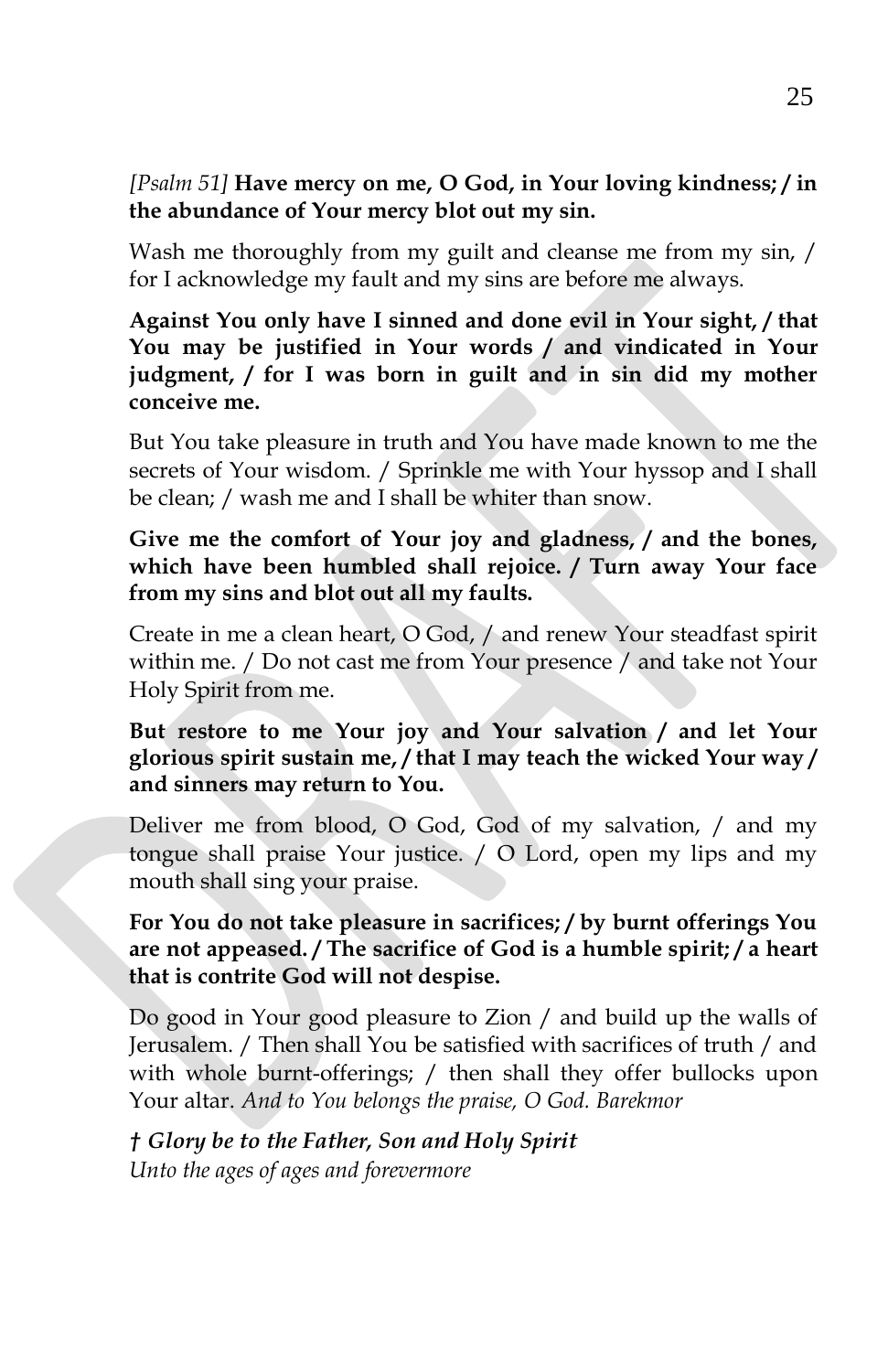#### **ENIYONO**

*(Al Moriyo Raubo Aqim/Pathi Vaadhathaal…)*

Jews revolted against Christ They mocked him and they took him To be hanged upon the cross

God stood in the tribunal He was mocked by the wicked He saved the world by His death

Though He saved her from Egypt The harlot cried out and said, "Crucify this Man, Jesus!"

The wicked soldiers took Him They mocked and spat upon Him and the condemned Him to death

They nailed the hands and the feet Of the Creator of all, The One Who fashioned Adam…*Barekmor Shub'ho… Men olam…*

Glory to Your mercy, Lord By Your will, You descended And became man for our sake

*Staumen Kalos, Kurielaison*

*(Promion & Sedro)*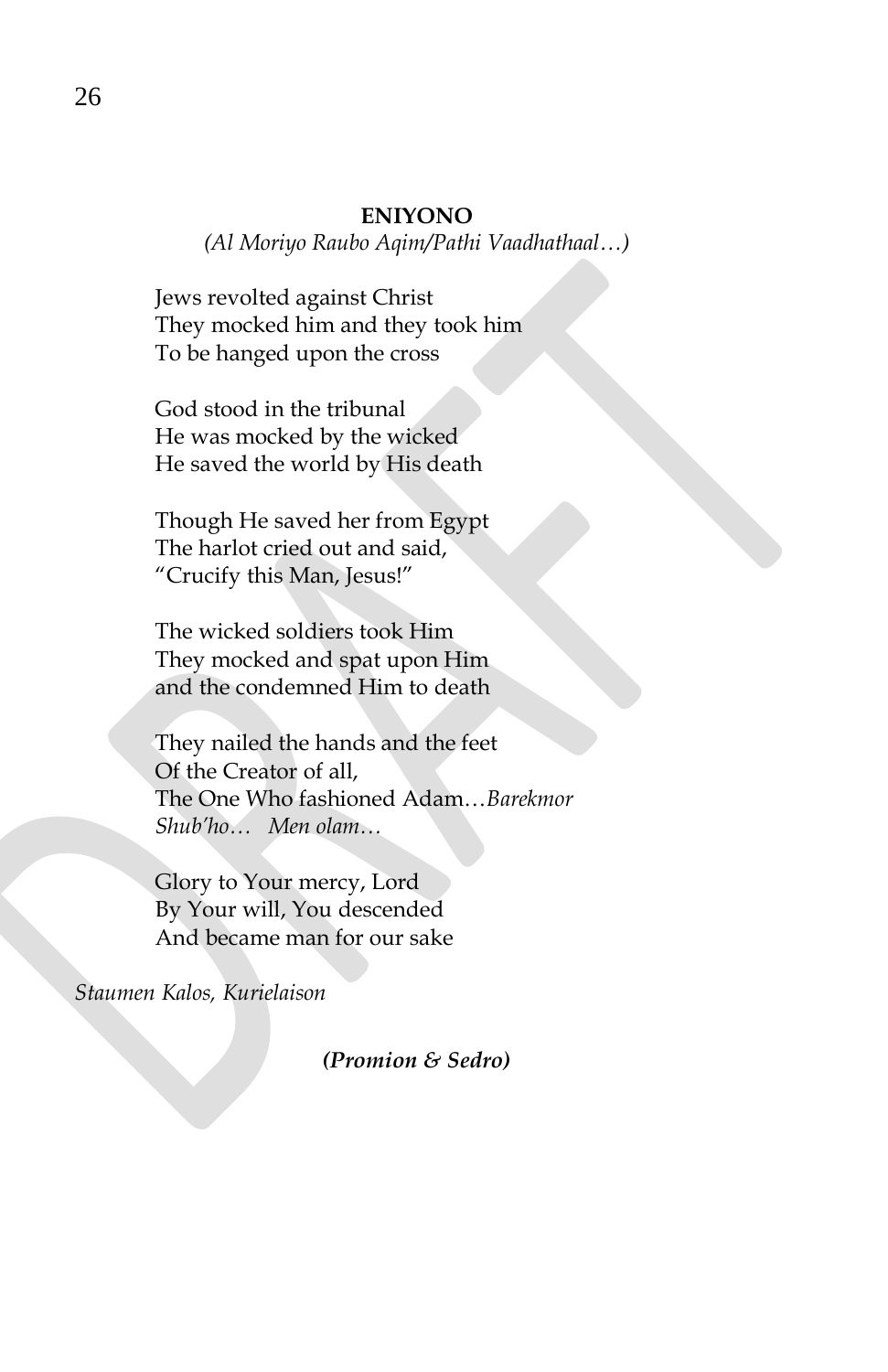## **QOLO**

*(Quqoyo – Tone 4/Yerushalemerunonne…)*

The First-Born of God who had fashioned – creation left Jerusalem at the third hour – of Friday

> They placed the Cross – upon the shoulders Of the Savior – of all creation

They sent Him to die on the cross on - Golgotha Glory to Christ Who died and redeemed – the whole world Halleluyah w'Halleluyah…*Barekmor*

*Glory be to the Father…Unto the ages…Halleluyah*

The Church saw hanging from the cross on - Golgotha The Sun of Justice who illumines – the whole world She was saddened – to see His hands nailed And how his side – was pierced by a lance She drew near to Him and she cried out – to her Lord "All my children worship You who died – to save us!" Halleluyah w'Halleluyah

#### **QOLO**

*(Sohde Phtah Gazaikun – Tone 4/Sakala Janangalume Kelppin)*

Hear this, - all nations of earth; Give heed, - all you who dwell here: Zion - crucified her Lord atop – the Tree of the Cross She pierced - his side with a lance; Blood and - water flowed from Him, Halleluyah Halle-luy Halleluyah, For the – forgiveness of sins… *Barekmor*

*Glory be to the Father…Unto the ages of ages…*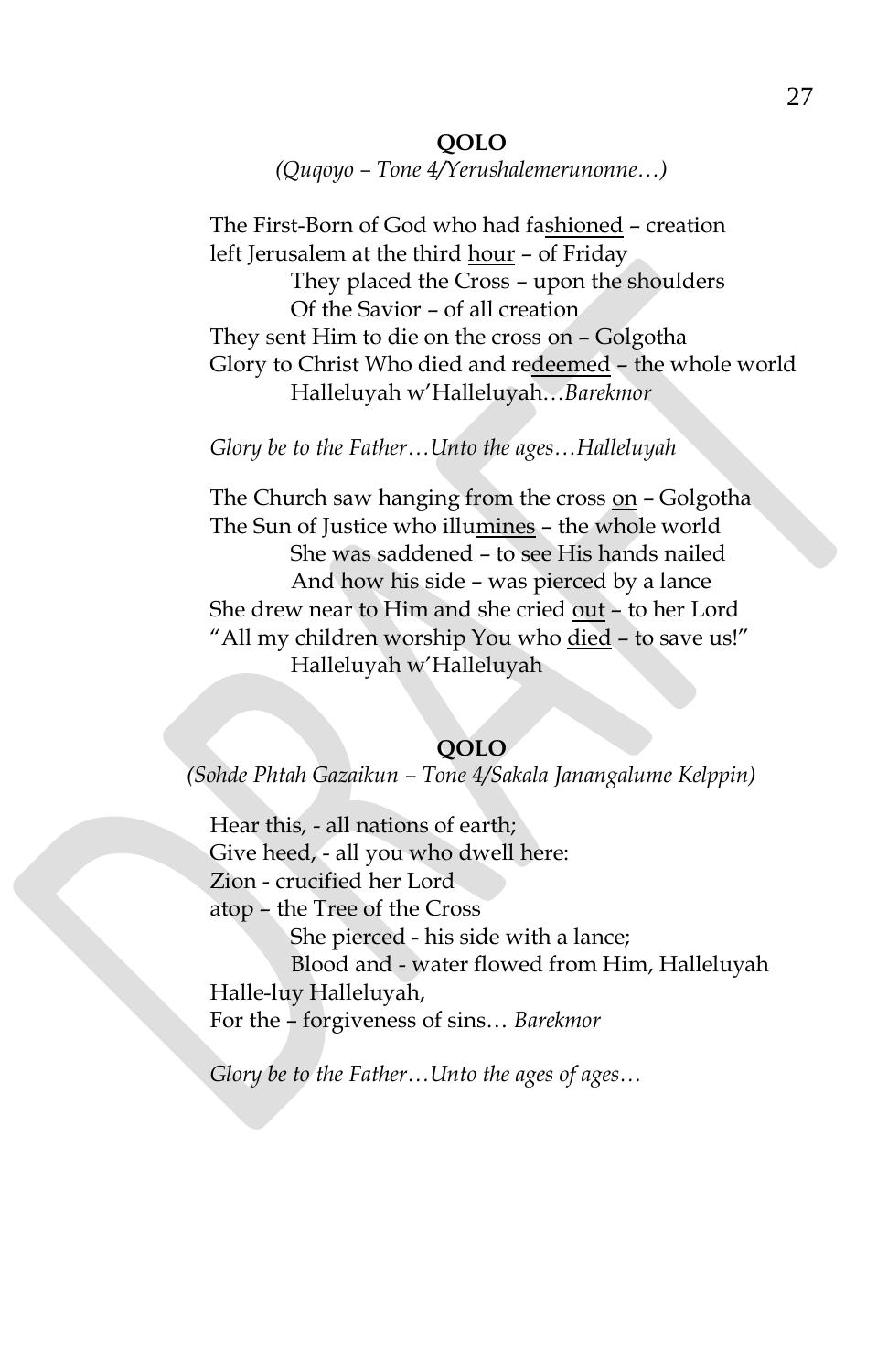The judge - who judged his Maker Asked for – water for his hands And said, - "I am innocent Of the - blood of this Just Man" And all - the people cried out "Let His - blood be upon us." Halleluyah Halleluy-Halleluyah Praise Him - who endured them all

#### **BOTHE D'HASHO**

*"Hymns of the Passion" (Njangalkay Nee Yettoru…)*

Bless`ed, O Lord, - is Your Passion And the shame You suffered for us

They stretched out and - struck him with whips, The One Who stretched - out the heavens

They gave to Him - he shameful Cross They took Him to - be crucified To absolve our - iniquities

Adam's children – took the garments Of Him who clothed Adam and Eve

With robes of light – in Paradise, And they cast lots for His garments Instead of all the Lord's blessings

May the workers - offer glory Fit for the King who hi`red them From atop the – Tree of the Cross. At the third hour, - may they repay Glory for his selfless passion

When You judge those – who condemned You, Lord, spare us from – the tribunal.

*Moriyo Rahem…*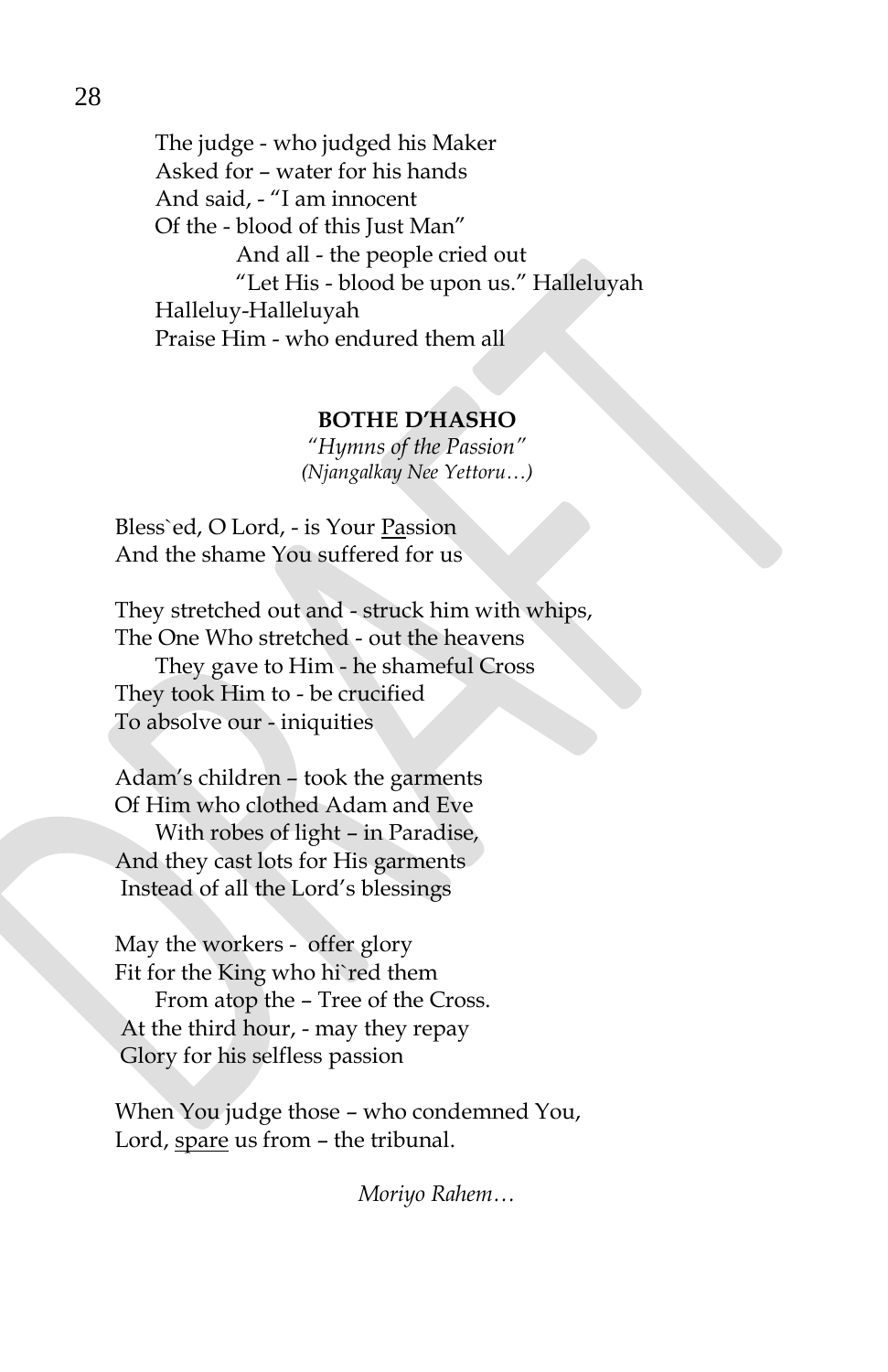#### **BO'UTHO of MOR EPHREM**

*(In the Holy Week Tone/Njangalkaayulavaayoru Nin…)*

Lord have mercy upon us By the Passion You endured. May we all suffer with You And be heirs in Your – Kingdom. † **O God, have mercy on us O Lord, have mercy on us**

On Friday the foolish men Raised Him up with criminals. Creation put on darkness, See`ing its Lord on the Cross He cried out atop the wood And the creation gave heed All borders of earth heard it Like great noise in a small house The inanimate natures Heard the voice on Golgotha And they responded, say`ing: "Woe to the wicked – people"

## † **O God, have mercy on us O Lord, have mercy on us**

On Friday the wicked ones Raised Him up with criminals They gave vinegar and gall To the True Spring of Sweetness and a crown of thorns to Him who adorns the kings with crowns The speared the One who removed The spear which guarded Eden The crucifiers cried out With insults to mock our Lord: "If you are the Son of God Come down from this cross of wood" He told the dead to rise up To rebuke the un-grateful…† **O God, have mercy…**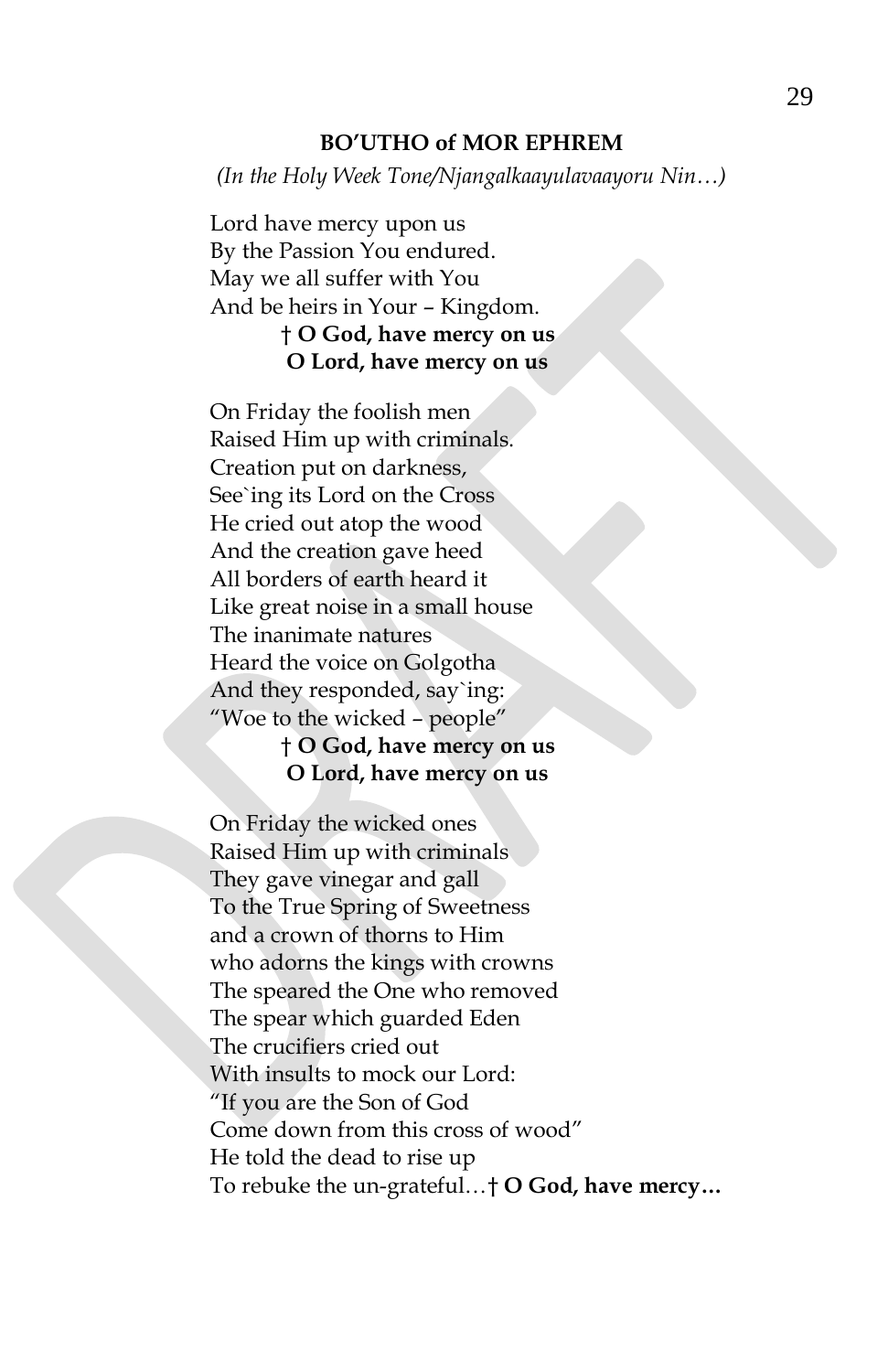Glory to Your Trinity Jesus, our victorious King! Praise to Your eternity Which transcends all suff e`ring Praise to Your Incarnation, Which had revealed Your greatness Praise to Your loving-kindness, For You came down from the heights Your Passion redeemed the Church From the darkness of error You did suffer in the flesh As foretold by the prophets Christ our Lord, by Your nature You are beyond all suff'ring You dwell forever above With Your Father and - Spirit † **O God, have mercy on us**

**O Lord, have mercy on us**

At this hour, Adam entered The Paradise made for Him At the third hour, wicked men Crucified You on the wood At the third hour, may You be Glorified with songs of praise May You be praised by the Church, For she was saved by Your wounds And praise be to the Father Who sent forth His Only Son; Adoration and worship Be to the Holy - Spirit

† **O God, have mercy on us O Lord, have mercy on us**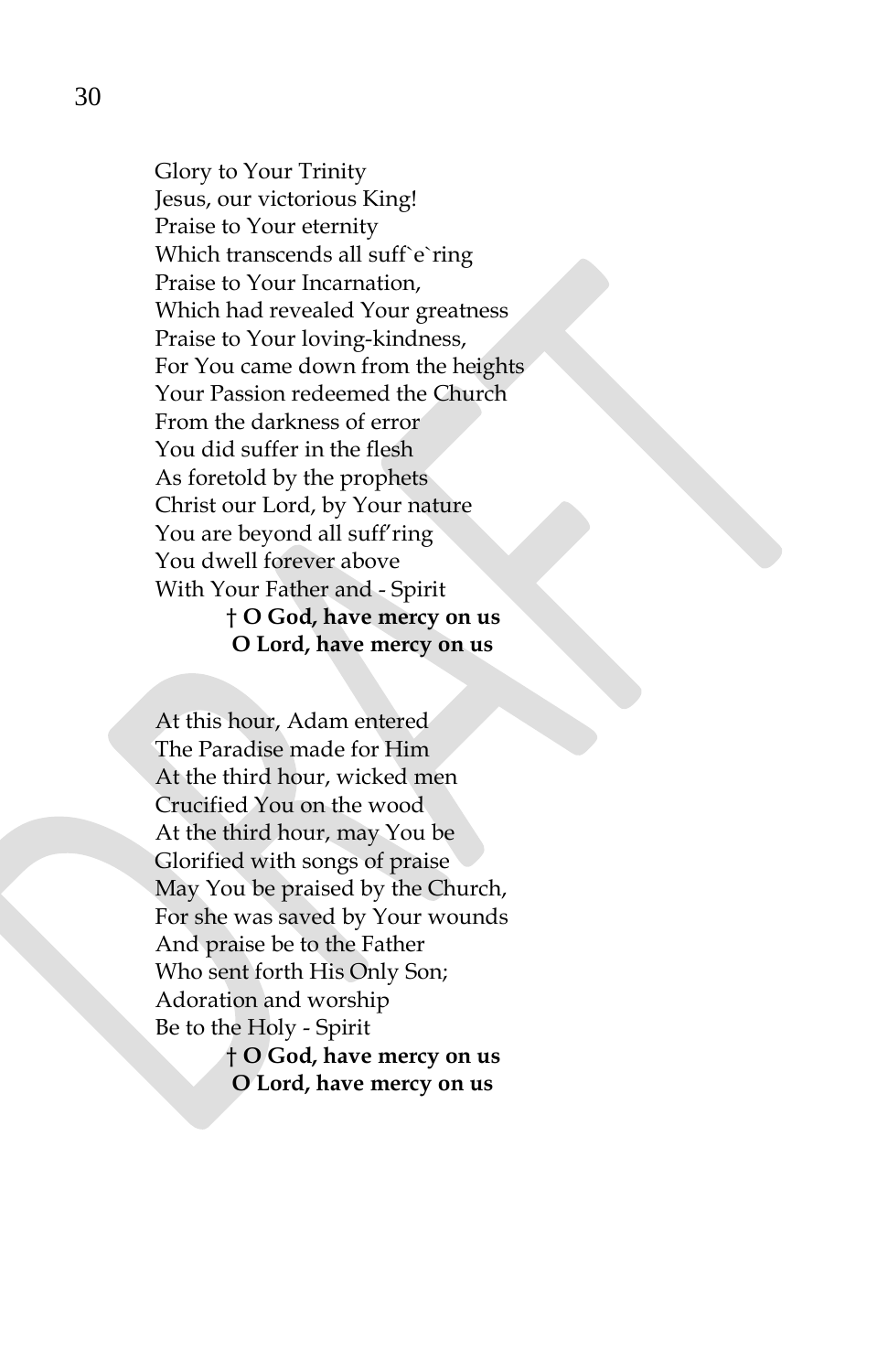Lord have mercy upon us By the Passion You endured. May we all suffer with You And be heirs in Your – Kingdom. † **O God, have mercy on us O Lord, have mercy on us**

#### **'Unitho**

*(Seeyone Mashiha)*

Woe to you Zion who crucified Christ! Bless'd are you, O Church, for you offer praise

1. The Pure One was struck but he stayed silent They shouted against Jesus with hatred: "Crucify – the son of Joseph He deceived – and insulted us" See, O earth – how they have – rejected – their Healer!

2. The legions shook when they saw their Lord struck They spread their wings to burn down the wicked For they saw – the Almighty Lord Be`ing shamed – by the insolent But they calmed – for they saw – He suffered - willingly

3. O judge, read and see what the Law proclaims: Never should the just or innocent die. The Law says, – "an eye for an eye," But Christ healed – the eyes of the blind! Show us, then, - what the Law – should proclaim about Him!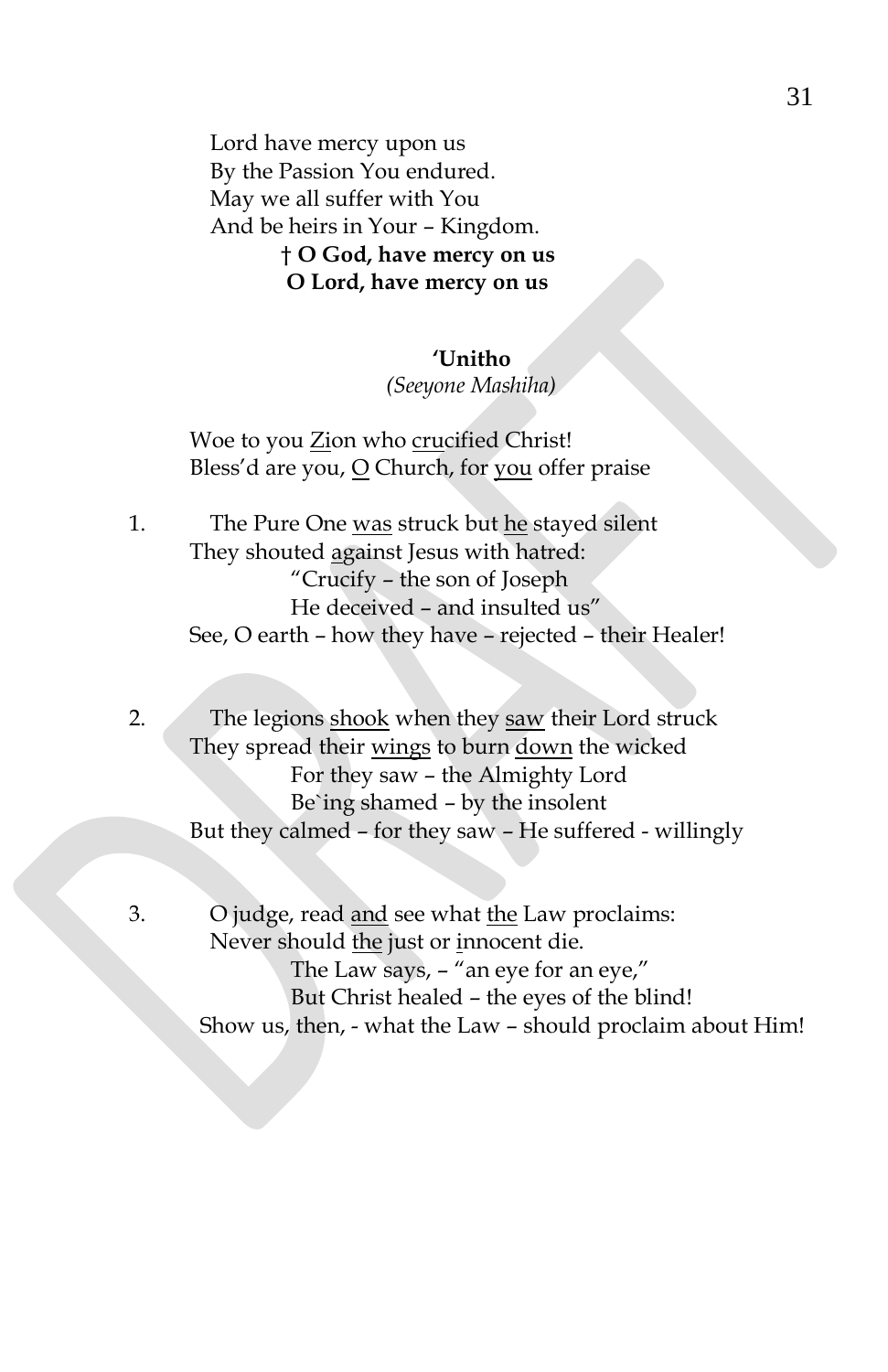- 4. What does the <u>Law</u> say for <u>a</u> murderer? What does it order for One Who gives life, For Christ raised – Jairus's daughter, Lazarus, - and the widow's son! All of you – whom He raised, – come rebuke – his killers!
- 5. That fair image, Adam, was found guilty In place of him, our Lord came and entered He was struck – though He had no sin, While Adam – was freed from his guilt For the Lord – was pleased to – be condemned – to free us
- 6. Fear, crucifiers, for His blood is pure He will destroy that city of great might Woe to you – O Jerusalem Your demise – is now upon you The One whom – you condemned - will triumph – By His Cross
- 7. O Justice, come, and show truth to this judge The righteous one is beaten unjustly Cain's children, – who despise virtues Thirst for blood - of the blameless lamb O judge, see, – so that you – will not rot – with them all
- 8. Lord, see the mouths and tongues whom You have saved They glorify You for Your love for them Praise to You – for You became Man Praise to You – for You bore the Cross Praise to You – for You rose – and made us - sanctified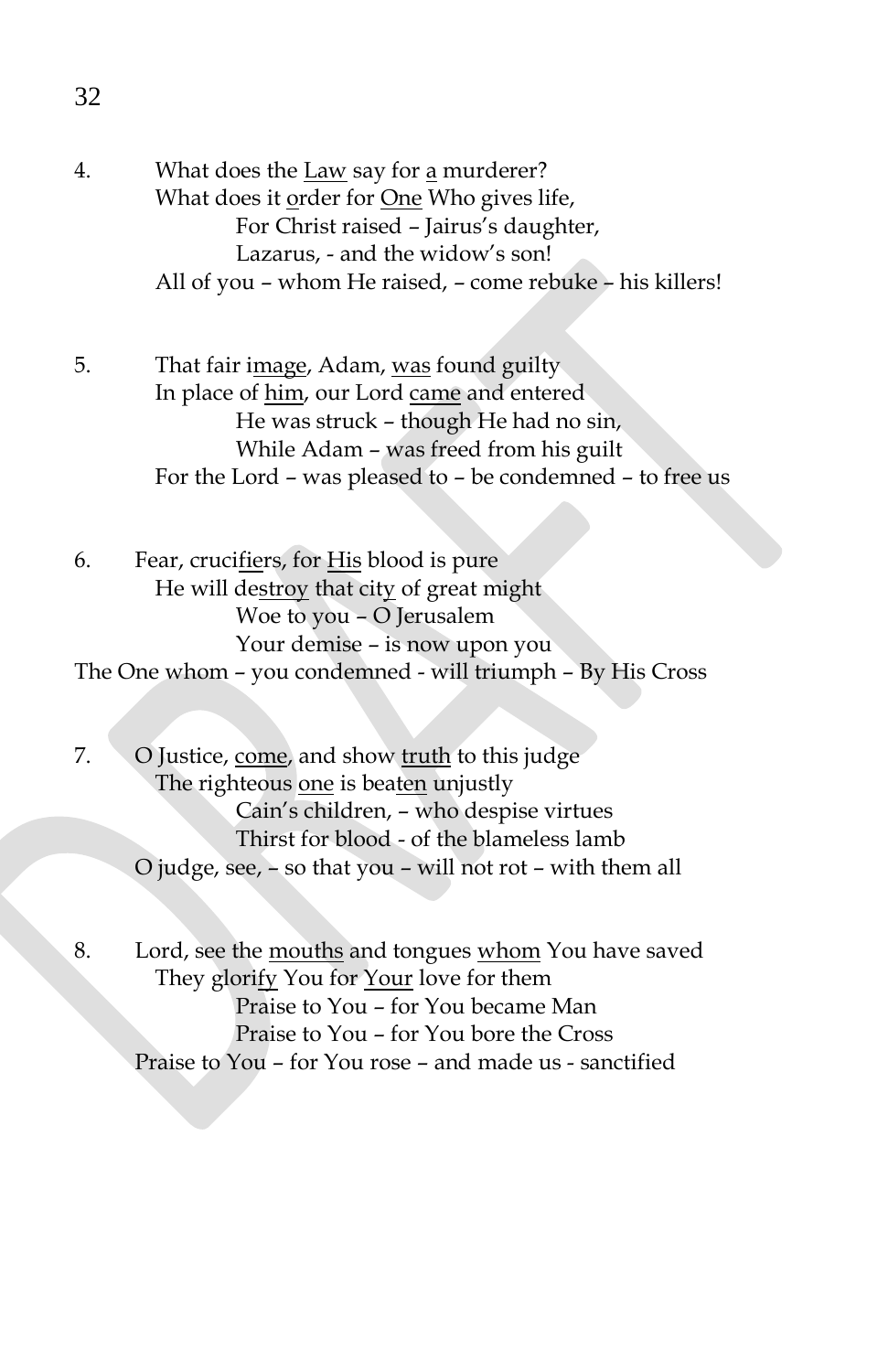## **GOSPEL**

#### **Pethgomo**

 Halleluyah, Halleluyah I will cast my shoes upon Edom And I will shout over Philistia *(Psalm 60:8)* Halleluyah

**Deacon:** With stillness, fear, and purity…

**Priest:** Glory to the Lord! May His mercies be upon us and upon you forever!

**People:** Amin

**Priest:** The Holy Gospel according to the Apostles and Evangelists **People:** Kurielaison

*The Priest reads from St. Matthew 27:26-30, St. John 19:5-11, St. Mark 15:21-27, and St. Luke 23:26-31*

**Priest:** † Worship to the Lord *(L'Moriyo Zegtho)* **People:** Kurielaison

## **QAUMO**

Christ Whom – Your servant questioned – in the tribunal, When You come to judge, - have mercy! (*x3)*

Glory to You, Lord, Honor - to Your Father, and Adoration to Your Spirit! O Lord, have mercy on us! – Open the gates of the Jerusalem – of heaven So that – our pray'rs may enter, – Lord, before Your Throne Glory to You, Lord; Glory to You, Lord, Our Hope forever. *Barekmor.*

*Our Father, Who art in heaven…*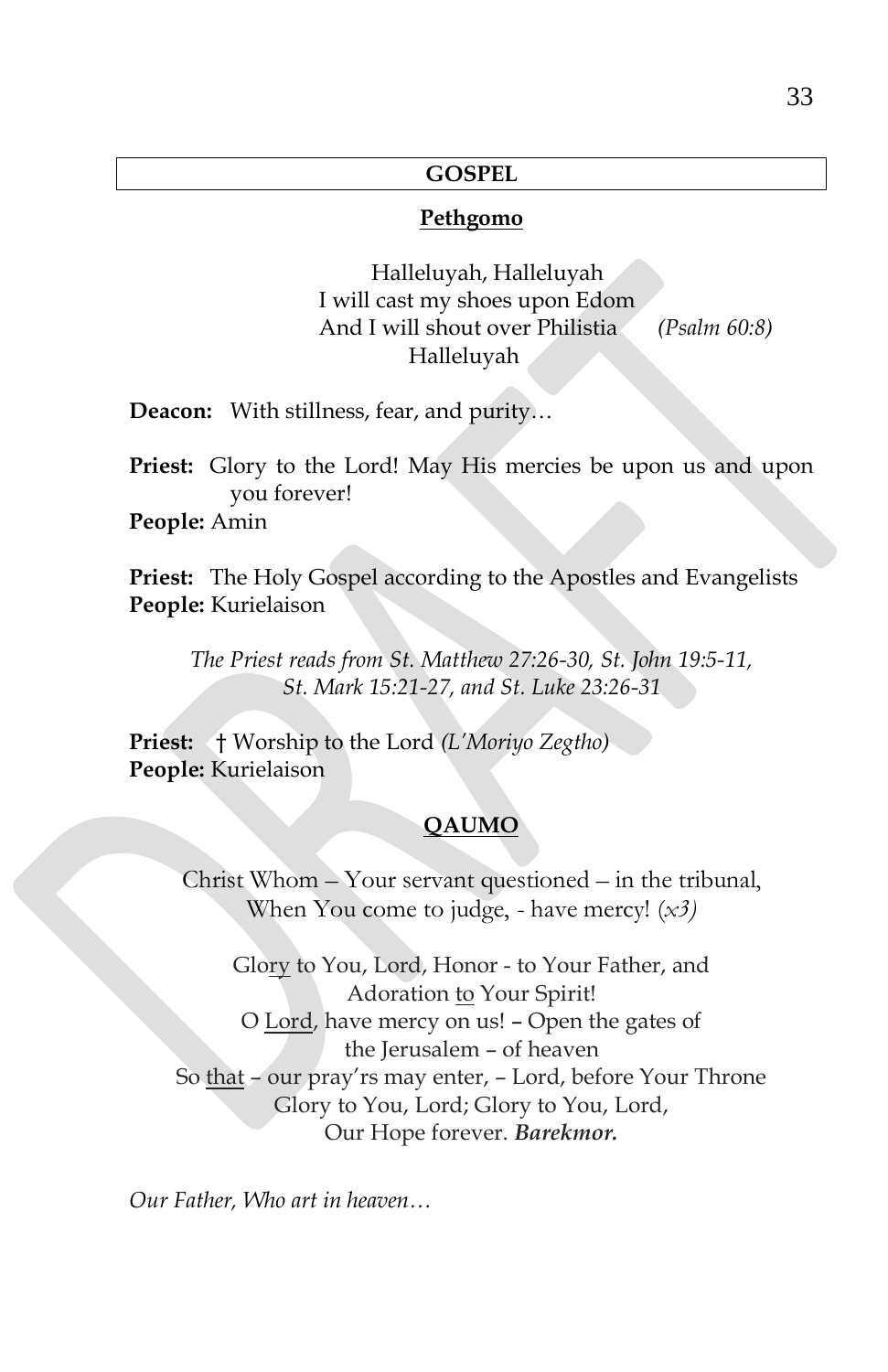## **HYMN FOR THE 1ST PROCESSION**

*(Kadh Nopheq/ Sleeba Tholinmel Thaangi)*

As He came from the city, With the cross on His shoulders, The Hebrew women gathered. They wept bitterly for Him. His mother stood from afar With her friends surrounding her Like a dove, she moaned with grief, "Where my Son are You going? My Belov`ed only Son, Where are they taking You to? Why did You give Yourself up To the ungrateful people? O my Son, woe be to me Woe is me, my belov`ed." Bless'd is Your Passion for us, And Your great humility!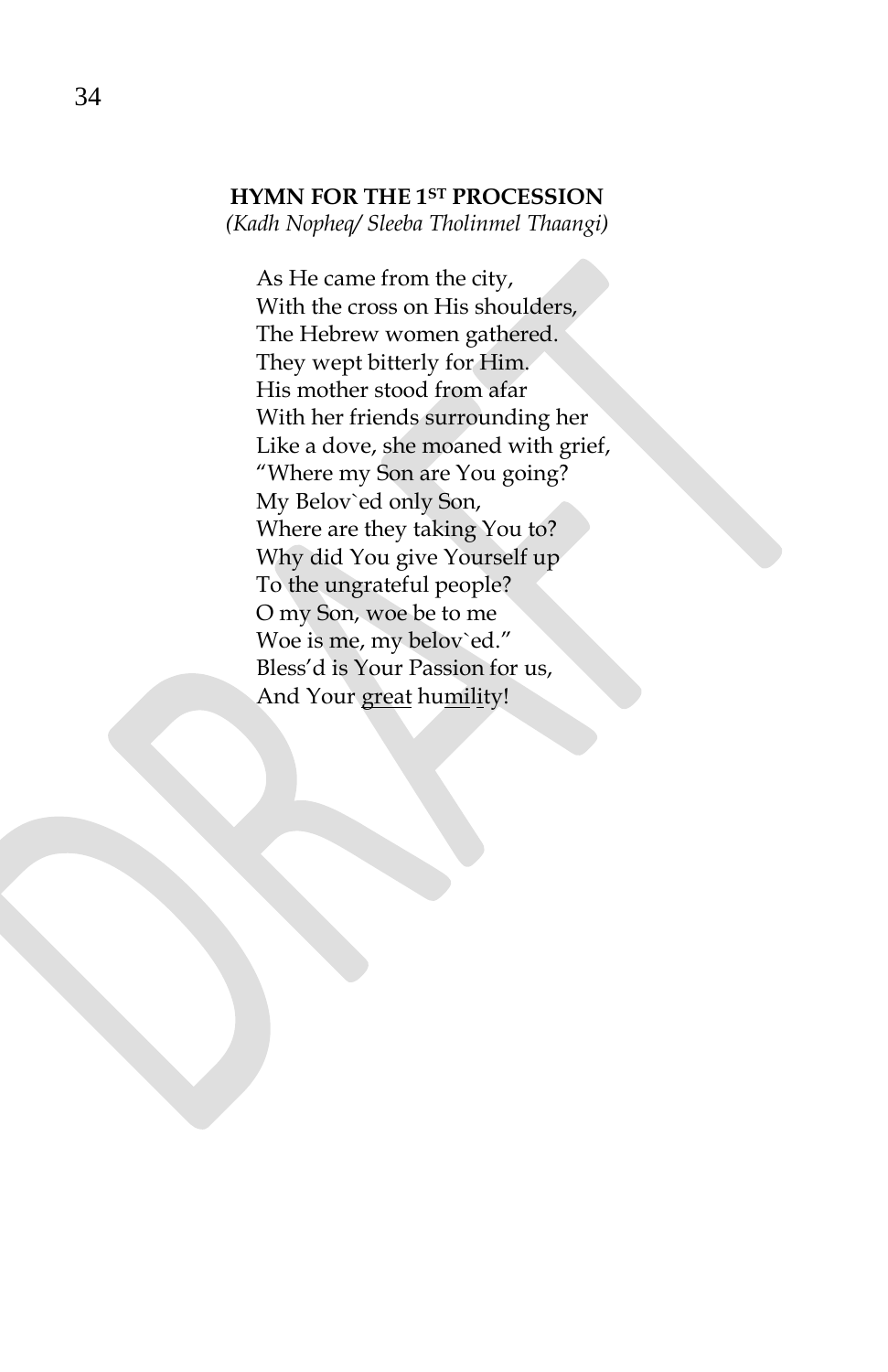# **GREAT FRIDAY OF THE CRUCIFIXION 6th HOUR**

## **QAUMO OF THE 6th HOUR**

*Bless'd is the shame You bore for us (Brikh Mookuk…)*

Christ Who – was treated with shame – by Your own servant When You come to judge, - have mercy! (*x3)*

Glory to You, Lord, Honor - to Your Father, and Adoration to Your Spirit! O Lord, have mercy on us! – Open the gates of the Jerusalem – of heaven So that – our pray'rs may enter, – Lord, before Your Throne Glory to You, Lord; Glory to You, Lord, Our Hope forever. *Barekmor.*

## *The Lord's Prayer*

**Our Father, Who art in heaven,** / hallowed be Thy name, / Thy kingdom come; / Thy will be done on earth / as it is in heaven. / Give us this day our daily bread, / and forgive us our debts and sins, / as we also have forgiven our debtors. / Lead us not into temptation, / but deliver us from the evil one, / for † Thine is the kingdom, / the power, and the glory, / forever and ever. / Amin.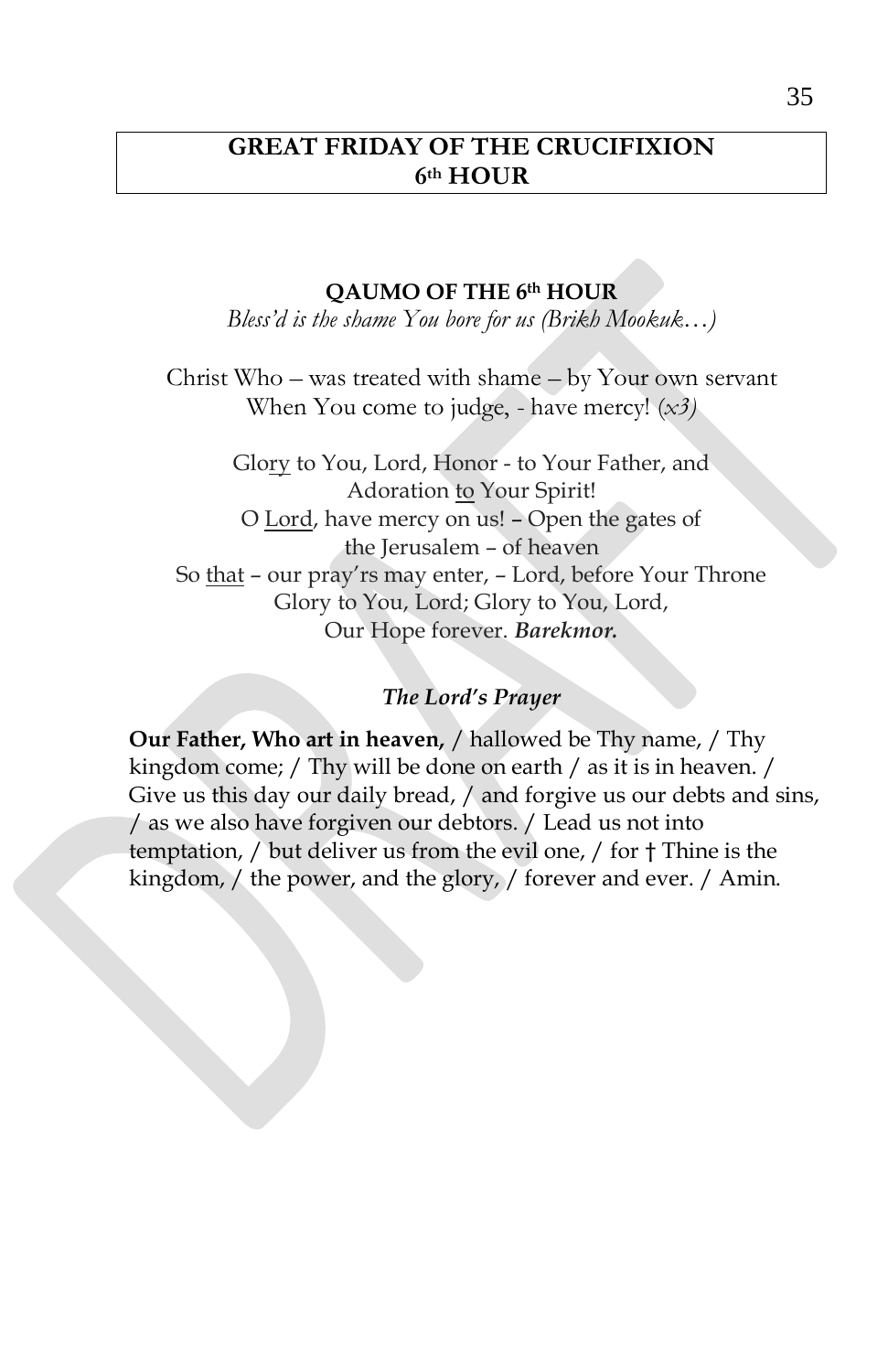*[Psalm 51]* **Have mercy on me, O God, in Your loving kindness; / in the abundance of Your mercy blot out my sin.**

Wash me thoroughly from my guilt and cleanse me from my sin, / for I acknowledge my fault and my sins are before me always.

**Against You only have I sinned and done evil in Your sight, / that You may be justified in Your words / and vindicated in Your judgment, / for I was born in guilt and in sin did my mother conceive me.**

But You take pleasure in truth and You have made known to me the secrets of Your wisdom. / Sprinkle me with Your hyssop and I shall be clean; / wash me and I shall be whiter than snow.

**Give me the comfort of Your joy and gladness, / and the bones, which have been humbled shall rejoice. / Turn away Your face from my sins and blot out all my faults.**

Create in me a clean heart, O God, / and renew Your steadfast spirit within me. / Do not cast me from Your presence / and take not Your Holy Spirit from me.

# **But restore to me Your joy and Your salvation / and let Your glorious spirit sustain me, / that I may teach the wicked Your way / and sinners may return to You.**

Deliver me from blood, O God, God of my salvation, / and my tongue shall praise Your justice. / O Lord, open my lips and my mouth shall sing your praise.

**For You do not take pleasure in sacrifices; / by burnt offerings You are not appeased. / The sacrifice of God is a humble spirit; / a heart that is contrite God will not despise.**

Do good in Your good pleasure to Zion / and build up the walls of Jerusalem. / Then shall You be satisfied with sacrifices of truth / and with whole burnt-offerings; / then shall they offer bullocks upon Your altar. *And to You belongs the praise, O God. Barekmor*

*† Glory be to the Father, Son and Holy Spirit*

*Unto the ages of ages and forevermore*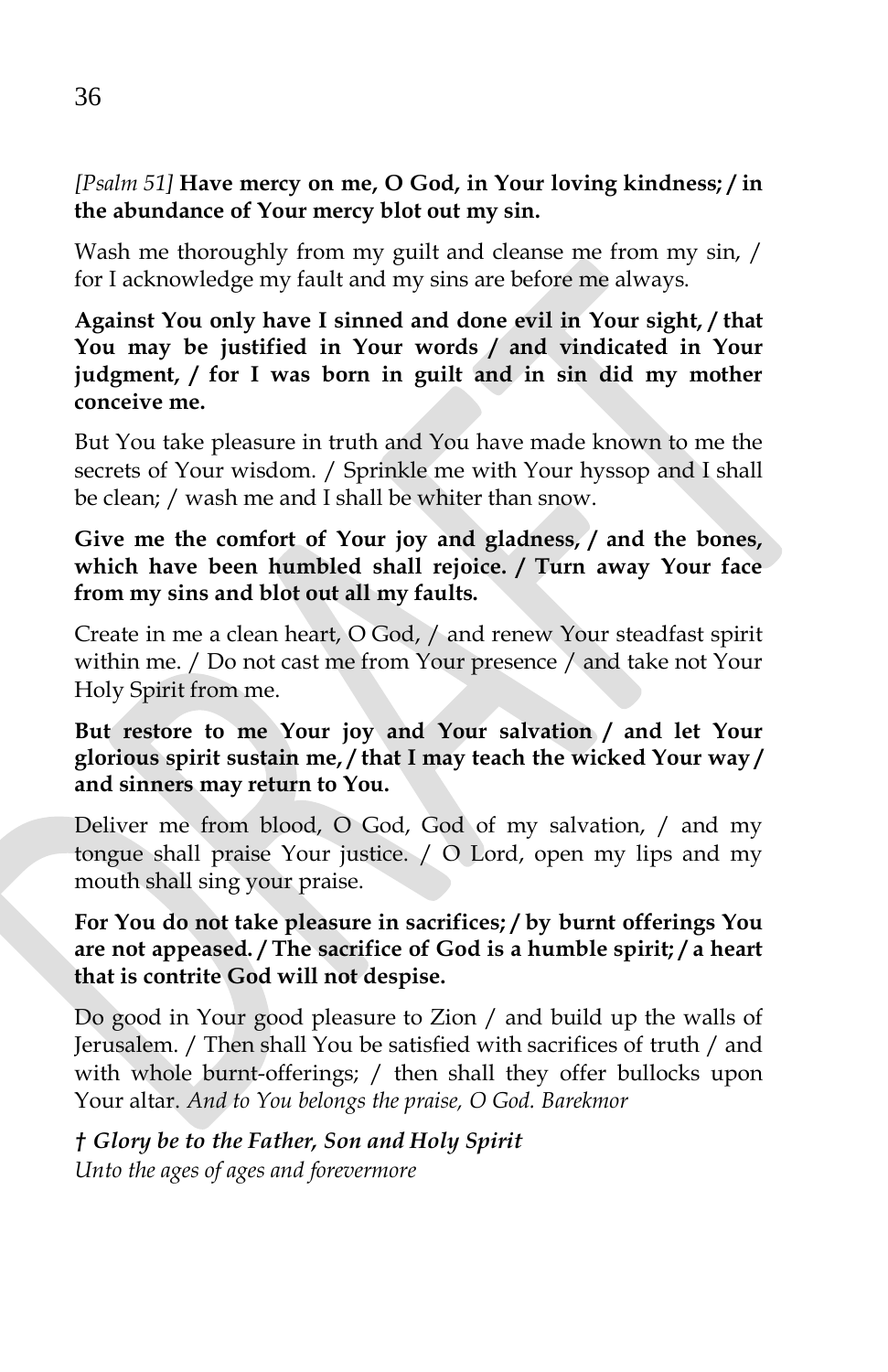## **ENIYONO**

*(Haw Dahwo Bukro/Pathakipol…)*

You endured, Lord, The Passion and The Cross – and the crown of thorns O God, have mercy on us

By Your will you took up the Cross To save – all Adam's children O God, have mercy on us

You for Whom they plaited a crown of thorns – to place on your head O God, have mercy on us

You Whom the sun saw on the Cross and hid – its light with darkness O God, have mercy on us…*Barekmor* 

*Shub'ho… Men olam…*

Praise to You the Exalted One For us, – You humbled Yourself O God, have mercy on us

*Staumen Kalos, Kurielaison*

*(Promion & Sedro)*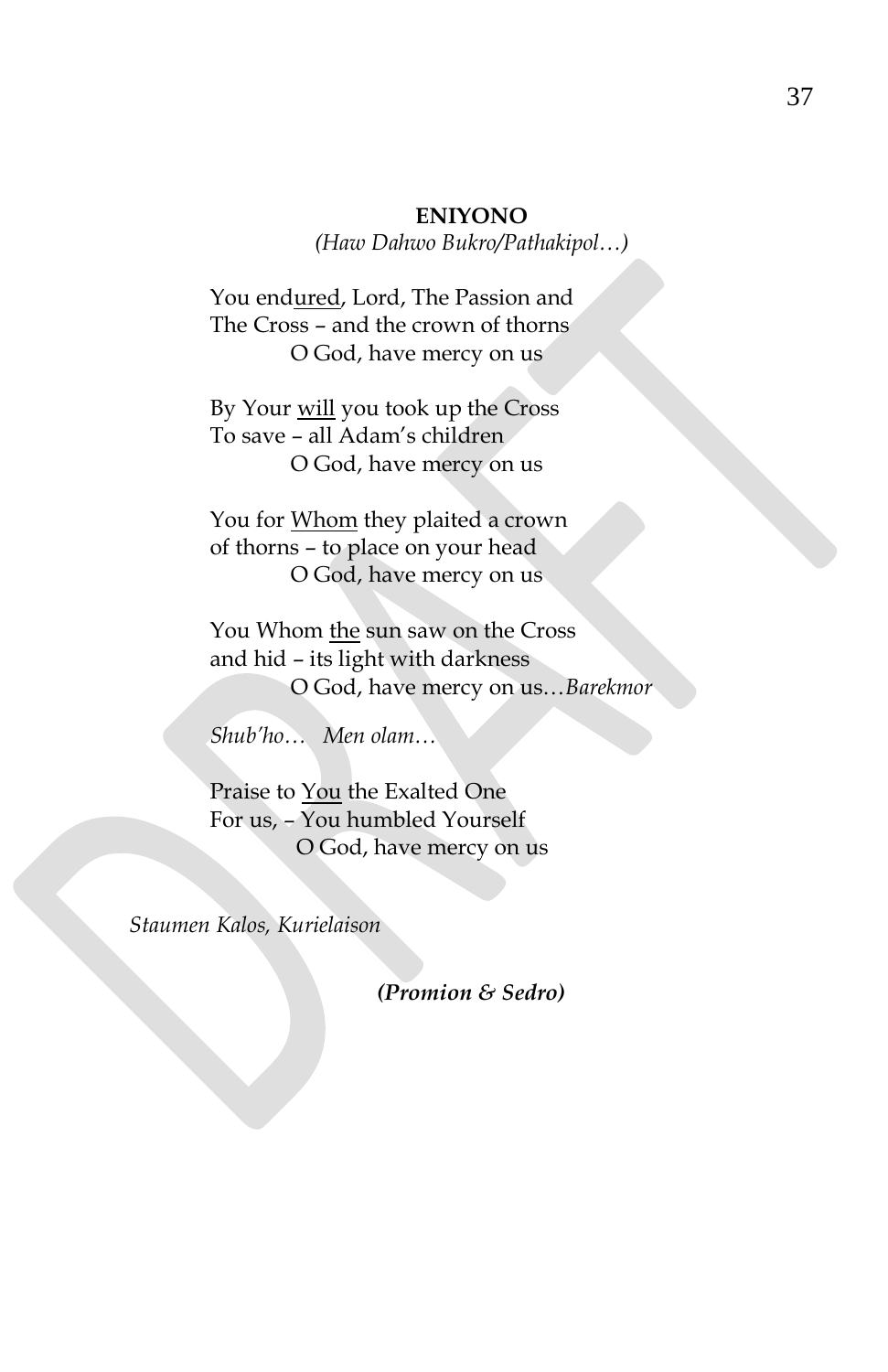*(Mshiho Natreh l'Edthok /Devam Skeepamel)*

God is hanging from the Cross – and all of creation mourns The hosts of heaven looked down – and trembled and shook with fear For they saw the Son silent and bowing His head before Pilate The sun covered its bright light – when it saw God be`ing mocked The earth trembled and its foundations were shaken, For the dust judges the Lord, Him, Who holds in His hands the whole cre-ation…*Barekmor*

*Glory be to the Father…Unto the ages of ages…*

How great and true is the faith - of the thief on the right side, for he begged for forgiveness - from His Lord hung on the tree,

And the thief said to the Lord:

"Have mercy and pardon all my sins." Simon Peter renounced Christ - and swore, "I do not know Him!" John the Virgin and the disciples all left Him but the thief cried out and said: "My Lord, remember me in Your great Kingdom!"

*Moriyo Rahem…*

## **QOLO**

*(Haw Saphro Rabo/Appulariyil Ninne)*

On that morning, when the watchers on high Saw the wicked had hung You on the cross, They gathered in their ranks to come quickly In order to destroy the evil ones – Halleluyah And those who had shouted "Crucify Him!"…*Barekmor*

*Glory be to the Father…Unto the ages of ages…*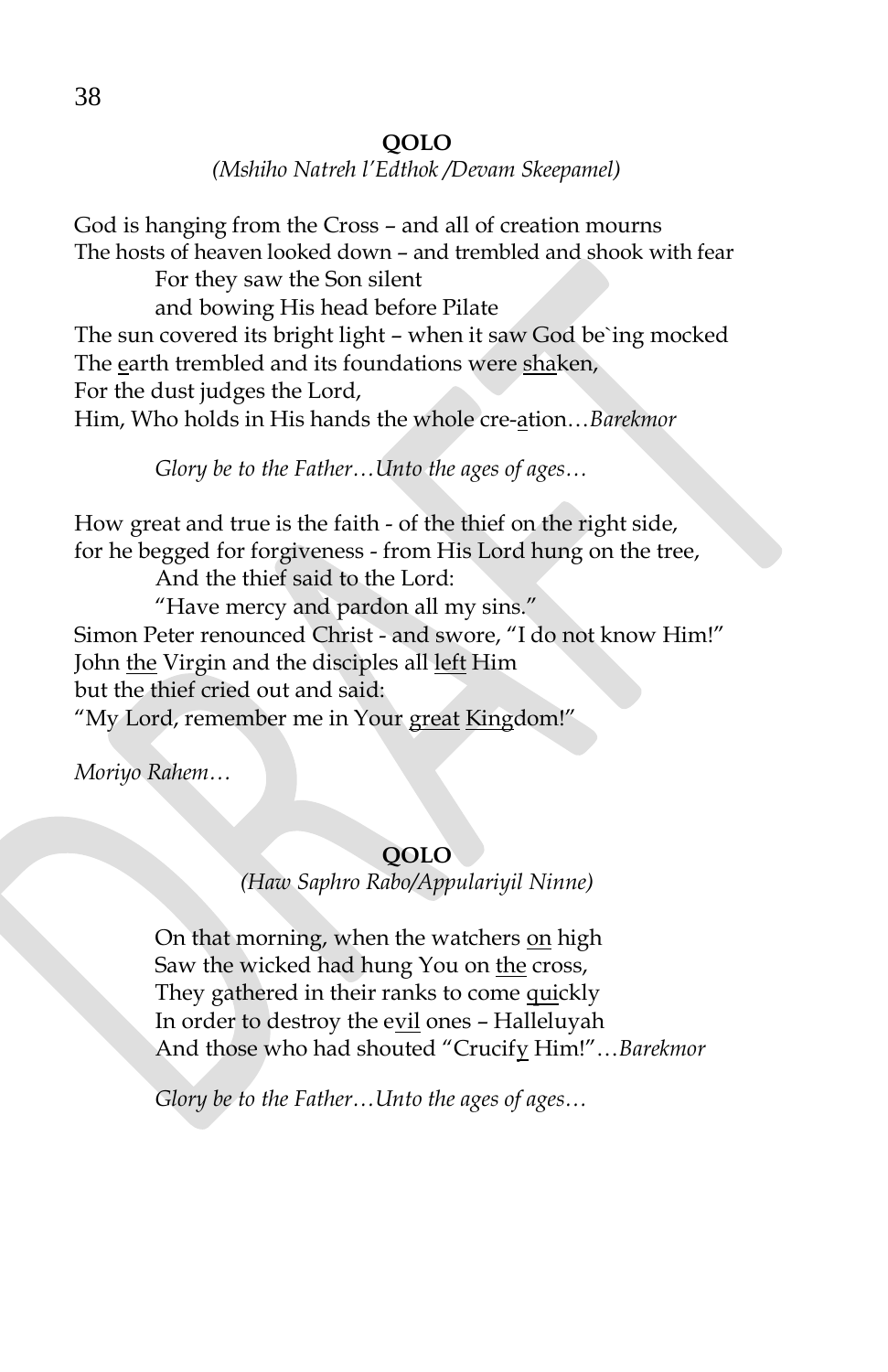The dust of the earth sat down on the throne To boastfully judge the Judge of judges, And the Scribes of the people cried aloud: "Release Barabas; crucify Jesus" – Halleluyah Bless`d is He who forgave them on the Cross!

#### **BOTHE D'HASHO**

*"Hymns of the Passion" (Njangalkay Nee Yettoru…)*

Bless`ed, O Lord, - is Your Passion And the shame You suffered for us

> The foolish sons of darkness raised And suspended the divine Lamb On top of the – tree of the Cross In return for His rich blessings, They gave Him gall when he thirsted

The hard rocks cracked and split open See`ing horr`or in Judea:

The wicked hearts – were motionless As they drove nails into the hands Of Him Who is the Creator

The lion's cub roared on the tree; The shrewd children of darkness fled; Pow'rful demons - were struck with awe, And Satan, the chief of deceit Cried out for his crown had fallen

When You judge those – who condemned You, Lord, spare us from – the tribunal.

*Moriyo Rahem…*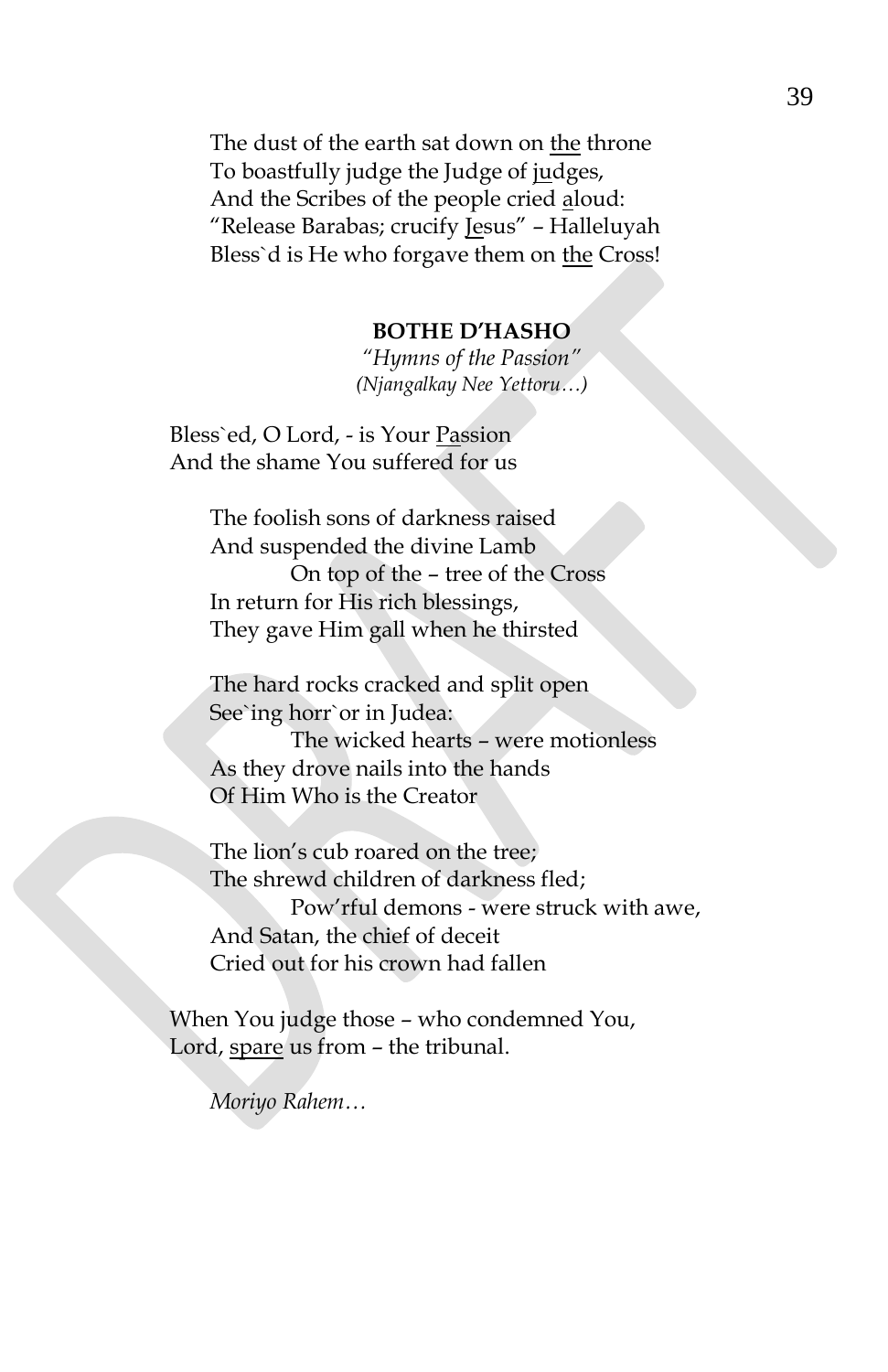#### **BO'UTHO of MOR JACOB**

*(In the Holy Week Tone/Mashiha Skeepa…)*

Christ who came for Passion, crucifixion, and death, Hear our requests and have mercy upon our souls

## † **O God, have mercy on us O Lord, have mercy on us**

 The Living Lamb of God arrived for sacrifice Executioners were the priests to offer Him They raised up the wood of the Cross on Golgotha The wicked ones had beaten the Chief Cornerstone They raised it as a pillar high in the abyss Like a hero He stood to bear the world's burdens

> † **O God, have mercy on us O Lord, have mercy on us**

At midday, Adam ate of the fruit of the tree And he trembled and was ashamed because of sin At midday the whole world became filled with darkness, And this made known Who has command over the light On Friday, the light concealed itself in darkness Light hid in order to preach about the True Light And the World saw that He who was nailed to the Cross Is indeed the Only-Begotten Son of God

## † **O God, have mercy on us O Lord, have mercy on us**

The sun and moon, like Shem and Japeth, closed their eyes So they would not see the Lord of Noah exposed The sun said, "How can I shine on the earth's creatures, When the Great Sun of Justice is hung on the Cross?"

> † **O God, have mercy on us O Lord, have mercy on us**

How can the day show light upon see`ing its Lord Stripped naked on the Cross in between criminals? The Universe, filled with numerous shining stars, Became dark upon see`ing its Lord on the wood

> † **O God, have mercy on us O Lord, have mercy on us**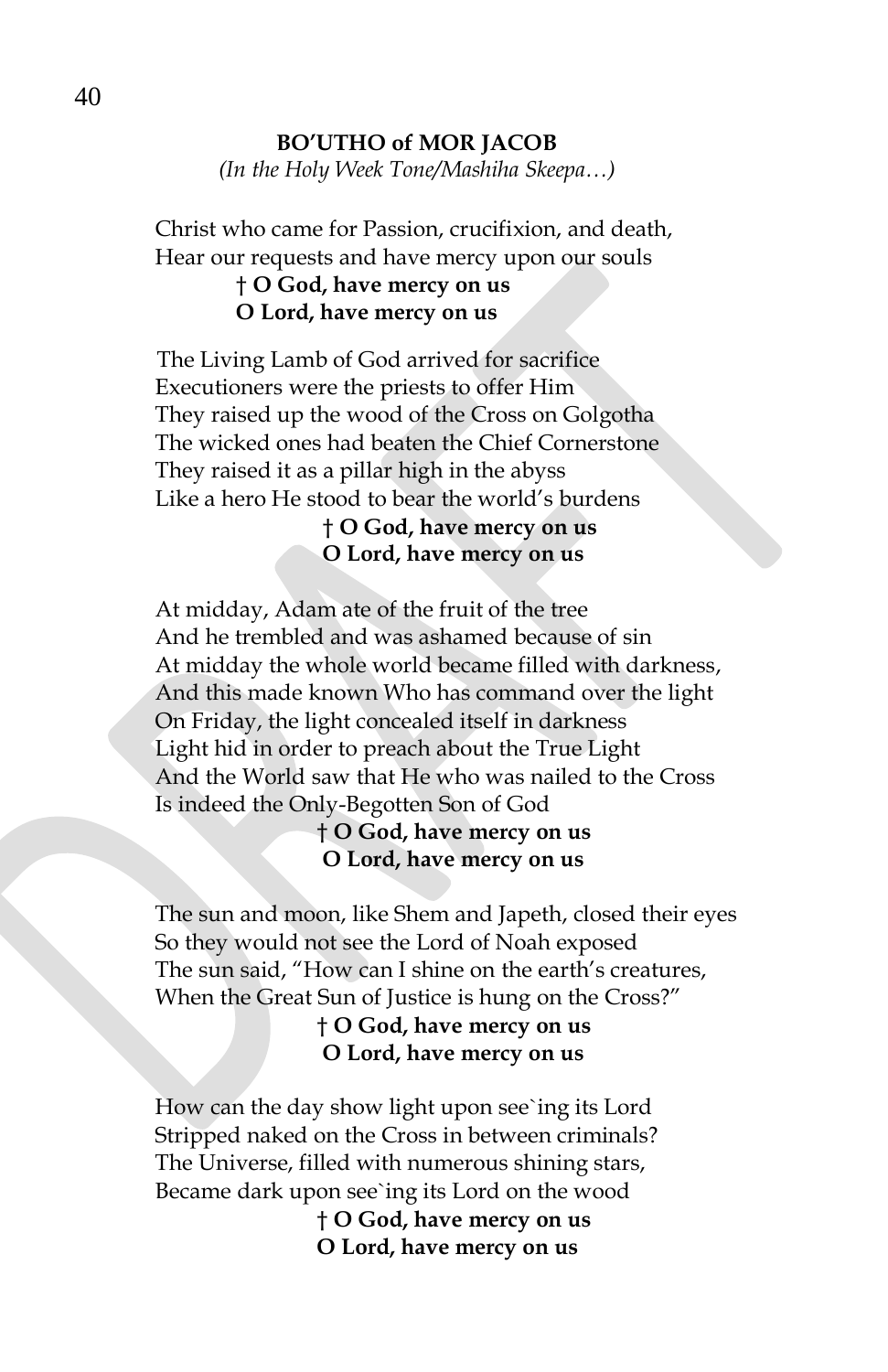At midday, the Son was exposed atop the Cross He cried out and the serpent which killed Adam shook. O Friday of suff'rings and the mistress of types, My mouth is too small to narrate such mysteries On the sixth day, Adam was expelled from Eden On the sixth day, the Son entered in Paradise

## † **O God, have mercy on us O Lord, have mercy on us**

O Lord, heaven and earth suffered in Your Passion; Watchers and men marveled at Your humility

> † **O God, have mercy on us O Lord, have mercy on us**

#### **'Unitho**

*(Seeyone Mashiha)*

Woe to you Zion who crucified Christ! Bless'd are you, O Church, for you offer praise

- 1. The Lord of glory ascended the Cross The wicked shouted to kill the Pure One Vicious wolves – surrounded the Lamb In order – To tear Him apart He chose to – bear our pain – and free us by the Cross
- 2. The disciples, the children of light, fled The men of darkness had bound up the Light Caiaphas, - Annas, and Judas Who belong – to the left-hand side Crucified – in envy – the Lord of – the right hand
- 3. The tree cried, "Woe is me! What has happened? On me, they crucified the Lord of all He nurtured - me with dew and rains In return – I gave only death. Woe to you, – wicked ones, – who hanged Him – upon me!"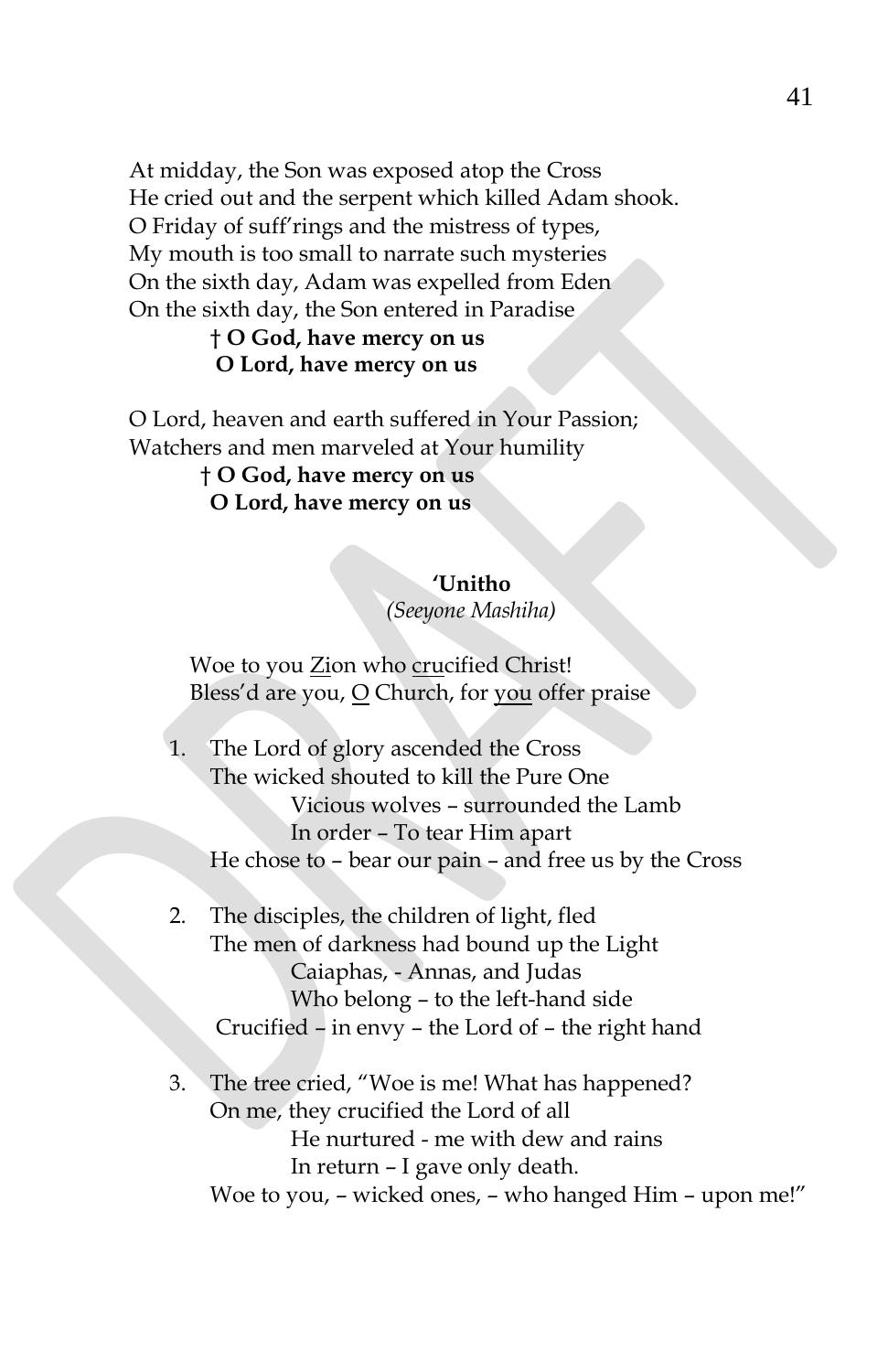4. My Lord, the Son, who has crucified you? Why did the wicked have hate in their hearts, For You have – performed miracles And You healed – the sick and suff'ring Why did they – reward you- with insults – on the Cross?

- 5. Daughters of Zion, What faults has He made? The Son has done good things for your people With His word – He cleansed the lepers, And His spit – gave sight to the blind But your men and children – reward Him with insults
- 6. O Son, my Lord, how should I mourn for You Without friends and the group of chaste women? Murderers – surround your Cross and The wicked – flee upon Your death Give, O Lord, – dumb natures – a voice to – weep for You!
- 7. Innocent blood was spilled on you, O Earth! Quake and cause fear for the wicked people Shout, O rocks! O stones, cry aloud! And reprove – the crucifers O natures, look and see - how your Lord hangs exposed
- 8. Weep, O Mothers of the House of Zion! For, the Son of the Father is dying! With the sigh – He made on the Cross He reproached - the crucifiers They denied – His greatness – Lord, have me-rcy on them!
- 9. Cry out, O zealous and mighty angels! Are you not moved as you see Him exposed? In Sodom – two among you were Insulted, – and the city burned So behold – your Lord shamed – and do not – stay silent
- 10. Heavenly ones, pour out the fire of zeal Upon the wicked surrounding the cross With your wings – send flame to the earth On those who – crucified the Lord Has the Lord held you back, for your zeal – is subdued?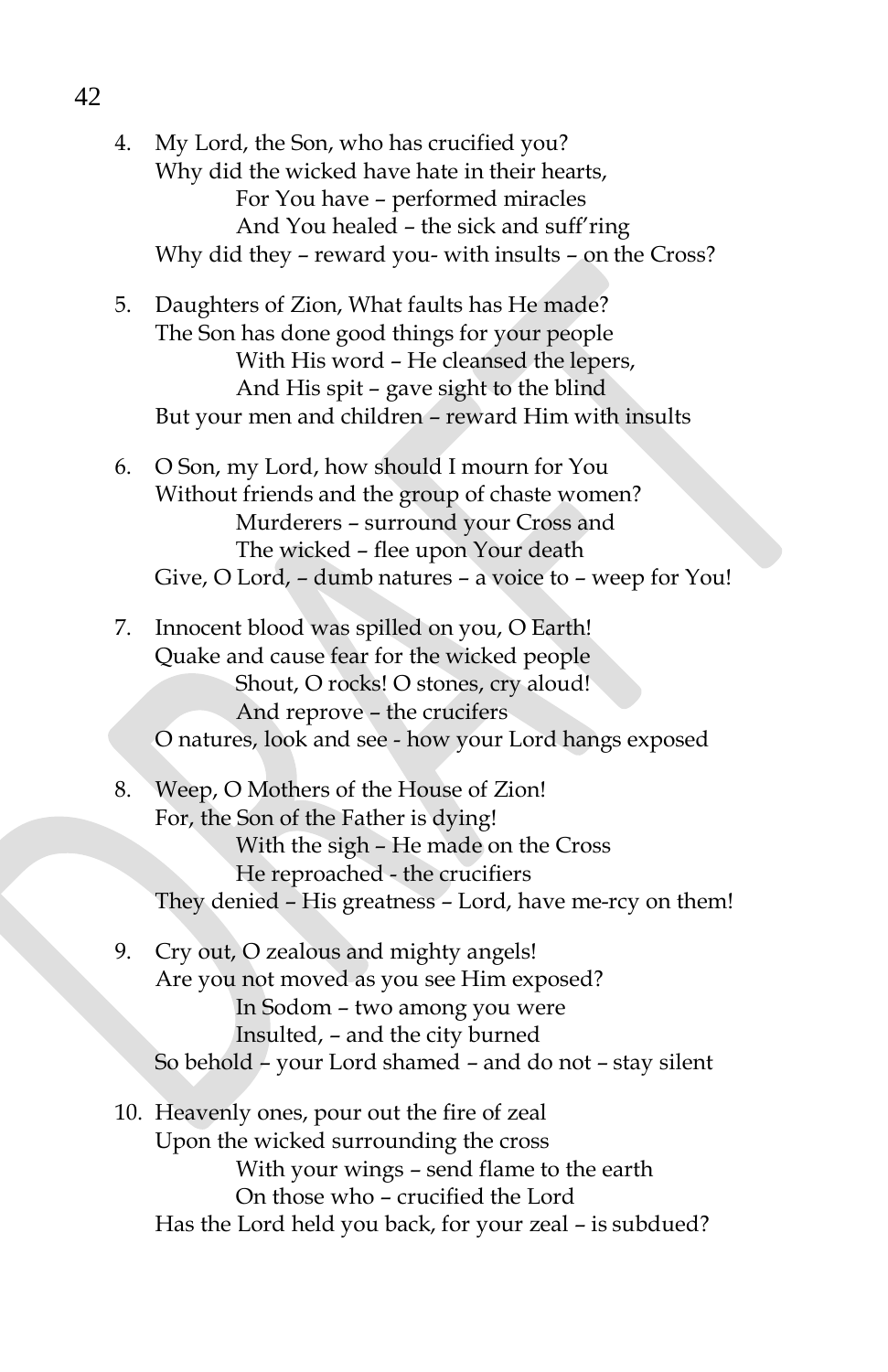### **GOSPEL**

#### **Pethgomo**

Halleluiah, Halleluiah They – gave Me gall for My food For – my thirst they gave me vinegar to drink Halleluiah *(Psalm 69:22)*

**Deacon:** With stillness, fear, and purity…

**Priest:** Glory to the Lord! May His mercies be upon us and upon you forever!

**People:** Amin

**Priest:** The Holy Gospel according to the Apostles and Evangelists **People:** Kurielaison

> *The priest reads from St. John 19:15-22, St. Mark 15:29-32, St. Matthew 27:38-44, and St. Luke 23:34-43*

**Priest:** † Worship to the Lord *(L'Moriyo Zegtho)* **People:** Kurielaison

### **QAUMO**

O Christ – On that glor*ious* day – When You come again Remember us all – with the thief (*x3)*

Glory to You, Lord, Honor - to Your Father, and Adoration to Your Spirit! O Lord, have mercy on us! – Open the gates of the Jerusalem – of heaven So that – our pray'rs may enter, – Lord, before Your Throne Glory to You, Lord; Glory to You, Lord, Our Hope forever. *Barekmor.*

*Our Father, Who art in heaven…*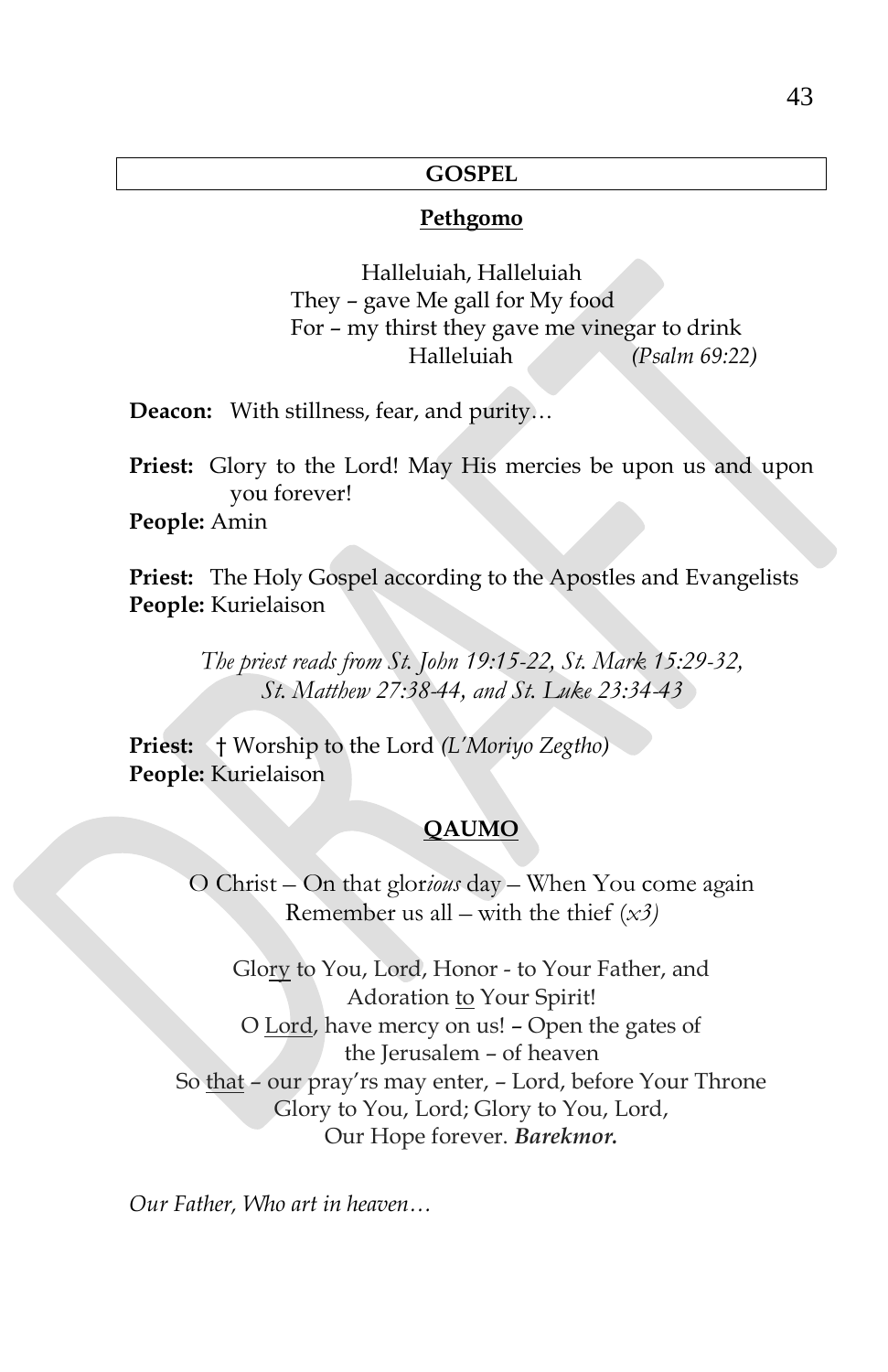# **GREAT FRIDAY OF THE CRUCIFIXION 9th HOUR**

## **QAUMO OF THE 9th HOUR**

*Bless'd is the shame You bore for us (Brikh Mookuk…)*

Christ Who – By His Cross destroyed – the crucifers, Lord, May Your Cross be – our fortress *(x3)*

Glory to You, Lord, Honor - to Your Father, and Adoration to Your Spirit! O Lord, have mercy on us! – Open the gates of the Jerusalem – of heaven So that – our pray'rs may enter, – Lord, before Your Throne Glory to You, Lord; Glory to You, Lord, Our Hope forever. *Barekmor.*

## *The Lord's Prayer*

**Our Father, Who art in heaven,** / hallowed be Thy name, / Thy kingdom come; / Thy will be done on earth / as it is in heaven. / Give us this day our daily bread, / and forgive us our debts and sins, / as we also have forgiven our debtors. / Lead us not into temptation, / but deliver us from the evil one, / for † Thine is the kingdom, / the power, and the glory, / forever and ever. / Amin.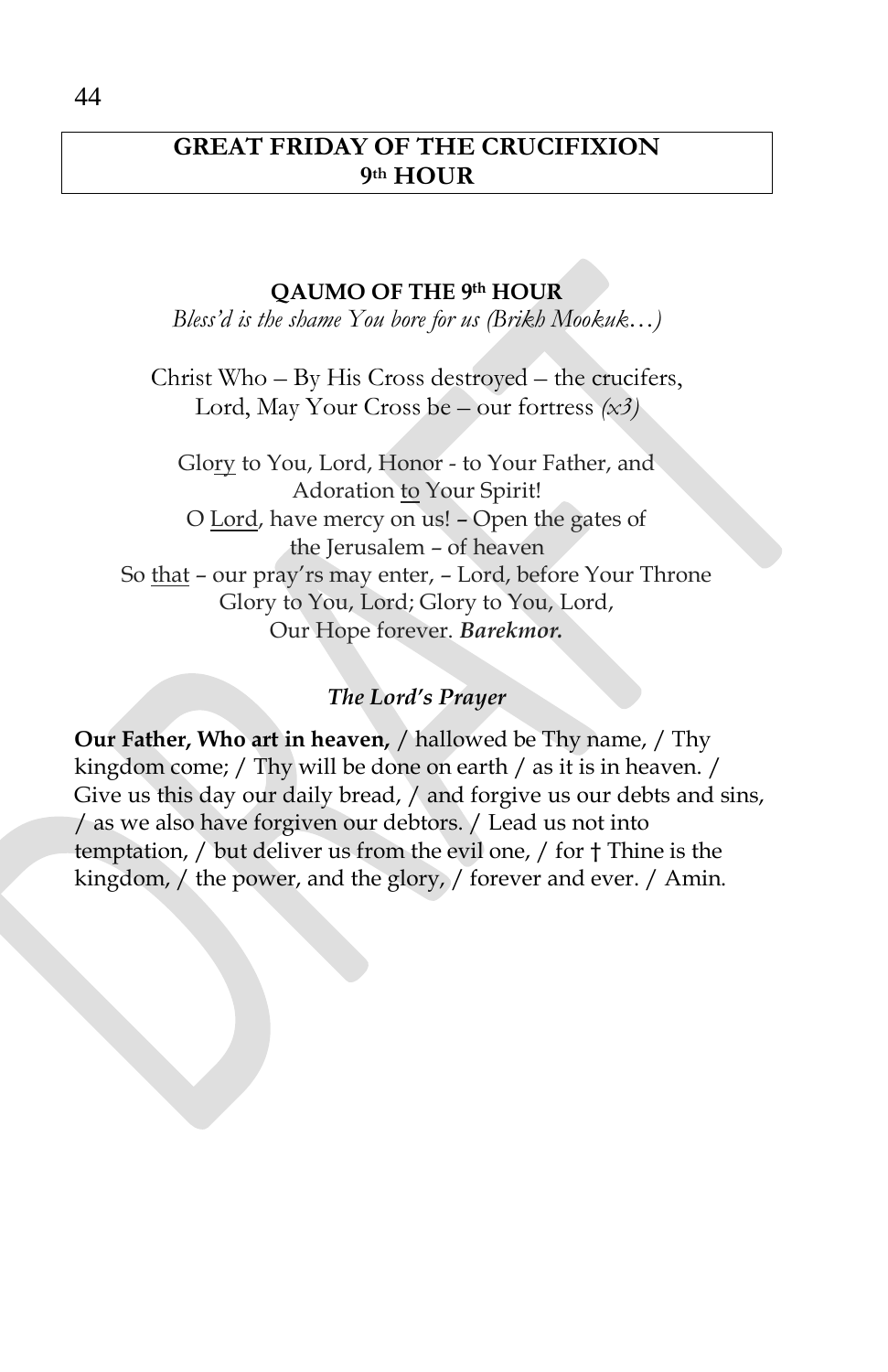## *[Psalm 51]* **Have mercy on me, O God, in Your loving kindness; / in the abundance of Your mercy blot out my sin.**

Wash me thoroughly from my guilt and cleanse me from my sin, / for I acknowledge my fault and my sins are before me always.

**Against You only have I sinned and done evil in Your sight, / that You may be justified in Your words / and vindicated in Your judgment, / for I was born in guilt and in sin did my mother conceive me.**

But You take pleasure in truth and You have made known to me the secrets of Your wisdom. / Sprinkle me with Your hyssop and I shall be clean; / wash me and I shall be whiter than snow.

**Give me the comfort of Your joy and gladness, / and the bones, which have been humbled shall rejoice. / Turn away Your face from my sins and blot out all my faults.**

Create in me a clean heart, O God, / and renew Your steadfast spirit within me. / Do not cast me from Your presence / and take not Your Holy Spirit from me.

## **But restore to me Your joy and Your salvation / and let Your glorious spirit sustain me, / that I may teach the wicked Your way / and sinners may return to You.**

Deliver me from blood, O God, God of my salvation, / and my tongue shall praise Your justice. / O Lord, open my lips and my mouth shall sing your praise.

**For You do not take pleasure in sacrifices; / by burnt offerings You are not appeased. / The sacrifice of God is a humble spirit; / a heart that is contrite God will not despise.**

Do good in Your good pleasure to Zion / and build up the walls of Jerusalem. / Then shall You be satisfied with sacrifices of truth / and with whole burnt-offerings; / then shall they offer bullocks upon Your altar. *And to You belongs the praise, O God. Barekmor*

*† Glory be to the Father, Son and Holy Spirit Unto the ages of ages and forevermore*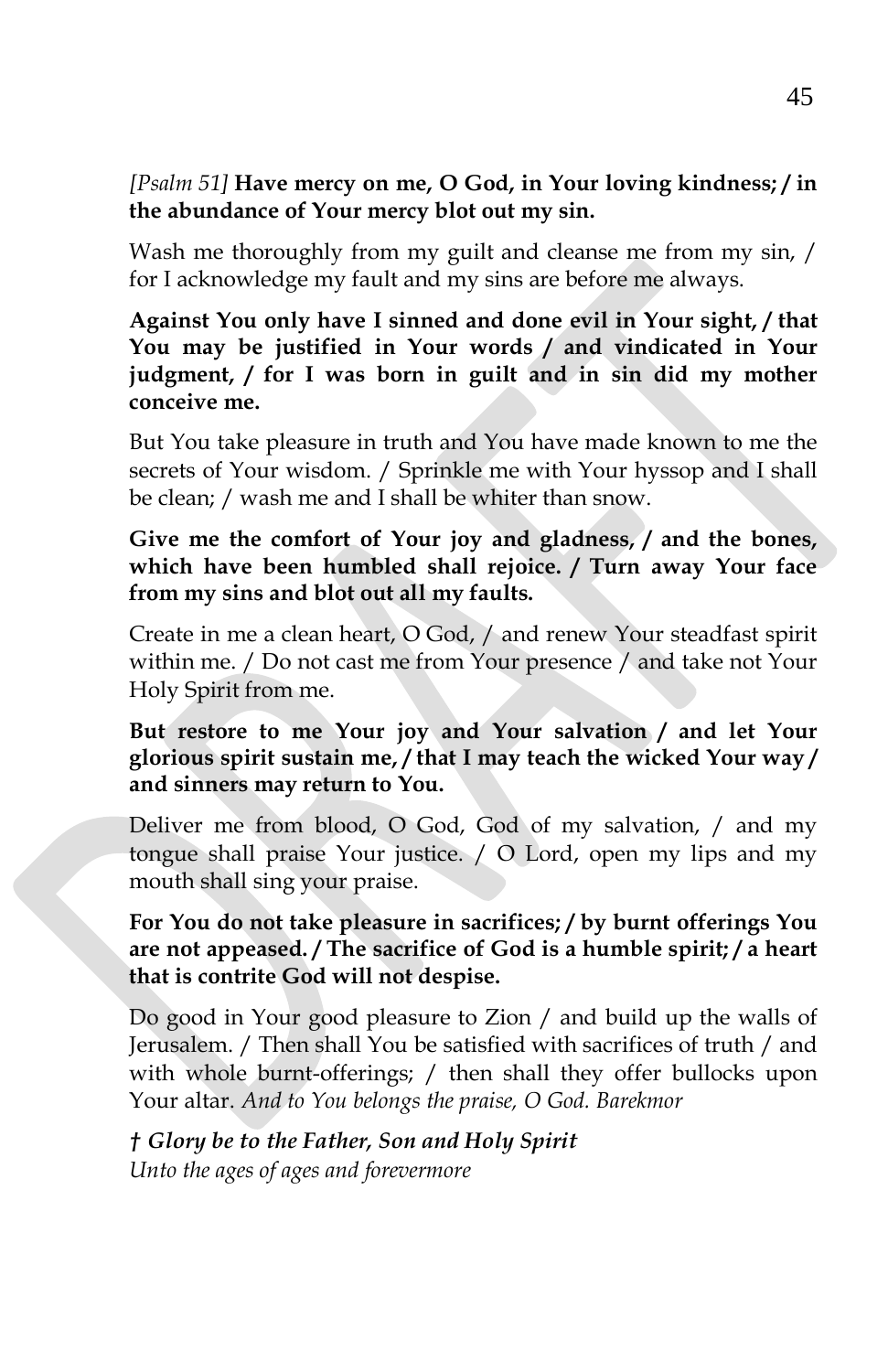#### **ENIYONO**

*(Al Moriyo Raubo Aqim/Pathi Vaadhathaal…)*

The wicked placed the Good One, Who came down to visit them, On the Cross with criminals,

When He was thirsty, they gave Vinegar and gall to Him, As the prophecies foretold

As King David prophesied, *(Psalm 22:18)* They divided his garments And cast lots for his clothing

Bless'd is He who made the Cross A great and mighty weapon For the children of the Church

For the Holy, Faithful Church May Your Cross be a fortress From Satan and his armies…*Barekmor* 

*Shub'ho… Men olam…*

Your Church is saved by Your Cross And she has not renounced it; May it be her protection

*Staumen Kalos, Kurielaison*

*(Promion & Sedro)*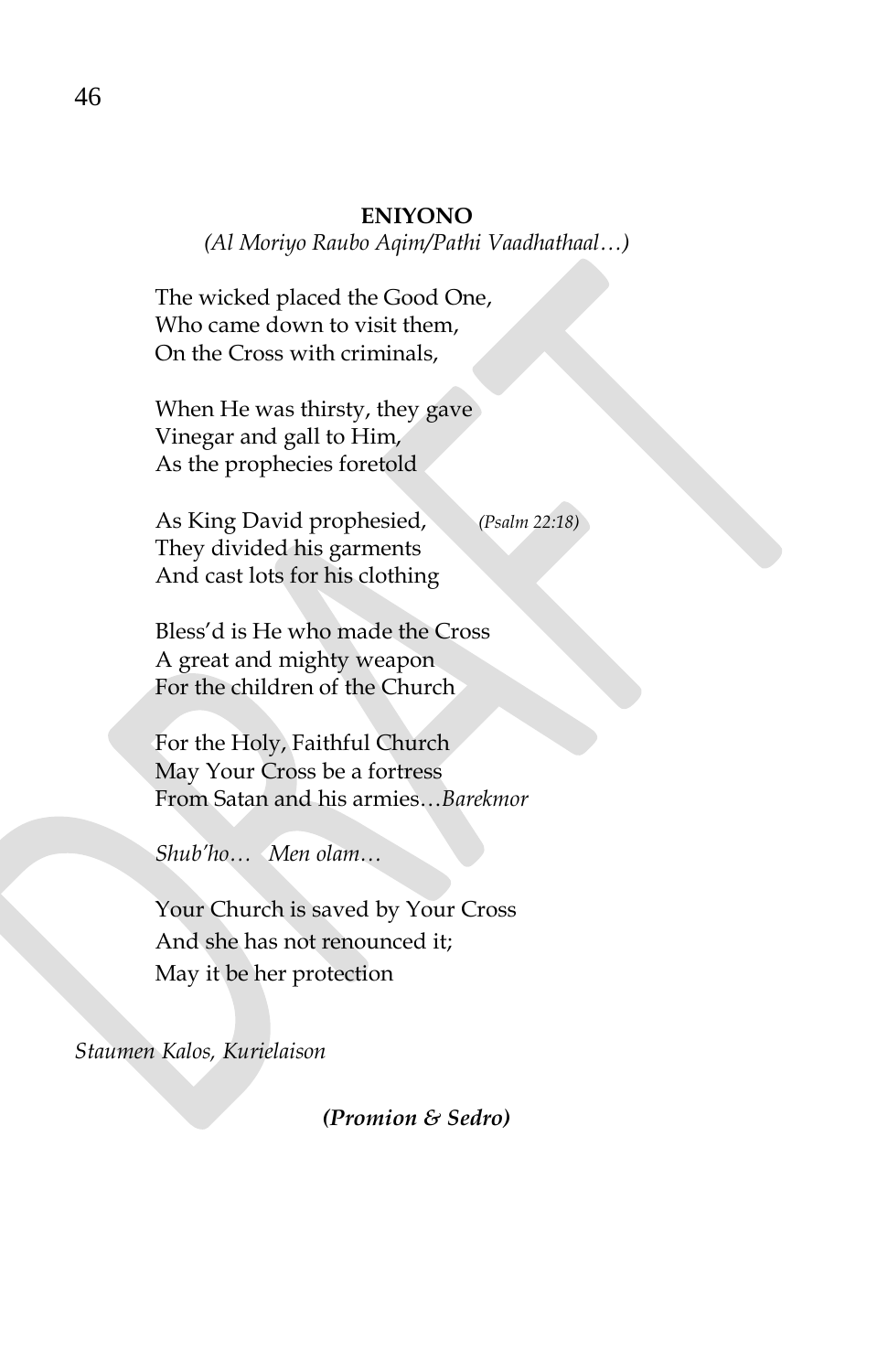*(Quqoyo – Tone 4/Yerushalemerunnone)*

God ascended on the Cross and He - tasted death He descended to She`ol, the place – of the dead, He broke its doors – and gave Adam life Restoring His – corrupted image He prepared a way from the tomb to – Paradise That Adam's sons who believed in His – Re*surrection* Halleluyah – should walk in its light…*Barekmor*

*Glory be to the Father…Unto the ages of ages…*

Christ, The Son of God inclined His head – on the Cross And entrusted His soul into His – Father's hands Rocks broke open – and the tombs burst forth All creation – was struck with terror The wicked opened the side of the – Son of God, And from it flowed blood and water for – forgiveness Halleluyah – for all of the world

*Moriyo Rahem…*

# **QOLO**

*(Tubayk 'Idto/Paulos Shleeho)*

Great is the faith of the thief on the right side He sought forgiveness from Christ Who was hanging on the tree With nails in his hands and feet, And he begged Him "Forgive me" Simon saw and denied Christ John saw, and he ran away The thief cried, "Remember me When You come to Your kingdom!...*Barekmor*

*Glory be to the Father…Unto the ages of ages…*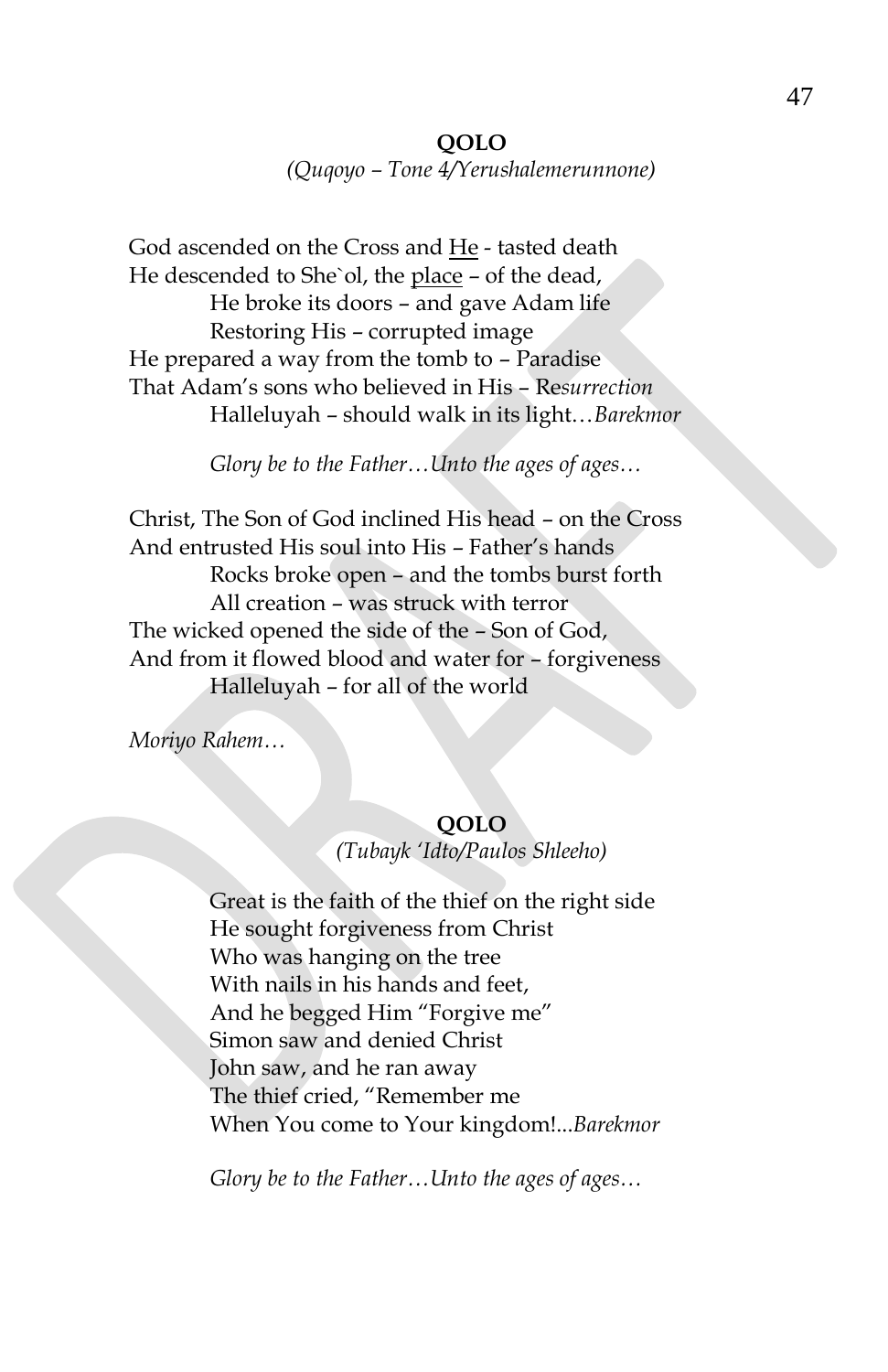The streams of fire and spirit were astonished For the Son hung on the tree Stretched out between the two thieves The sun hid its rays of light To not see his nakedness When they saw their Lord naked, The One, who stretched out heaven And who formed and shaped the earth, Heaven and earth were shaken!

#### **BOTHE D'HASHO**

*"Hymns of the Passion" (Njangalkay Nee Yettoru…)*

Bless`ed, O Lord, - is Your Passion And the shame You suffered for us

> How did the nails - not dissolve, Lord? How did soldiers not burn with fire? The lion's Cub - Humbled Himself Death became joy, that by suff'ring Adam, who died, should receive life

The One Who was hung on the Cross, Shouted out, and the rocks fell down Stones broke open – as if on fire The earth trembled and moaned in pain Creation roared – like a lion!

Instead of beautiful blossoms They gave Him gall and vinegar

And instead of rose and lilies, A crown of thorns was placed on Him By the wicked who mocked the Lord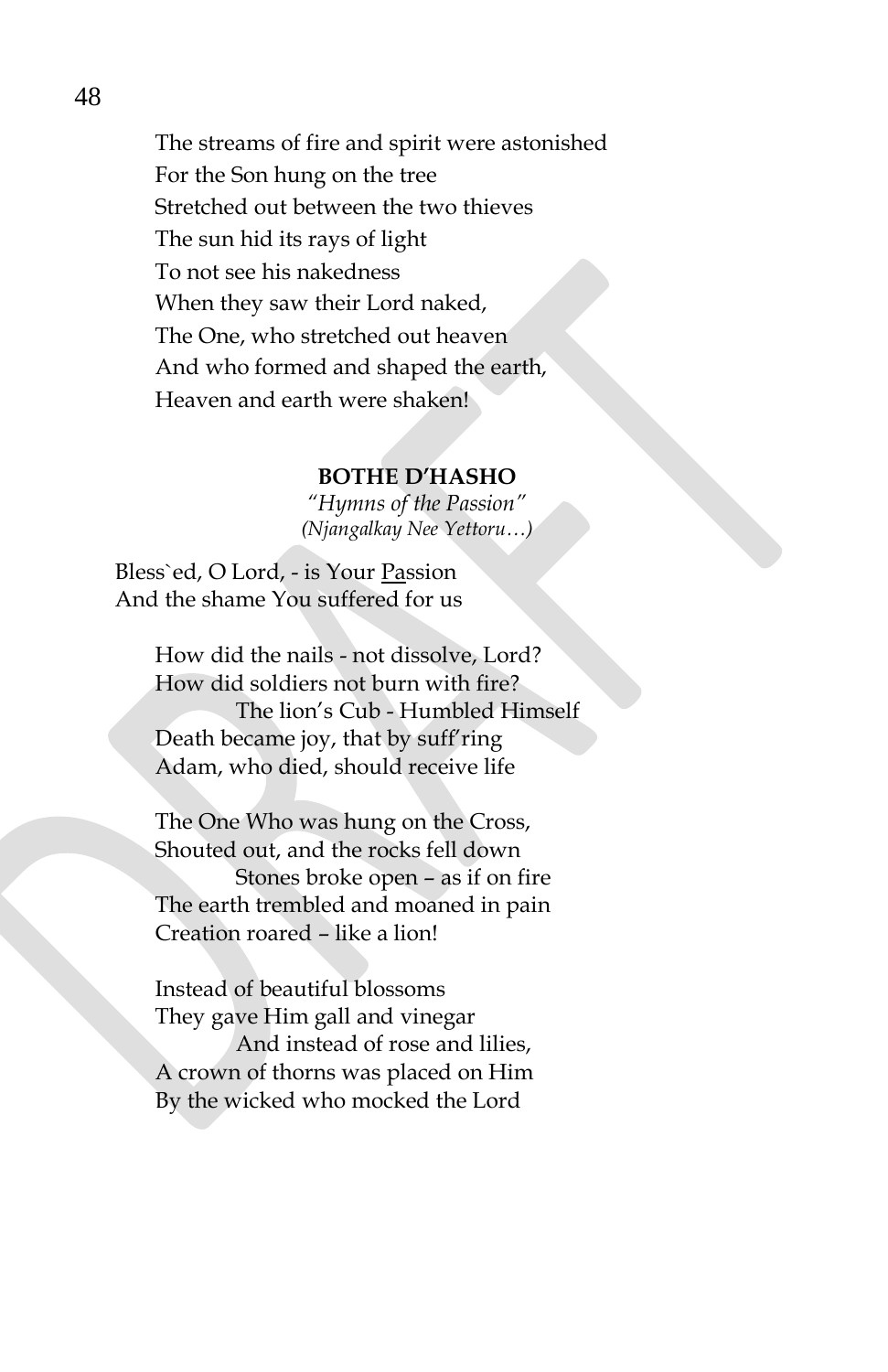With gratitude – we offer You Flowers to crown You in glory Living Son Who – Suffered for us Praise be to You who is One with Your Father and - Holy Spirit

When You judge those – who condemned You, Lord, spare us from - the tribunal.

*Moriyo Rahem…*

#### **BO'UTHO of MOR JACOB**

*(In the Holy Week Tone/Mashiha Skeepa…)*

Christ who came for Passion, crucifixion, and death, Hear our requests and have mercy upon our souls

> † **O God, have mercy on us O Lord, have mercy on us**

I listened to what the Church said with great sorrow: "Lord, may Your cross destroy the fortress of Zion! O Lord, may the eye which looked at you with contempt Become darkened and blinded, and thus see no more!'

> † **O God, have mercy on us O Lord, have mercy on us**

Praise to Your Father who sent You for the passion Thanksgiving to You who suffered all for our sake Honor to the Holy Spirit, the Immortal Glory to You, the Three Persons in One Essence † **O God, have mercy on us O Lord, have mercy on us**

O Lord, heaven and earth suffered in Your Passion; Watchers and men marveled at Your humility † **O God, have mercy on us O Lord, have mercy on us**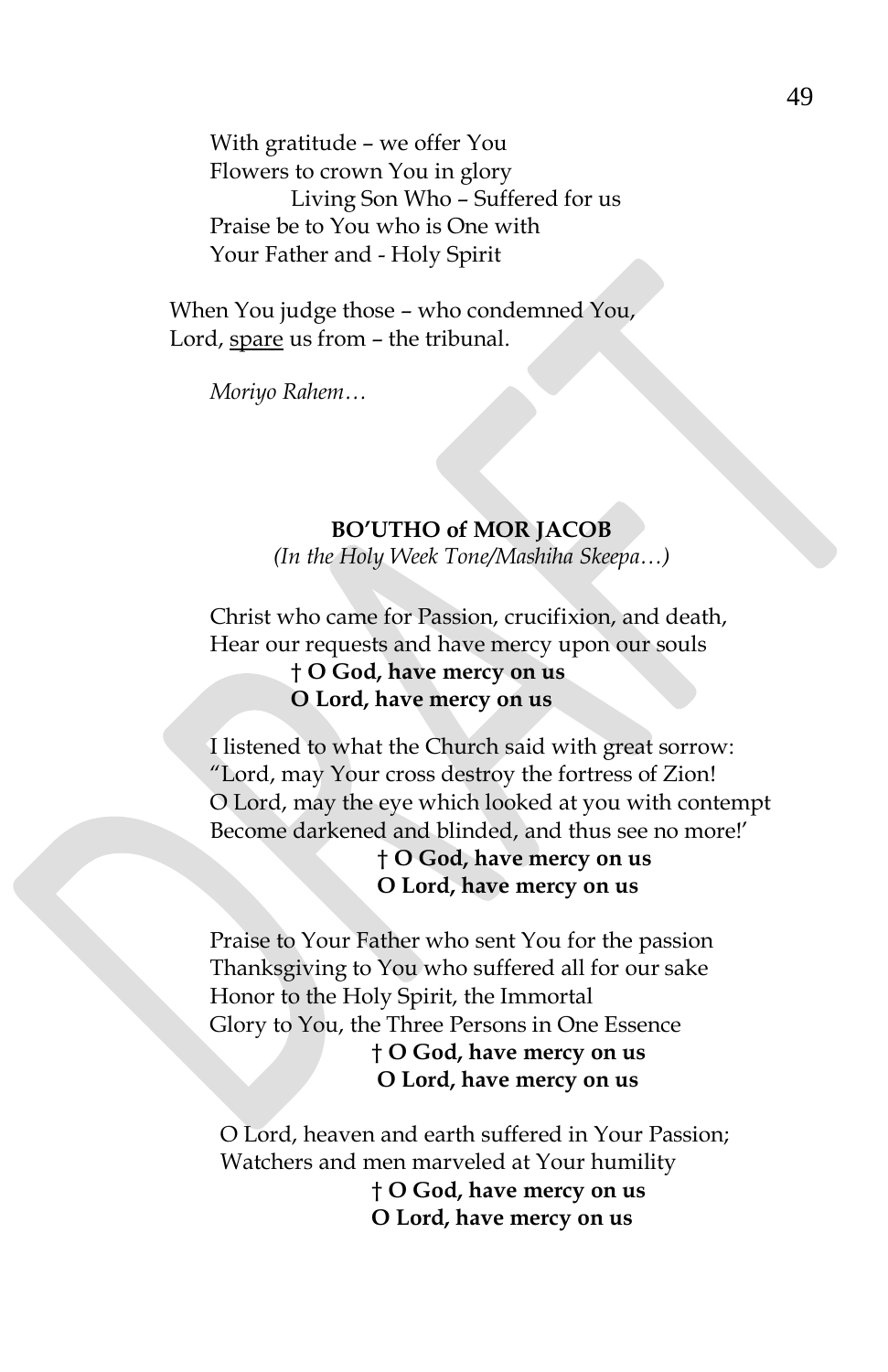#### **SUGITHO**

*"The Song of the Two Thieves" (Amo w'Amme/Bhoojathikale Vannethi…)*

- **1. Come all peoples and listen To the voice of the two thieves Discern the words, which they speak To each other on the Cross**
- **2.** The Lord's cross stands between them He judges and weighs their words He is the impartial judge And the balance of the truth
- **3. The thief on the right-hand side Cried out to the Lord of all, "Remember me, O my Lord When You come to Your kingdom!"**
- **4.** The thief on the left-hand side Heard his friend's words and answered: "If this Man has a kingdom, Why does He hang on the Cross?"
- **5. "I do believe, my dear friend The Cross divides you and me His blood was sprinkled on me And He has promised me life!'**
- **6.** "Have you not seen his suff'ring, His body pierced, like our own? If I am to believe *in Him*, Let me see Him free Himself
- **7. "Do not lead me to er`ror, For no er`ror is in Him, And this Man's words are the key To lead me through Eden's gates!**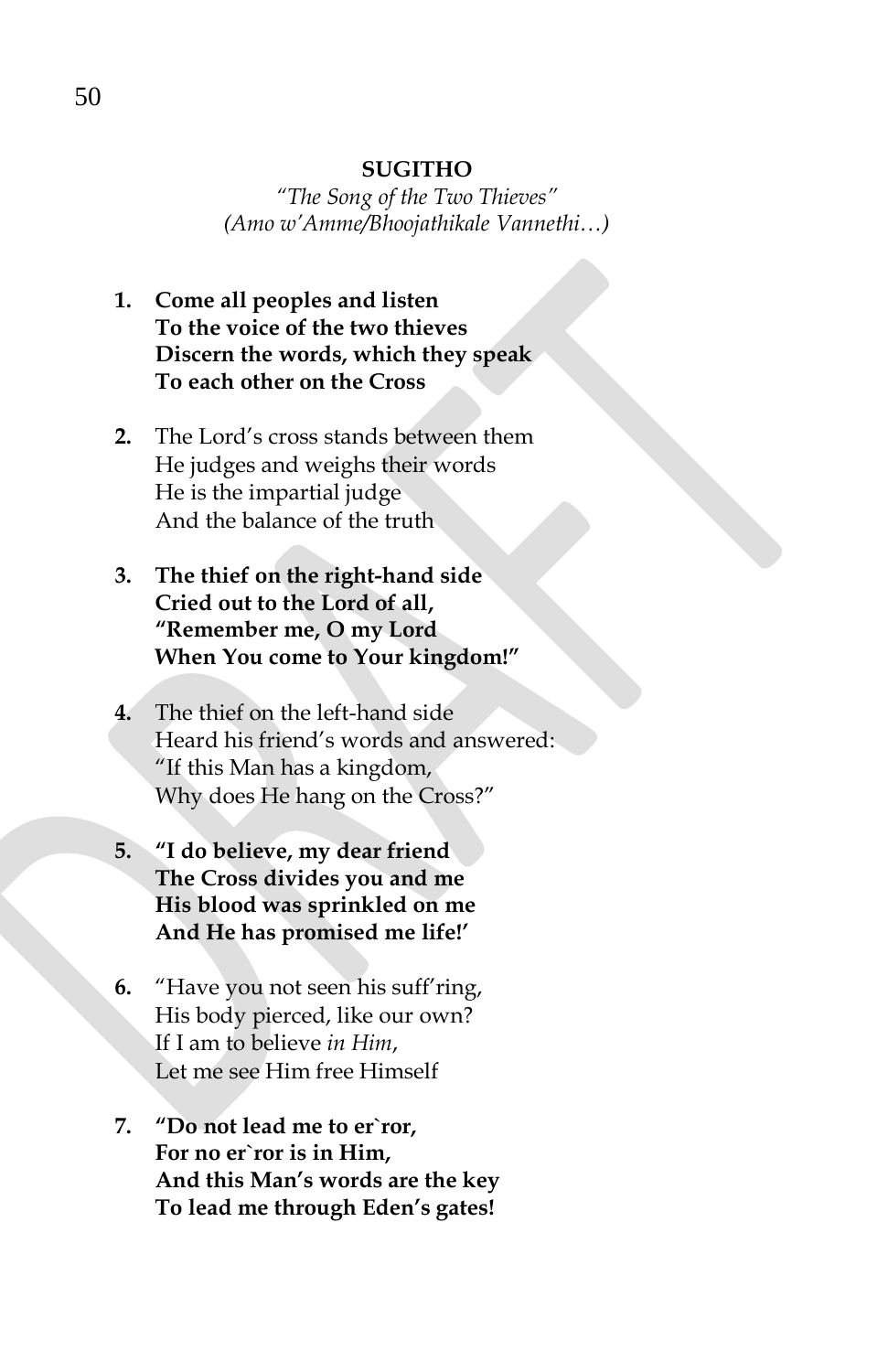- **8.** "Like us, He is crucified And suffers more than we do, But if He is a true king Let his armies defend him"
- **9. "On earth, Jesus mounts the tree; His chariot waits in heaven! See how nature is frightened, For her Lord is crucified!"**
- **10.** "Have you not seen your 'Great One?' He bears the scars from the whips! Though you claim He is glor*ious,* Who will believe what you say?"
- **11. "The crown of thorns on His head Uproots the thorns from the earth To free Adam from the curse. Who but the King could do this?"**
- **12.** "You say this Man on the cross Has promised you Paradise, But how can He lead you to Eden, the place you long for?
- **13. "His death destroys She`ol's gates And empties it of its wealth. It is conquered by His voice He comes to lay it to waste!"**
- **14.** "See how He is tormented He drinks gall and is in pain, So I cannot join with you And proclaim Him as the King."
- **15. "My friend, listen intently! Can you not hear this great sound? Hear the rocks burst and open Why do you not believe me?**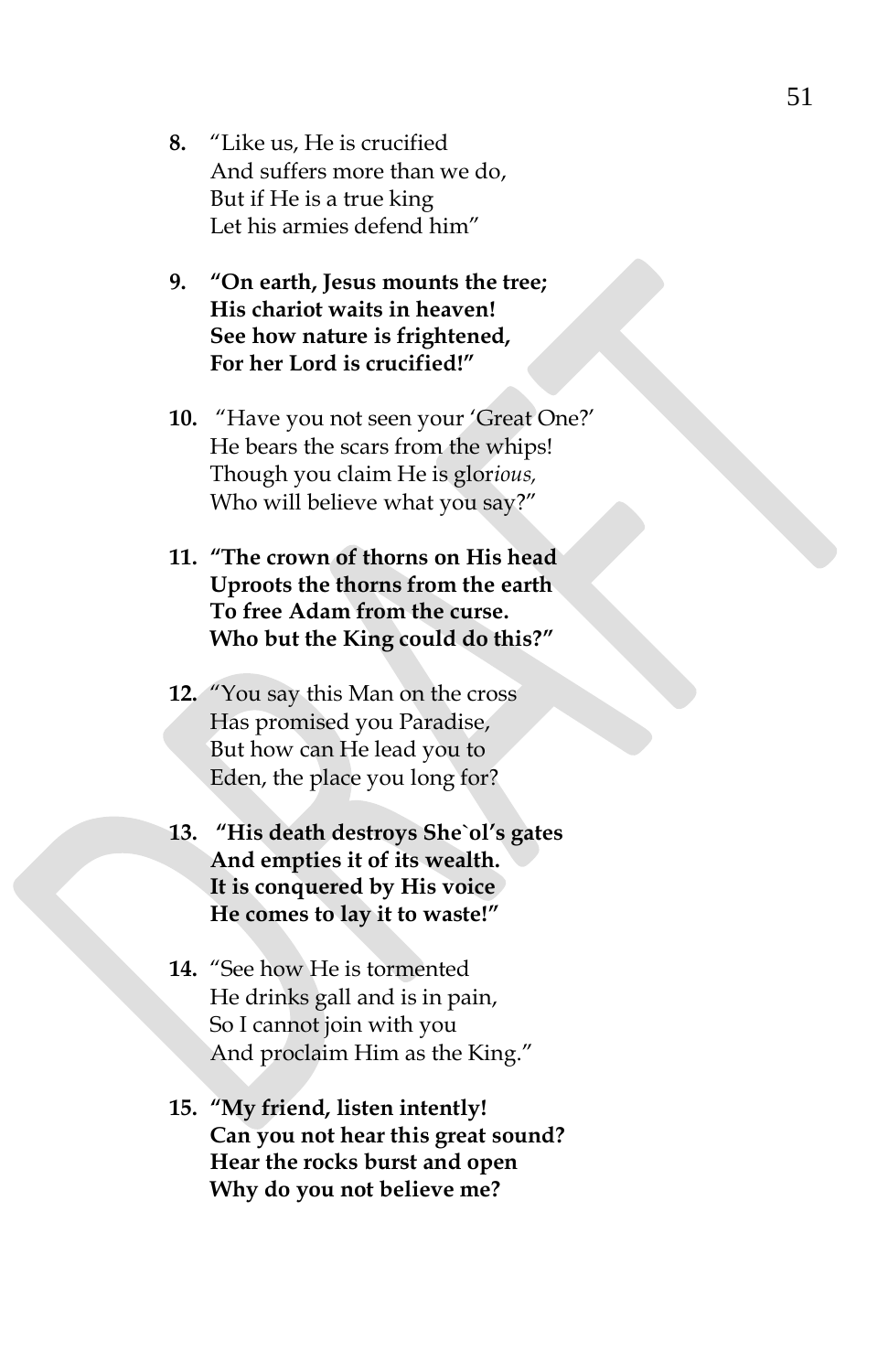- **16. The creation is shaken; Why are you not moved at all? Why do you choose to speak lies? Confess and live! He is Lord!**
- **17. If you seek, then, you will see How these wonders speak of Him Creation shakes and trembles At the suff'ring of her Lord**
- **18. 'This man is king' – Pilate said, And he had this written down But see how this pronouncement Has now become disputed**
- **19. A breach remains between us With the Cross as its border. You cannot cross to the right For you have chosen the left**
- **20. The Cross opens She`ol's gates The Sun darkens. The earth quakes. The curtain is torn apart. These signs reveal He is Lord!**
- **21. Why do you not hear the quakes Nor the cry of creation? The universe shook its walls When He cried out on the cross!**
- **22. My friend, listen to the dead They have come out from She`ol See how the Lord gives them life It is just as I told you!**
- **23. Christ fell asleep to give life He descended to She`ol He freed Adam who was bound, And He leads me to Eden**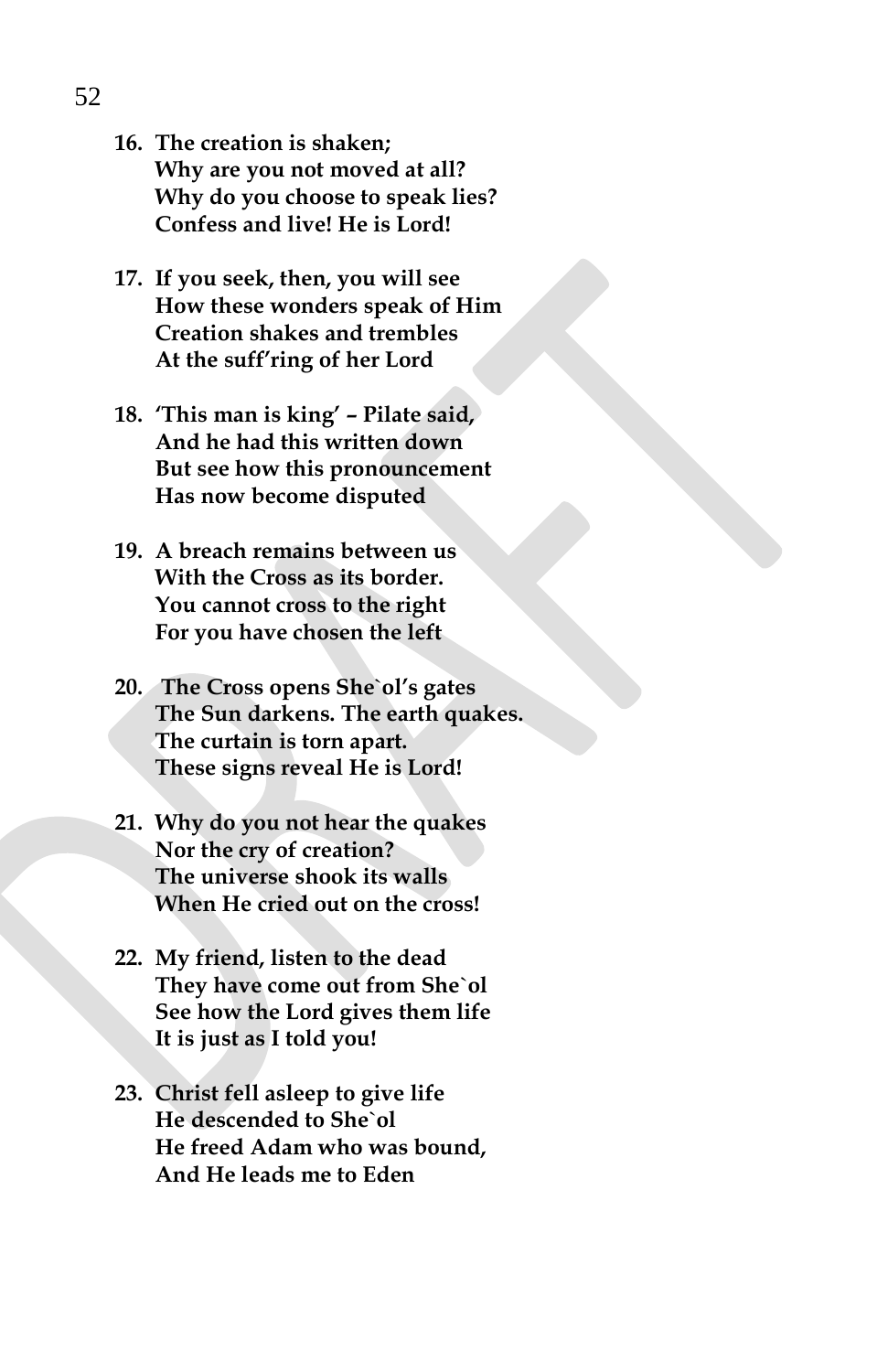**24. I am greatly astonished that you blaspheme God's own Son. Close up your mouth which spews lies! Bless'd is the Cross I trust in!"**

*(\*The Congregation should sing the final stanza together)*

**25. O Lord, who has promised life To those who believe in You Remember us when You come, For we, O Lord, confess You!**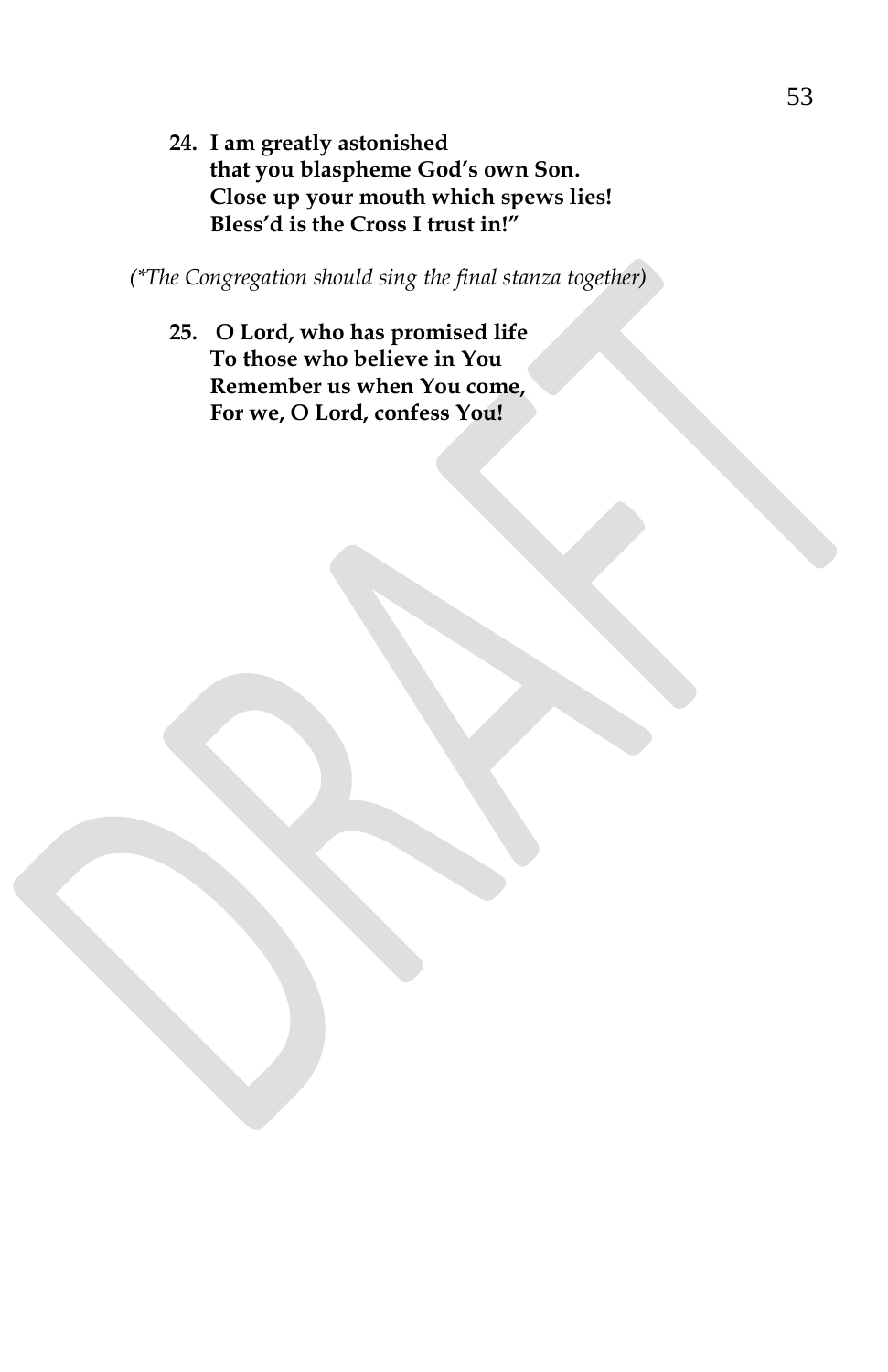## **GOSPEL**

#### **Pethgomo**

 Halleluiah, Halleluiah All those who see Me mock Me They curl their lips and shake their heads Halleluiah *(Psalm 22:8)*

**Deacon:** With stillness, fear, and purity…

**Priest:** Glory to the Lord! May His mercies be upon us and upon you forever!

**People:** Amin

**Priest:** The Holy Gospel according to the Apostles and Evangelists **People:** Kurielaison

*The priest reads from St. Matthew 27:45-56, St. Mark 15:33-41, St. Luke 23:44-49, and St. John 19:23-30*

**Priest:** † Worship to the Lord *(L'Moriyo Zegtho)* **People:** Kurielaison

#### **QAUMO**

Christ Who – By His Cross destroyed – the crucifers, Lord, May Your Cross be – our fortress *(x3)*

Glory to You, Lord, Honor - to Your Father, and Adoration to Your Spirit! O Lord, have mercy on us! – Open the gates of the Jerusalem – of heaven So that – our pray'rs may enter, – Lord, before Your Throne Glory to You, Lord; Glory to You, Lord, Our Hope forever. *Barekmor.*

*Our Father, Who art in heaven…*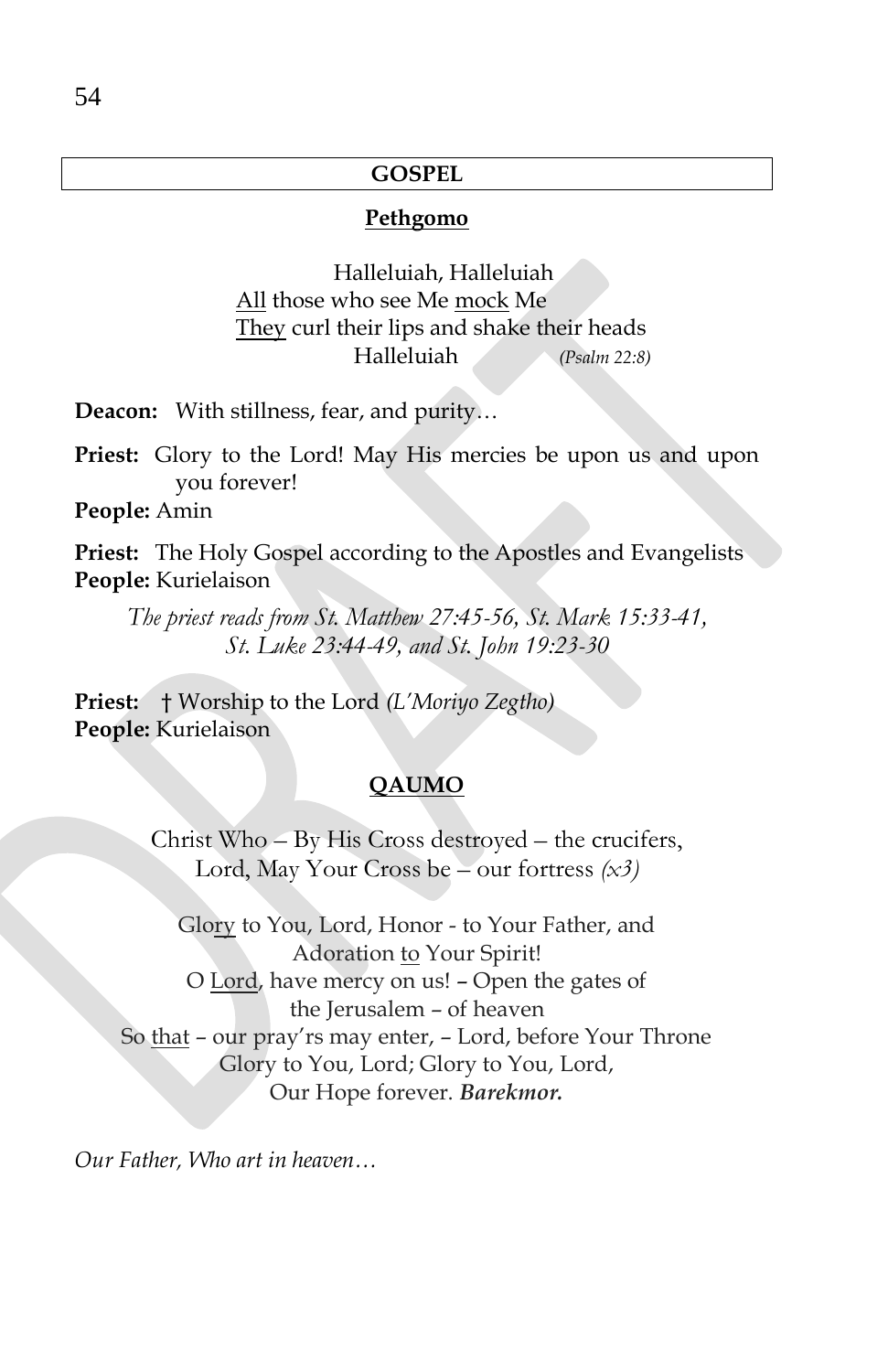## **THE SERVICE OF THE VENERATION OF THE CROSS**

## **† Glory be to the Father, and to the Son, and to the Holy Spirit.**

May His mercy and compassion be upon us, / weak and sinful, / in both worlds forever and ever. / Amin.

## *Introductory Prayer*

**Priest:** Make us worthy, O Lord God, that with our soul steadfast in Your Holy Cross, we may worship You as divinely befitting and with holiness. May we, in compliance with Your supreme command, carry Your Cross on our shoulders in a Christian-like manner, always ready to mortify our members which are on earth and live by You in the fear of God, for You are the true life; and constantly awaiting the blessed hope and the glorious revelation from heaven when You will give reward to those who adore Your Cross and to those who confess Your Holy Name, our Lord and our God, forever.

## **People:** Amin!

*[Psalm 51]* **Have mercy on me, O God, in Your loving kindness; / in the abundance of Your mercy blot out my sin.**

Wash me thoroughly from my guilt and cleanse me from my sin, / for I acknowledge my fault and my sins are before me always.

**Against You only have I sinned and done evil in Your sight, / that You may be justified in Your words / and vindicated in Your judgment, / for I was born in guilt and in sin did my mother conceive me.**

But You take pleasure in truth and You have made known to me the secrets of Your wisdom. / Sprinkle me with Your hyssop and I shall be clean; / wash me and I shall be whiter than snow.

**Give me the comfort of Your joy and gladness, / and the bones, which have been humbled shall rejoice. / Turn away Your face from my sins and blot out all my faults.**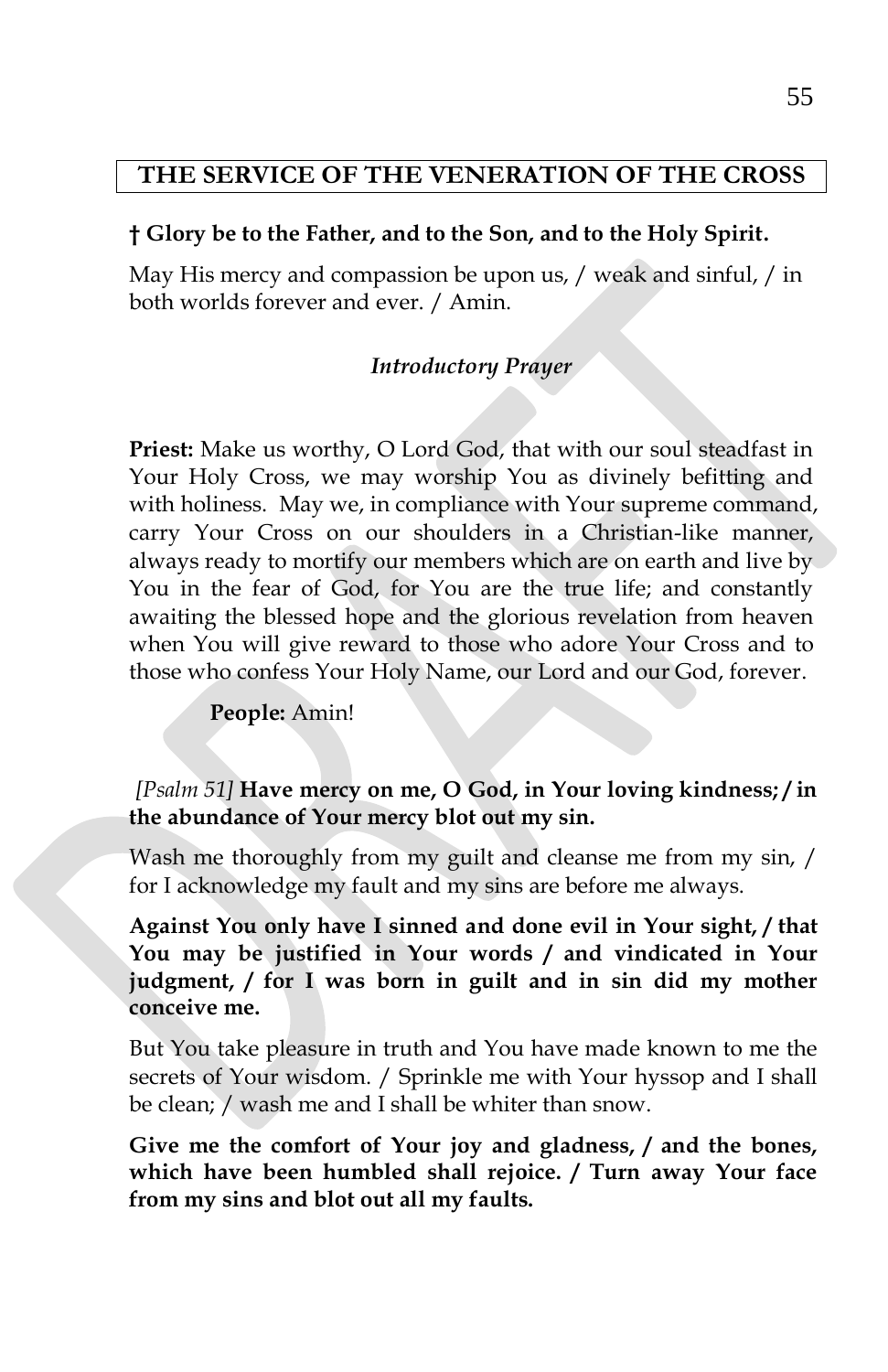Create in me a clean heart, O God, / and renew Your steadfast spirit within me. / Do not cast me from Your presence / and take not Your Holy Spirit from me.

**But restore to me Your joy and Your salvation / and let Your glorious spirit sustain me, / that I may teach the wicked Your way / and sinners may return to You.**

Deliver me from blood, O God, God of my salvation, / and my tongue shall praise Your justice. / O Lord, open my lips and my mouth shall sing your praise.

**For You do not take pleasure in sacrifices; / by burnt offerings You are not appeased. / The sacrifice of God is a humble spirit; / a heart that is contrite God will not despise.**

Do good in Your good pleasure to Zion / and build up the walls of Jerusalem. / Then shall You be satisfied with sacrifices of truth / and with whole burnt-offerings; / then shall they offer bullocks upon Your altar. *And to You belongs the praise, O God. Barekmor*

*† Glory be to the Father, Son and Holy Spirit Unto the ages of ages and forevermore*

## **ENIYONO**

*(Emo d'khitho/Oliventhal…)*

He Who was – crucified in Zion, And by His – Cross Brought earth salva-tion O God, have mercy on us

He Who cried – on the Wood in Zion And with His – voice Shook the crea-tion O God, have mercy on us

He Who drank – a cup of bitter gall And took a-way Our bitter pa-ssions O God, have mercy on us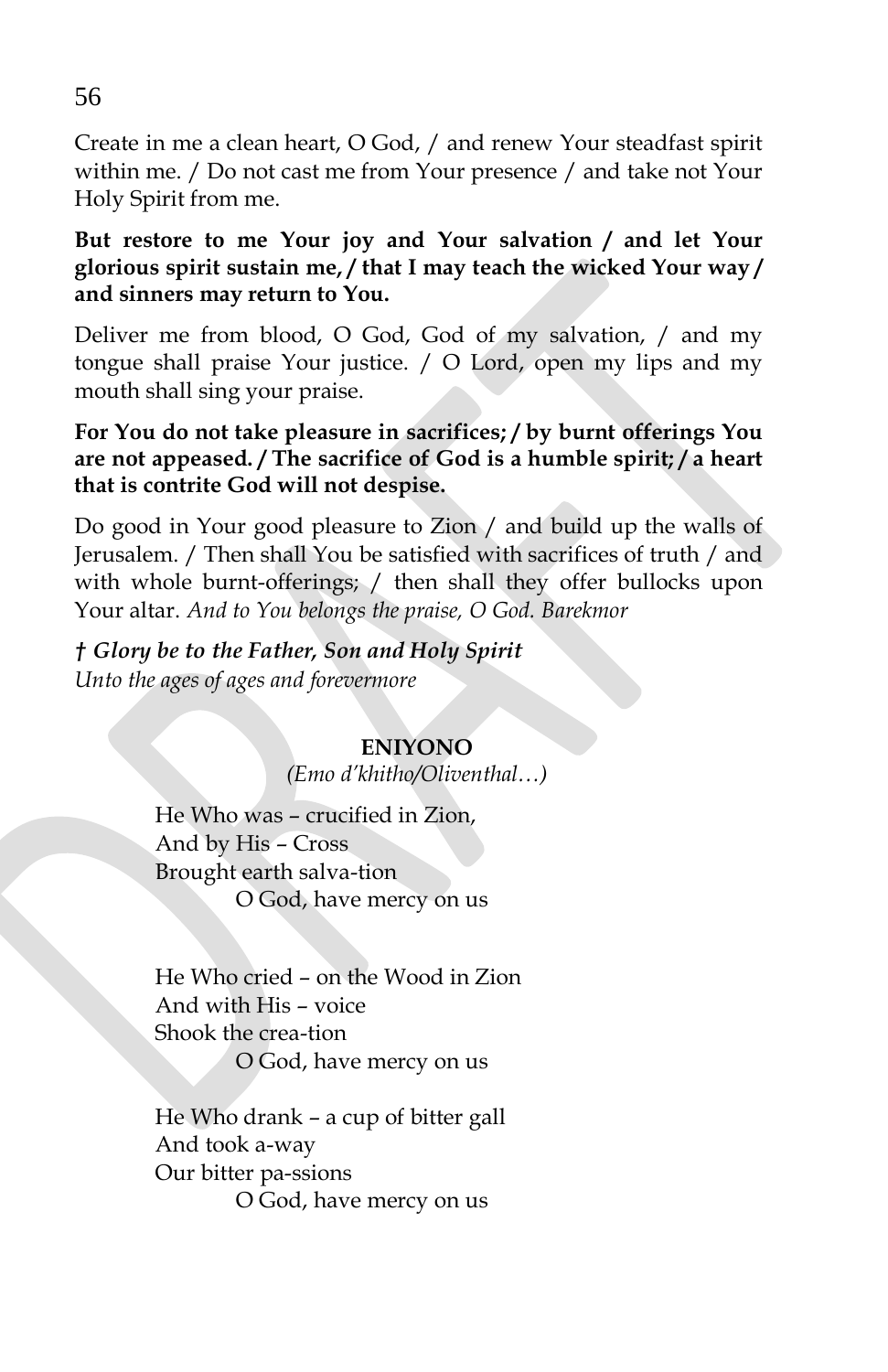Let us all – adore the living Cross Which has saved – us From idola-try O God, have mercy on us

May Your Cross – be for our departed The way and – bridge To the bridal-feast O God, have mercy on us

He who bore – the passion on the Cross And on His – head Bore the crown of – thorns, O God, have mercy on us

With the spear – He was pierced in His side From it flowed – blood And living wa-ter O God, have mercy on us

He was pleased – to hand Himself over That He might – free The souls of our-race O God, have mercy on us

On the Cross – He cried, "Eli, Eli," And the whole – earth Trembled at His-voice O God, have mercy on us…*Barekmor*

*Shub'ho…Men O'lam…*

Glory to – the Father who sent Him To redeem – His Corrupted i-mage; O God, have mercy on us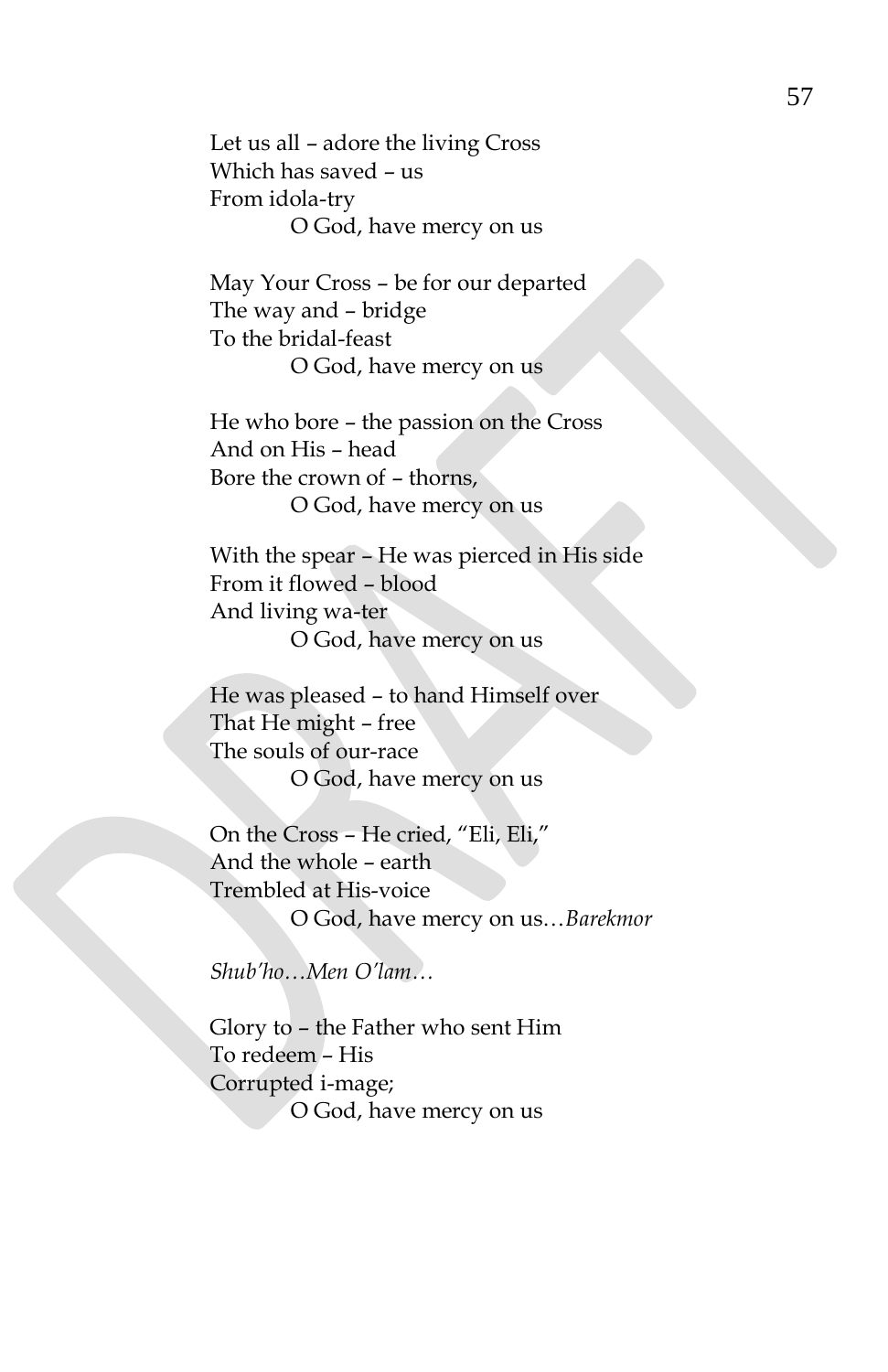# *Kurieleison*

## **ENIYONO**

*(Golguthayil Sodarare)*

*1. My God, my God, why have You forsaken me? (Ps. 22:1)*

What great wonder, - My brethren! I - was filled with trembling for I saw God hanging upon the Cross; He was mocked by the wicked Those on high and below Praise His name forever!

*2. O God, I will call upon you in the daytime (Ps. 22:2)*

Bless'd is the wood – of the Cross For – God the Word was stretched out on it Therefore, we worship the Lord He is our hope and refuge He taught us to exalt And Praise Him forever!

*3. They have pierced my hands and my feet. My bones ached with pain. (Ps. 22:16-17)*

Your Cross, O Lord, – we adore We - take pride and put our trust in it We sign ourselves with the Cross To protect us from Satan To Him who hung from it Belongs worship and praise!

*4. They stare and gloat over me (Ps. 22:17)*

Let us adore – the True Cross Let – us confess Him who has redeemed us From the worship of idols And shown us the way of life That we might walk in it We praise Him for-ever

58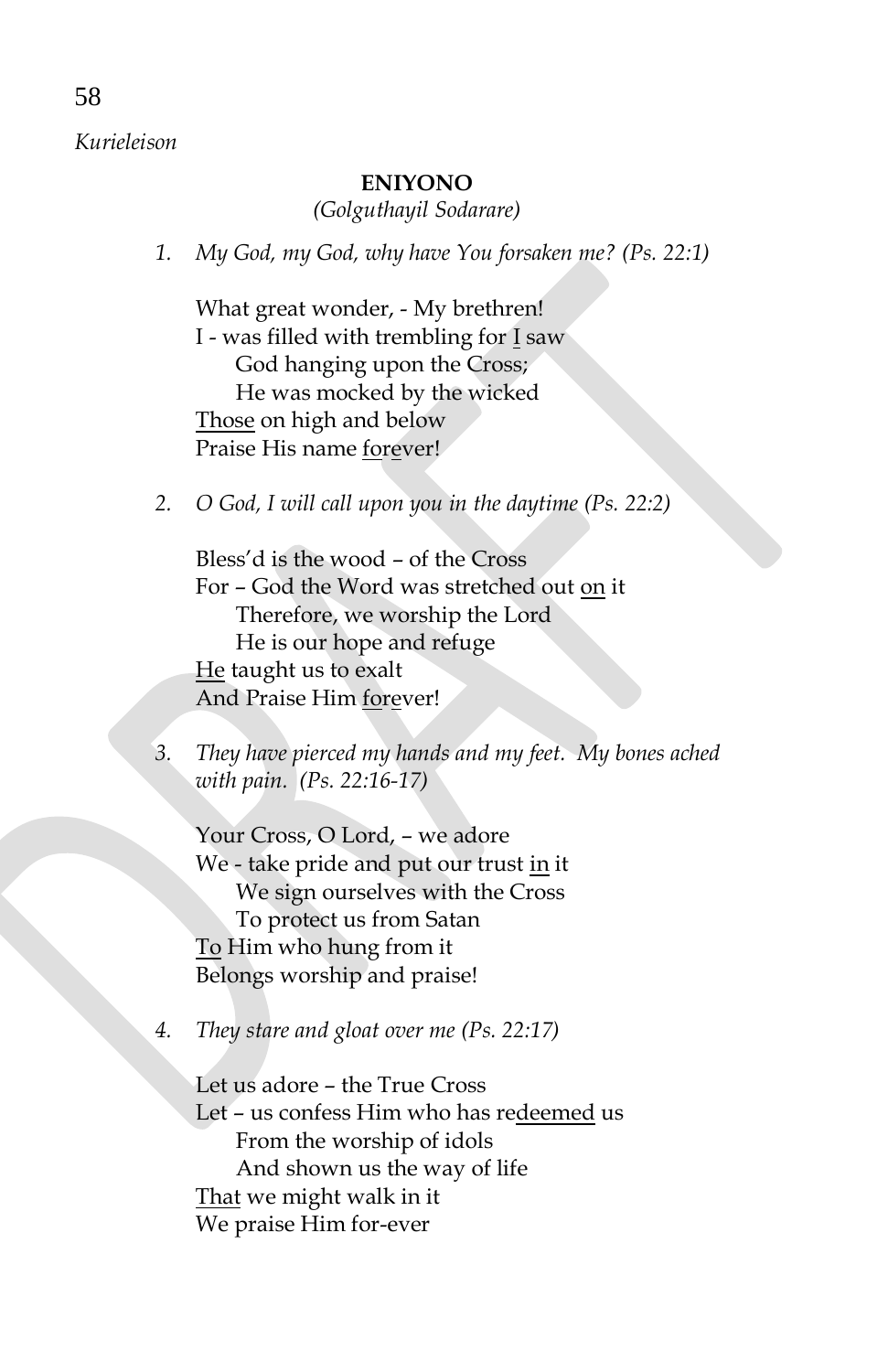### *5. O Lord, be not far from me (Ps. 22:19)*

Bless'd is He who – made the Cross An - armor and fortress to those who honor it And a hindrance to all those Who do not believe in Him On the day when He comes, All mouths shall confess Him!

### **THE MAGNIFICAT** *(St. Luke 1:46-55)*

*Kurielaison*. **Mary said, "My soul magnifies the Lord, and my spirit rejoices in God my Savior / because He has looked upon the lowliness of His handmaid; / for behold, from henceforth all generations shall call me blessed.**

Because He who is mighty has done great things for me and holy is His name. / And His mercy is from generation to generation on those who fear Him.

**He has won victory with His arm, He has scattered the proud in the conceit of their heart. / He has put down the mighty from their thrones, and has exalted the lowly.** 

He has filled the hungry with good things and the rich He has sent away empty. / He has given help to Israel, His servant, mindful of His mercy, / even as he spoke to our fathers, to Abraham and his seed forever." *Barekmor.*

*Shub'ho…Men Olam…*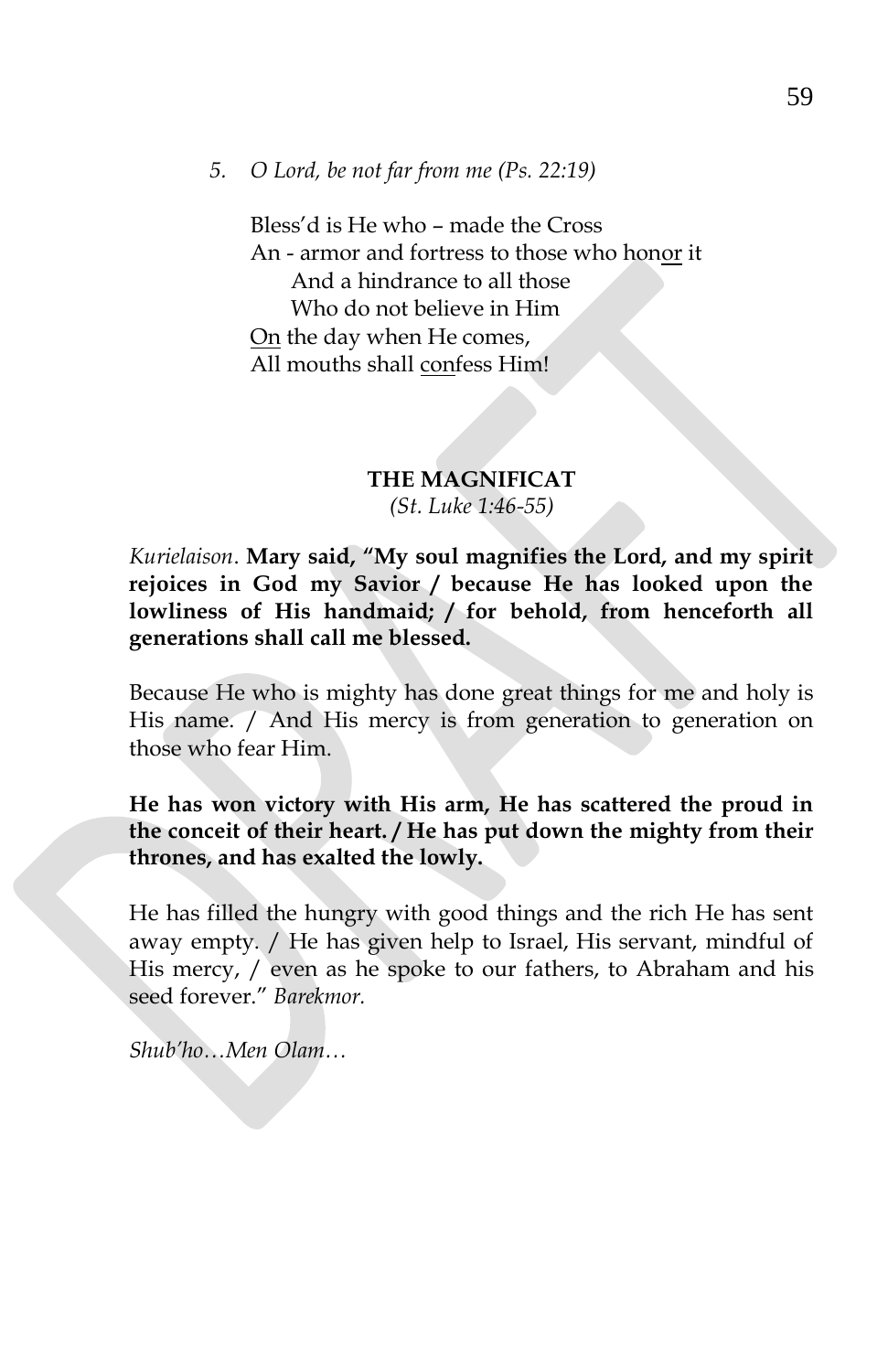#### **ENIYONO**

*(D'Lek Faayo/Devesha! Mashihaaye Sleeba…)*

Christ our God – We praise You You enlightened the whole world When You were raised up on the Cross – for our sake Lord We offer praise to You

Redeemer, - By Your Cross May we triumph o'er Satan May we inherit the kingdom – of heaven May we praise Your grace, O Lord

We adore – Your Cross, Lord For by it we were redeemed From idolatry and worship - of demons Christ our God, we praise Your Cross

Holy are – You, O God The Most High who dwells above; Who dwells in the altar of His – Holy Church which He gave us by His grace

#### **QOLO**

*(L'Msheeho Dethreem/Vishwasikal Njangal Kabhayamathum)*

To save the souls – of us all, The faithful who – worship Him Christ was raised on Golgotha The Jews crucified the One - Who gives life to all who believe in Him Therefore, we glorify Him unceasingly

To save the souls – of us all, The faithful who – worship Him, Christ was nailed onto the Cross In a place called Golgotha - by the Jews Who cried out, "Crucify Him!" Therefore, we glorify Him unceasingly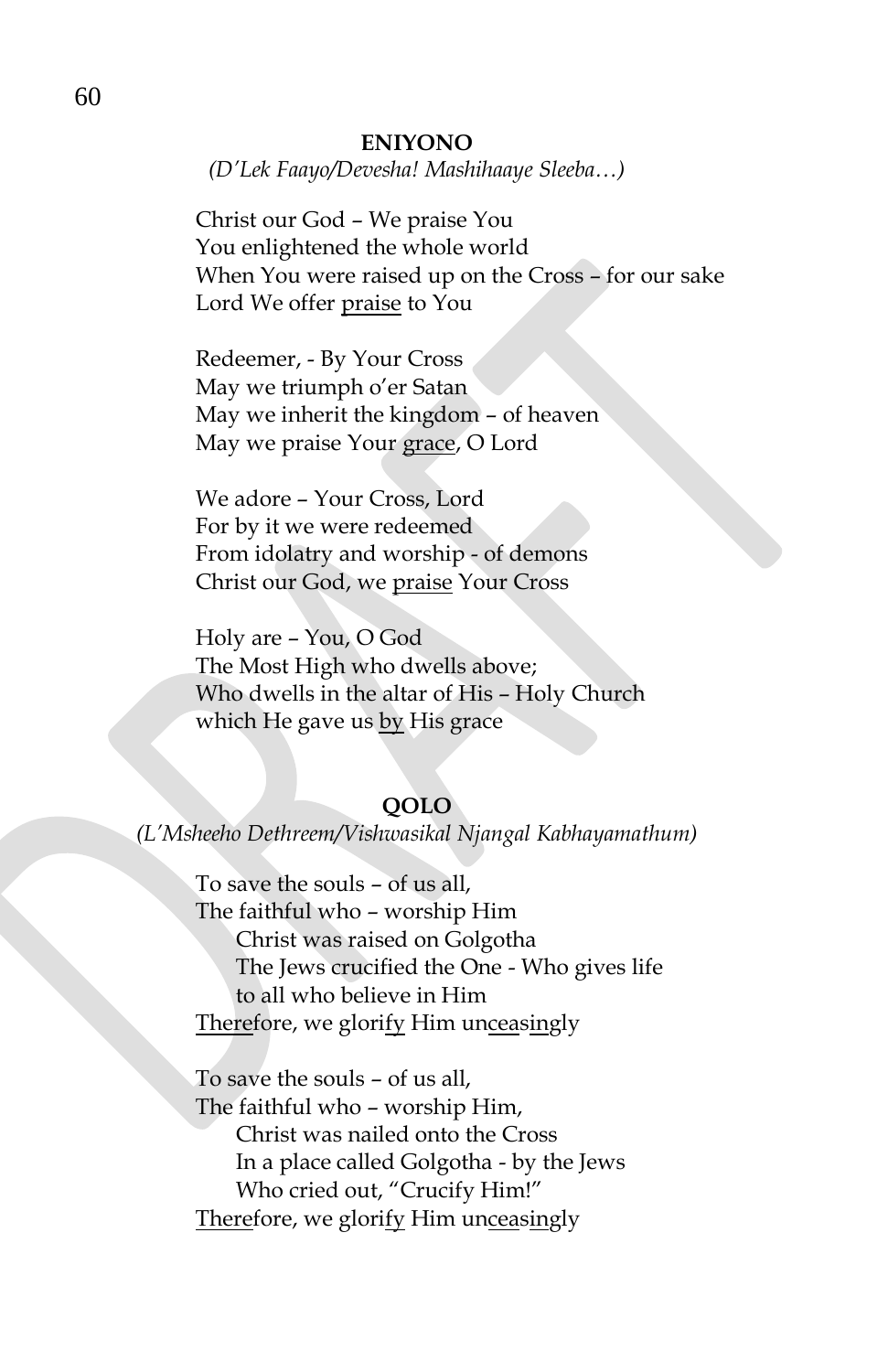He bore the Cross - for our sake In a place called – Golgotha, And the sun concealed its light Rocks burst open and the dead – rose to life Christ indeed is Lord of all! Therefore, we glorify Him unceasingly …*Barekmor*

*Shub'ho… Men olam…*

We adore the - Living Cross With joy we cry – Praise to Christ! He was crucified on it And redeemed us all from the – Evil One The Lord is victo`ri`ous! Therefore, we glorify Him unceasingly

## *[Psalm 113] Amin***. Praise you servants of the Lord; / praise the name of the Lord.**

May the Lord's name be blessed / forever and forever.

## **From the rising of the sun to its setting, / great is the name of the Lord.**

The Lord is high above all peoples, / and His glory is above the heavens.

## **Who is like the Lord our God, / Who sits on high / and looks upon the depths in heaven and on earth?**

He raises up the poor from the dunghill / and makes him sit with the princes of the people. / He gives the barren woman a home / and makes her a joyful mother of children.

*And to You belongs the praise, O God. Barekmor.*

*† Glory to the Father, Son, and Holy Spirit. Unto the ages of ages and forevermore.*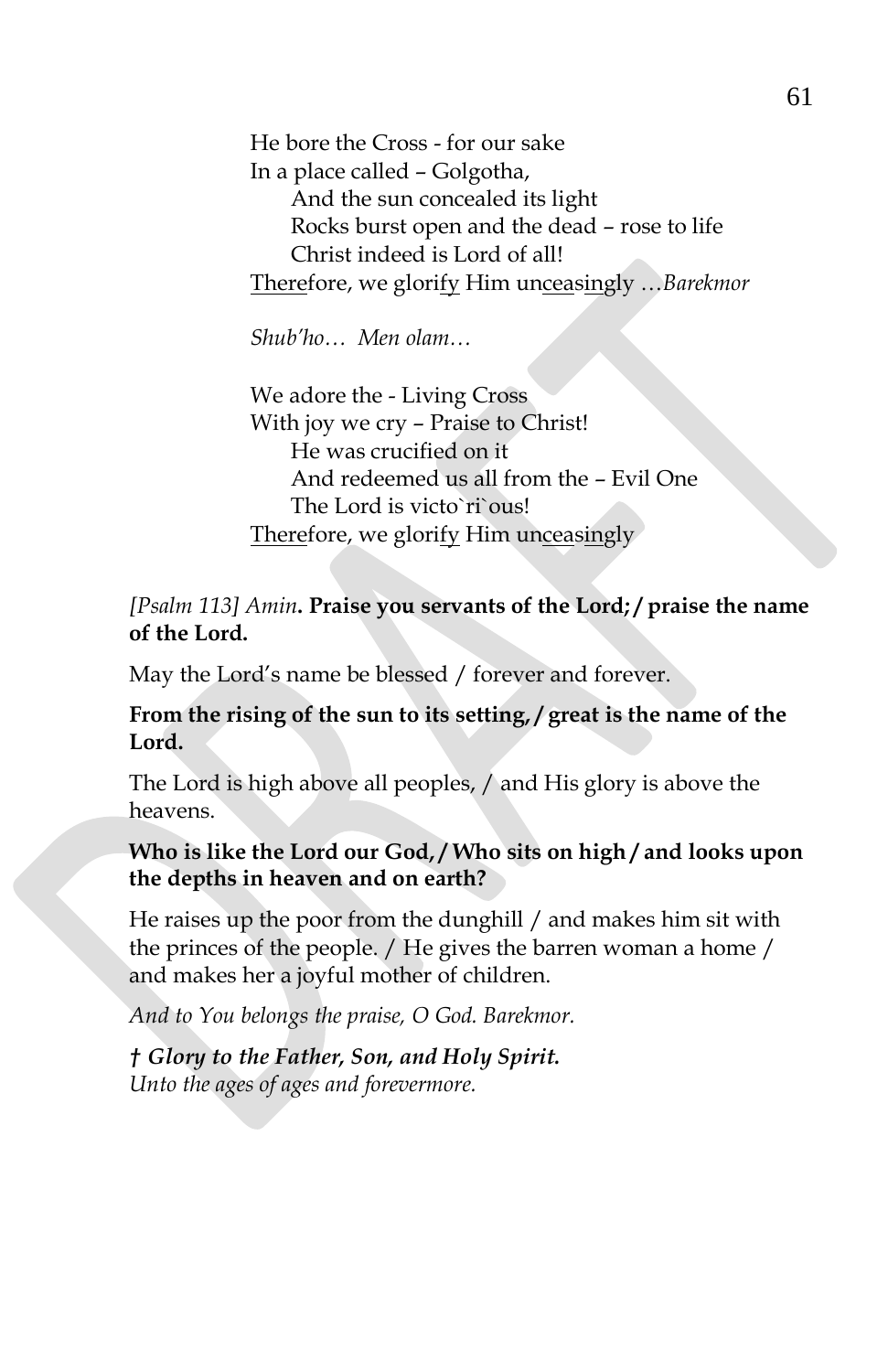#### **ENIYONO**

#### *(Ho Moran Thle/Ha Skeepayil Nadhan)*

See how the Lord - has been placed upon the Cross crucified by the wicked - who reject the Truth

See the high priests - with all their evil servants They hate truth and cry aloud: – "Crucify Jesus!"

See the One Who – makes heaven and earth tremble He was beaten and was mocked – by wicked people

All heaven's hosts – cried "Holy, Holy, Holy!' While the wicked ones shouted – "Crucify Jesus!"

## **ANOTHER ENIYONO**

*(M'shabhin Lokh Moriyo/Innal Vidhigehe)*

Today, the One Who – judges the whole world Found himself at court – condemned like a thief

Today, they mocked and – insulted Jesus The dust of the earth – spat upon its Lord

Today, for Him, they – wove a crown of thorns Him, who adorns earth – with fragrant flowers

Today, they sentenced – like a criminal The One who will judge – the kings of the earth

Today, they cried out – before Pilate's court, "Crucify Jesus - who is called the Christ"

Today, O Judas – woe be unto you For you betrayed Him – and have gone astray

Today, the whole earth – shook, see`ing its Lord Hung and suspended – on the Cross of wood

Today, the sun and - stars became darkened The whole creation – trembled for her Lord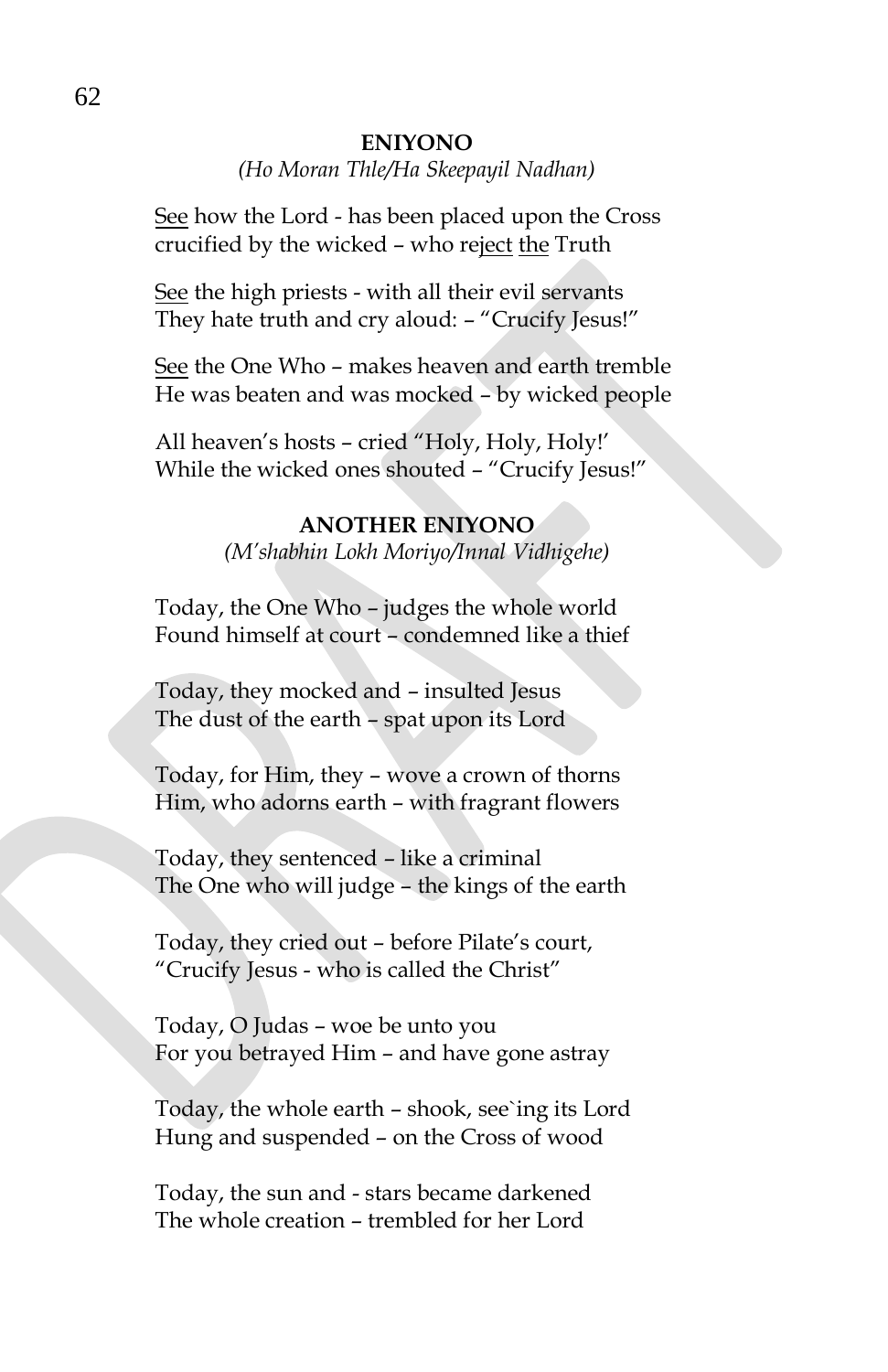Today, the lance that – had guarded Eden Is removed, so that – Adam might enter

Today, He gave life – to all humankind He inclined His head – and died willingly

Today, the priests, scribes, - and the Pharisees In their jealousy – have crucified Christ

Today, Christ said to – Mary, His mother, "Do not weep for me – weep for all the Jews." *Barekmor*

*Shub'ho…Men Olam…*

Today, let us praise - and adore the Cross Praise to Him Who was - crucified on it

#### **THE BEATITUDES**

*(St. Matthew 5: 3-12)*

## *Kurielaison.* **Blessed are the poor in spirit, / for theirs is the kingdom of heaven.**

Blessed are those who mourn, / for they shall be comforted.

### **Blessed are the meek, / for they will inherit the earth**.

Blessed are those who hunger and thirst for righteousness, / for they shall be filled.

#### **Blessed are the merciful, / for they shall obtain mercy.**

Blessed are the pure in heart, / for they shall see God.

#### **Blessed are the peacemakers, / for they shall be called sons of God.**

Blessed are those who are persecuted for righteousness' sake, / for theirs is the kingdom of heaven.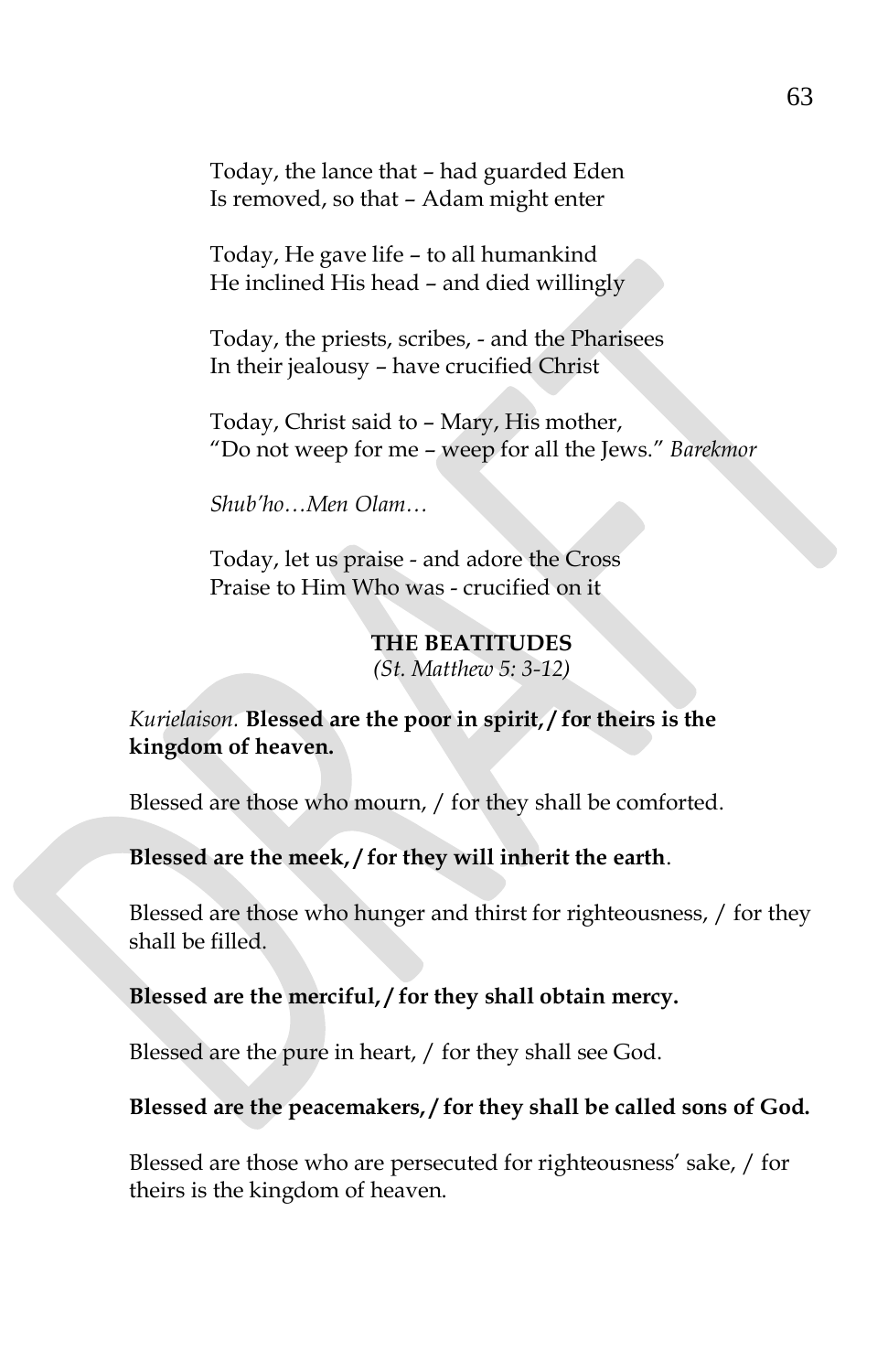**Blessed are you when they revile and persecute you / and say all kinds of evil against you falsely for My sake.**

Rejoice and be exceedingly glad, / for great is your reward in heaven, / for so they persecuted the prophets who were before you. Barekmor.

# **† Glory be to the Father, Son, and Holy Spirit.**

Unto the ages of ages and forevermore.

## **ENIYONO**

*(Sleqt Lasleebo/Deva Mashiha Maanavare)*

O Christ our God You ascended on the cross With flesh You took from Mary By the will of the Father For the salvation – of – men

The thief saw You Crucified upon the Cross He confessed that You are God and cried out to You saying: Remember me when – You – come

O Christ our God You brought salvation for us By your life-giving Passion and Your precious, saving Cross Glory for Your love – for – us

O Christ our God You conquered the enemy Lord, By Your life-giving Cross You have saved Adam's children From the slav`e`ry – of – sin

64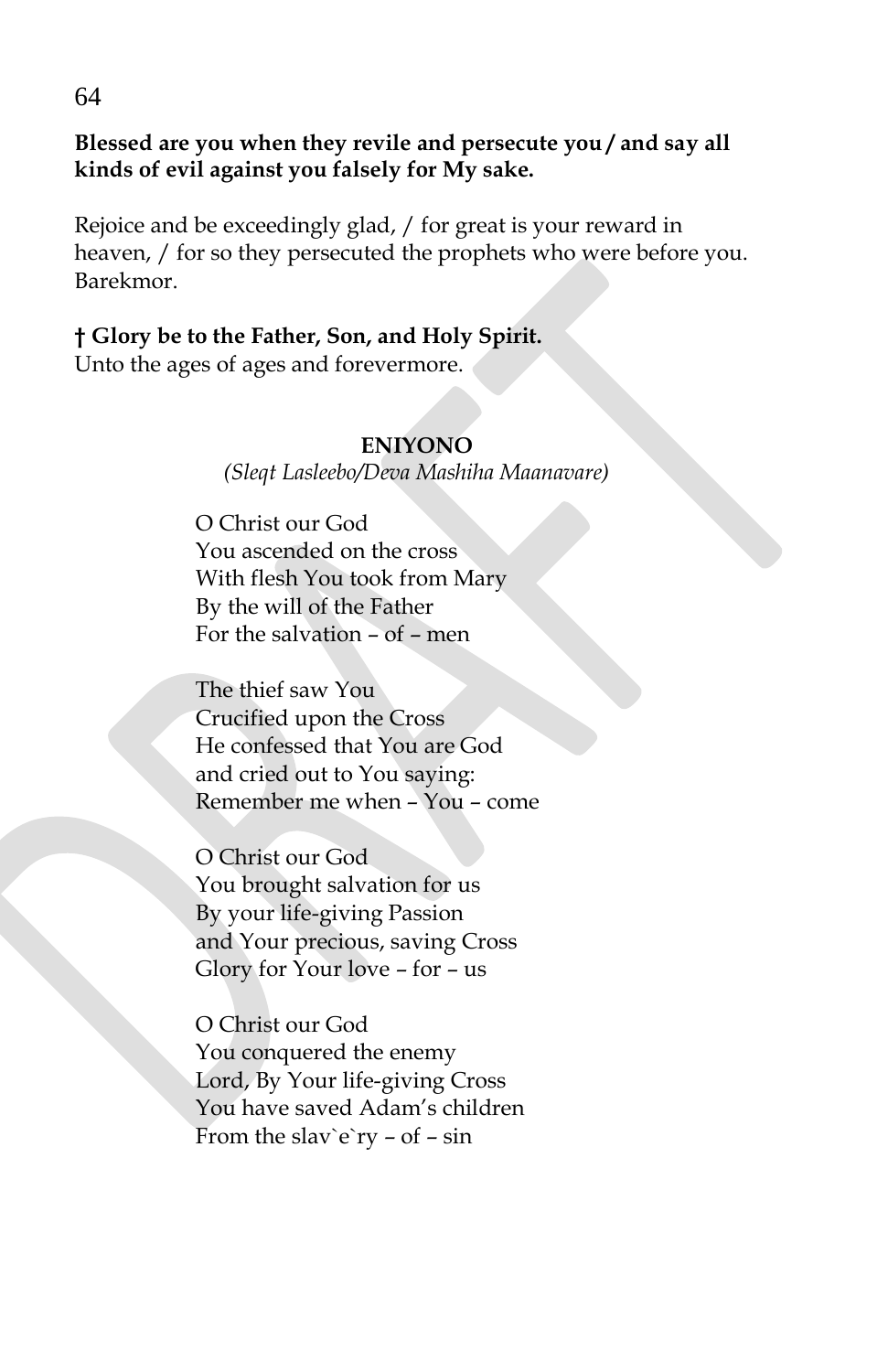*(Mo Shafeer Wo/Aa Samayam Dayanee Yam)*

How mournful was that time When Christ left Jerusalem He was led by the wicked To be murdered In re-ward for – healing all their afflictions

How grievous and bitter Was the voice of Mary When she asked her Belov`ed, Her only Son, "O where, - my Love, - Where are they leading You to?'

How sweet was the Son's voice As He spoke to His mother: "I go to be crucified For the world's sake, And to – restore – inheritance to Adam

How grievous was that hour When they put Him on the Cross He was to be crucified While Jews mocked Him: "Save Your-self, and – then we will believe in You!" *Barekmor*

*Shub'ho…Men Olam…*

We venerate Your Cross Which restored us to Eden We shall receive it because Of Your great love We kneel – and we – praise Your passion for our sake

*Staumen Kalos, Kurielaison*

*(Promion & Sedro)*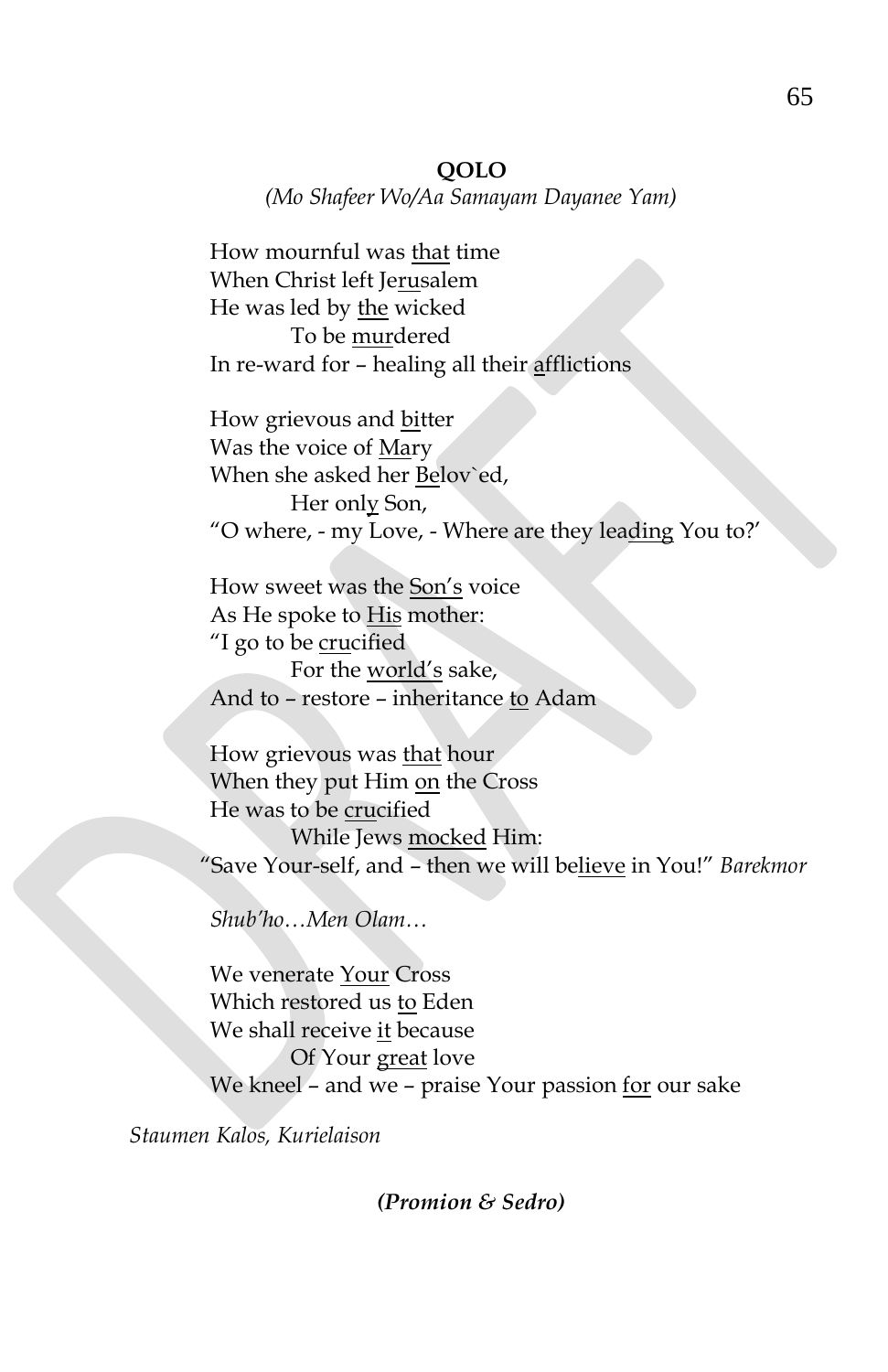## *(Quqoyo – Tone 4)*

Atop the Cross, the Son of God gave – up His soul He committed His spirit to His – Father's hands The rocks were split – the tombs were opened All creation – was truly amazed With the spear they pierced the side of the - Son of God Blood and water flowed from Him for our - forgiveness Halleluyah w' Halleluyah …*Barekmor*

#### *Shubho…Men Olam…Halleluyah*

Christ, Who descended from on high, is – on the Cross The Bull the Jews slaughtered is laid on – the altar Come, O Gentiles – the people have fled Rise up, O Church – Zion has fallen The table of the Bread of Life and – the Chalice Has been established in you from the - side of Christ Halleluyah w' Halleluyah.

*Lord have mercy upon us and help us*

*(Etro)*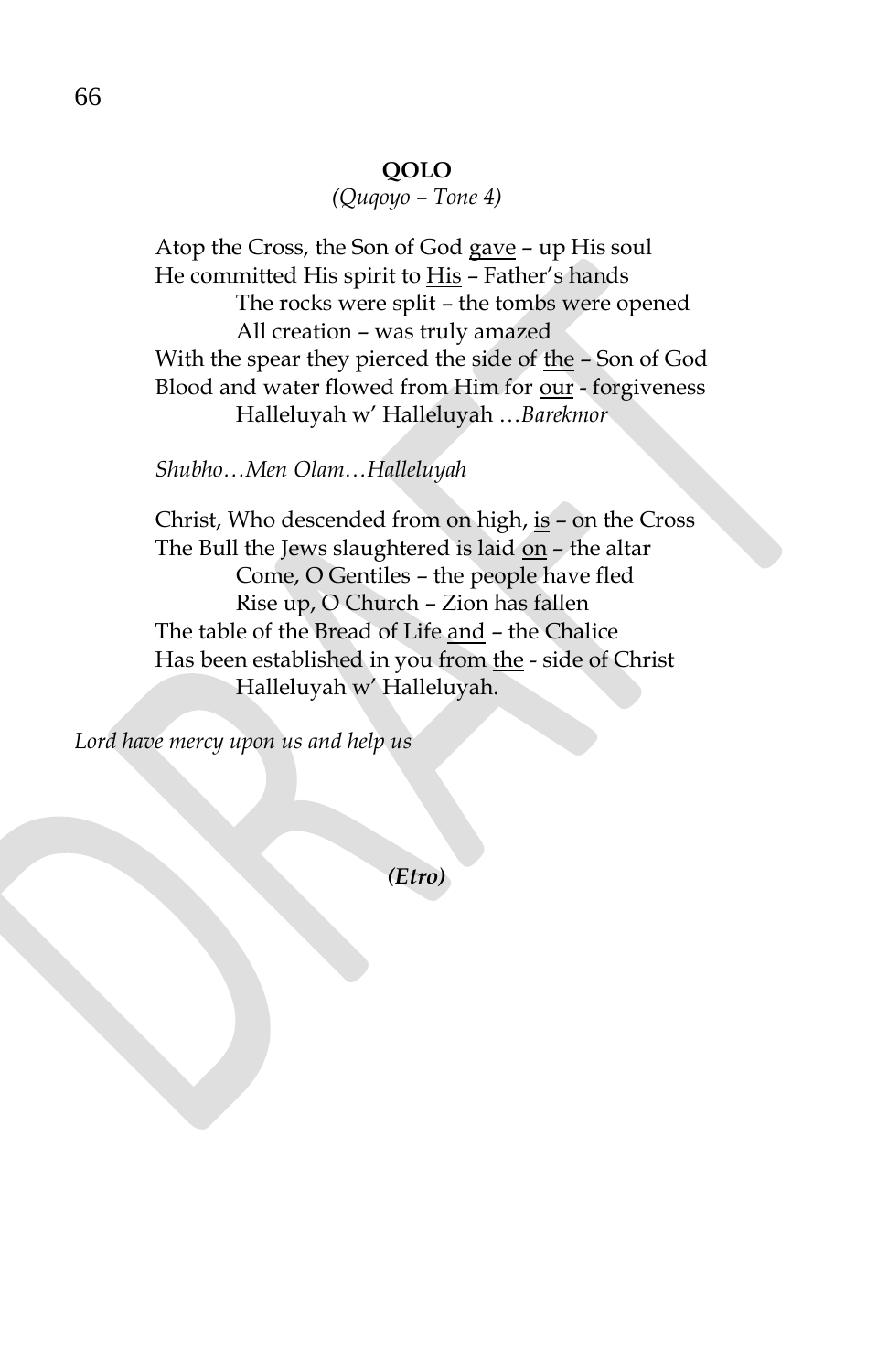*(Tubayk 'Idto/Paulos Shleeho)*

O Lord, You are the Only Begotten Son The children of Israel hanged You on the Cross of wood They pierced Your side with a lance; Blood and water flowed from it. Behold, a fountain of life Overflowed at Golgotha. The Gentiles believed in You And were freed from false idols…*Barekmor*

*Glory be to the Father…Unto the ages of ages…*

Bless'd is the tree from which the Just One comes forth King Solomon foretold this, Preaching it to the whole world. See the Son of God stretched out Upon the Tree of the Cross! Glory be to His mercies; He fulfilled the prophecies, And by the wound in His side The Holy Church was absolved.

*Moriyo Rahem…*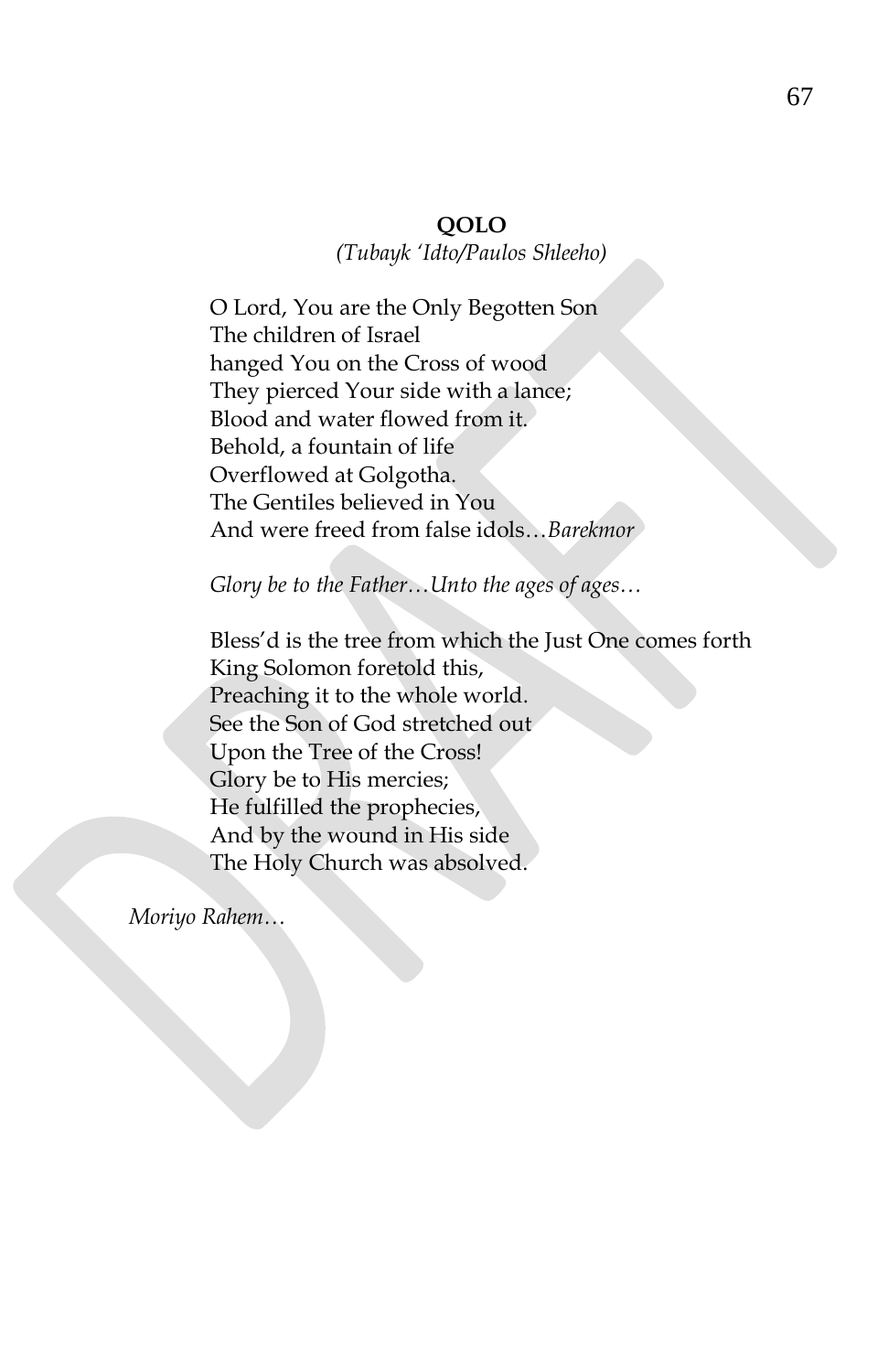#### **BO'UTHO of MOR EPHREM**

*(In the Holy Week Tone/Njangalkaayulavaayoru Nin…)*

Lord have mercy upon us By the Passion You endured. May we all suffer with You And be heirs in Your – Kingdom. † **O God, have mercy on us**

# **O Lord, have mercy on us**

The Son of God was stretched out On the Cross of suff`e`ring By stretching out His two hands He held the world's four quarters Cross, you are full of reproach From which sweetness overflows Eve's curse was nailed onto You But You are full of - blessings

## † **O God, have mercy on us O Lord, have mercy on us**

Lord we venerate Your Cross Which won salvation for us The inheritance we lost Has now been regained for us We all venerate You Cross Which destroyed the e-nemy † **O God, have mercy on us**

# **O Lord, have mercy on us**

Lord have mercy upon us By the Passion You endured. May we all suffer with You And be heirs in Your – Kingdom.

> † **O God, have mercy on us O Lord, have mercy on us**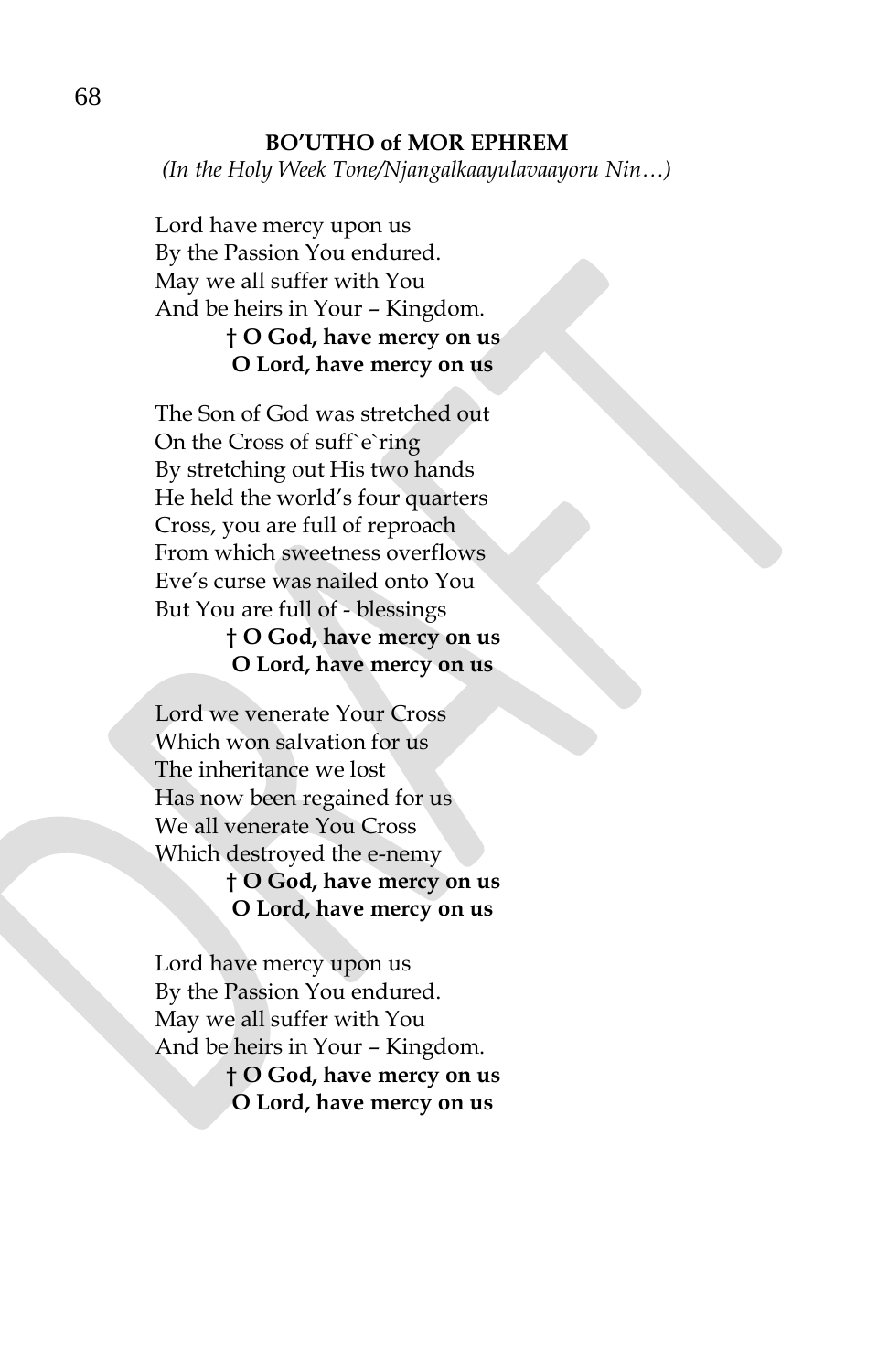## **ZOOMORO**

The vicious ones laid Him bare They stripped Him of all His clothes The earthly foundations quaked For Zi`on's te`rri`ble crimes Golgotha could not carry The weight of the mighty One Bless'd is Your passion, O Lord And the shame you bore for us

# **SCRIPTURE READINGS**

*Genesis 22:1-14 Exodus 17:8-16 Isaiah 52:13-15, 53:1-8*

*I Peter 2:19-25 Galatians 2:21-3:14*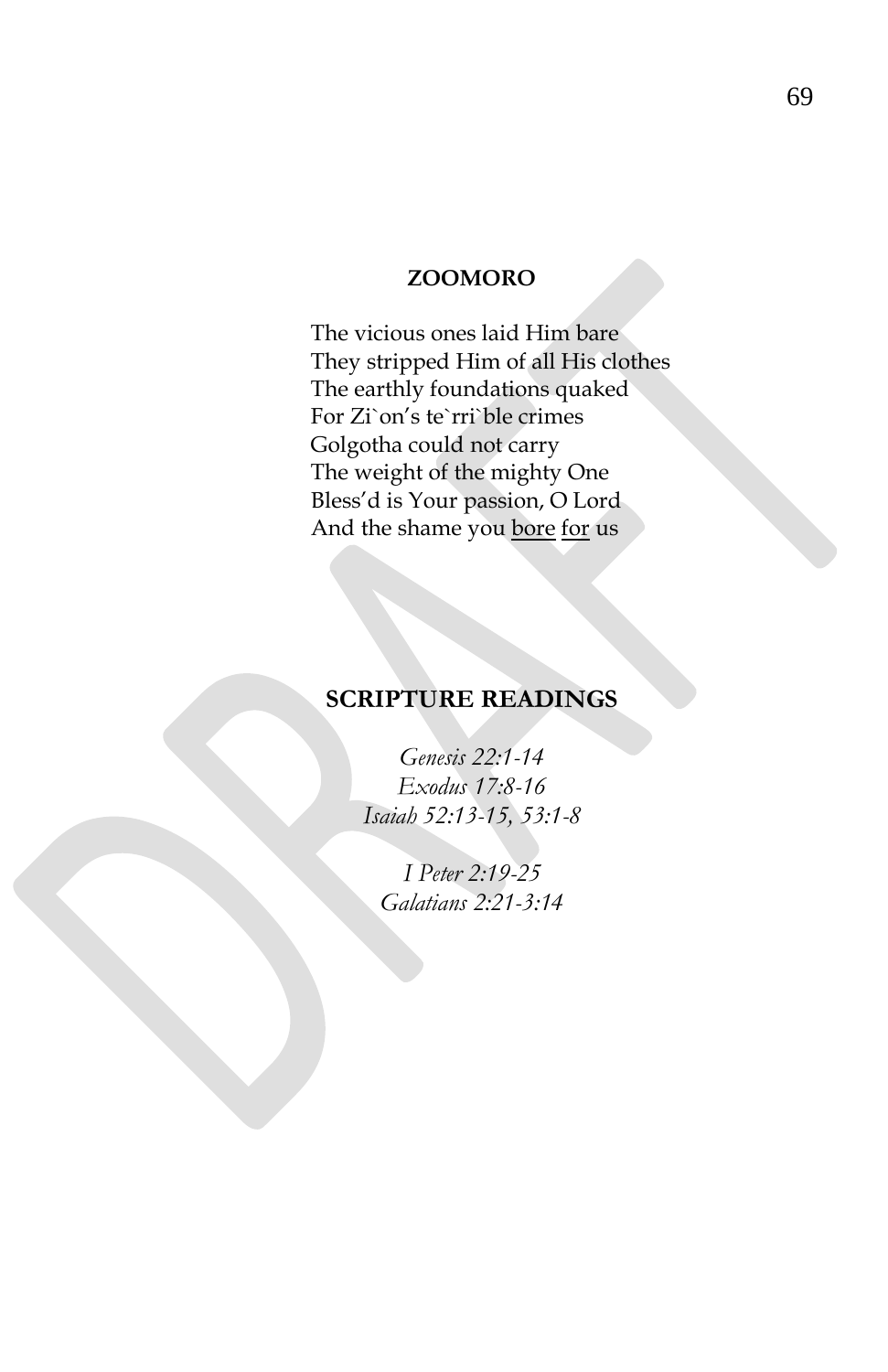### **GOSPEL**

#### **Pethgomo**

Halleluyah, Halleluyah They parted my garments among - them And cast lots upon my vesture Halleluyah *(Psalm 22:18)*

**Deacon:** With stillness, fear, and purity…

**Priest:** Glory to the Lord! May His mercies be upon us and upon you forever!

**People:** Amin

**Priest:** The Holy Gospel according to the Apostles and Evangelists **People:** Kurielaison

> *The priest reads from St. Luke 23:49, St. Matthew 27:55-56, St. Mark 15:41, and St. John 19:31-37*

**Priest:** † Worship to the Lord *(L'Moriyo Zegtho)* **People:** Kurielaison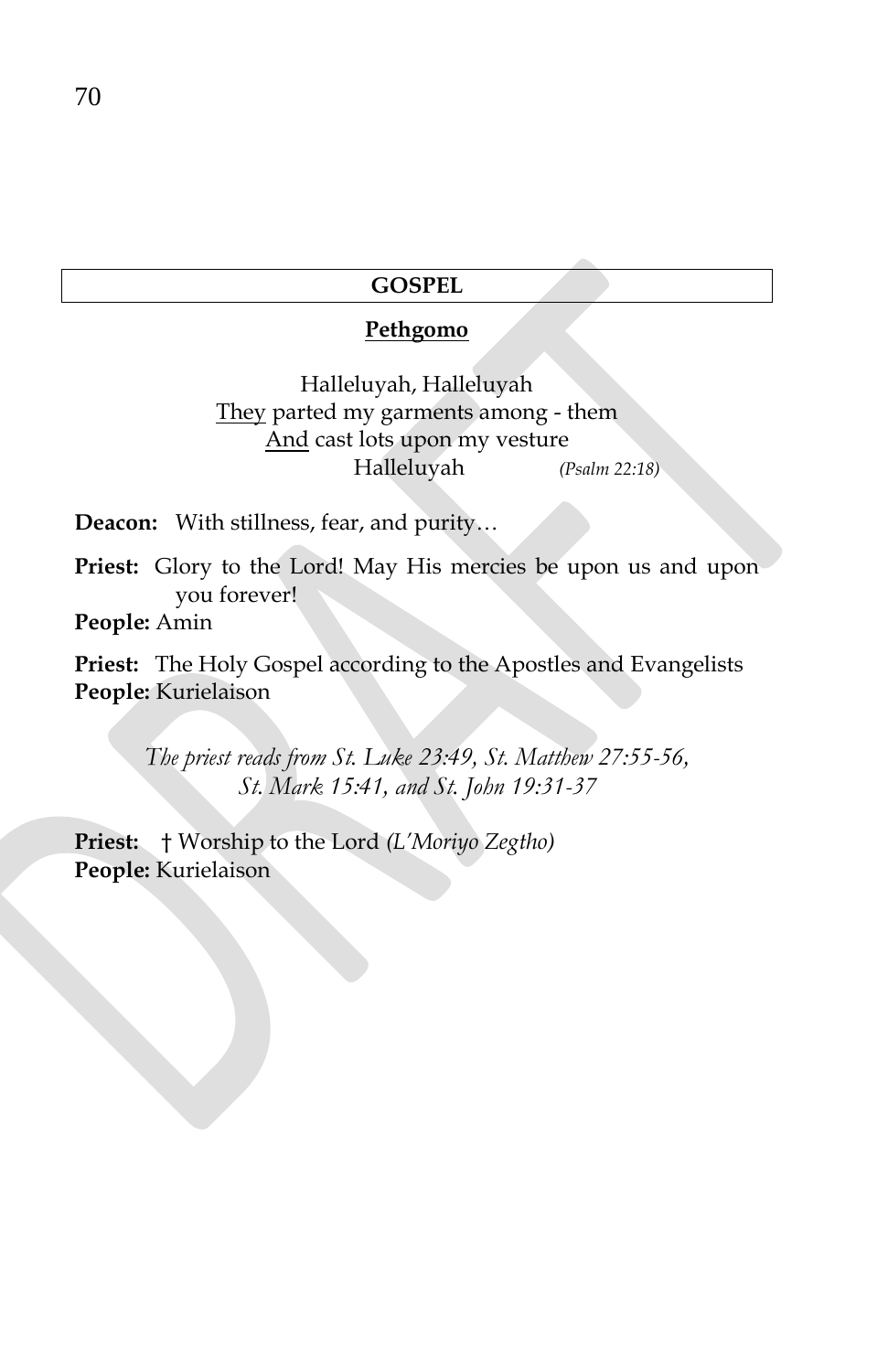## **ADORATION OF THE CROSS**

## *(English)*

We bow before Your Cross, Which brought salvation for our souls, And we - cry out with the thief, O Christ, "Remember us when – You – come!"

### *(Syriac)*

Soghdeenan la'Sleebokh D'beh ho furqono l'nafshothan W'am ga-yoso omreenan Mshiho Eth'darkharain Mo-do-the-at

#### **Hymn for the 2nd Procession**

*(Qum Paulos – Holy Week Tone/Arimathyanaattil)*

Joseph, the man from Arimathea, Who was good and just, went to Pilate He sought the body of the Messiah And Joseph pleaded before Pilate:

"O judge, give to me – our Savior's body I wish to bury – this bless`ed - treasure - myself. The Jews crucified Jesus on the Cross Grant me, my Lord, that I may rejoice"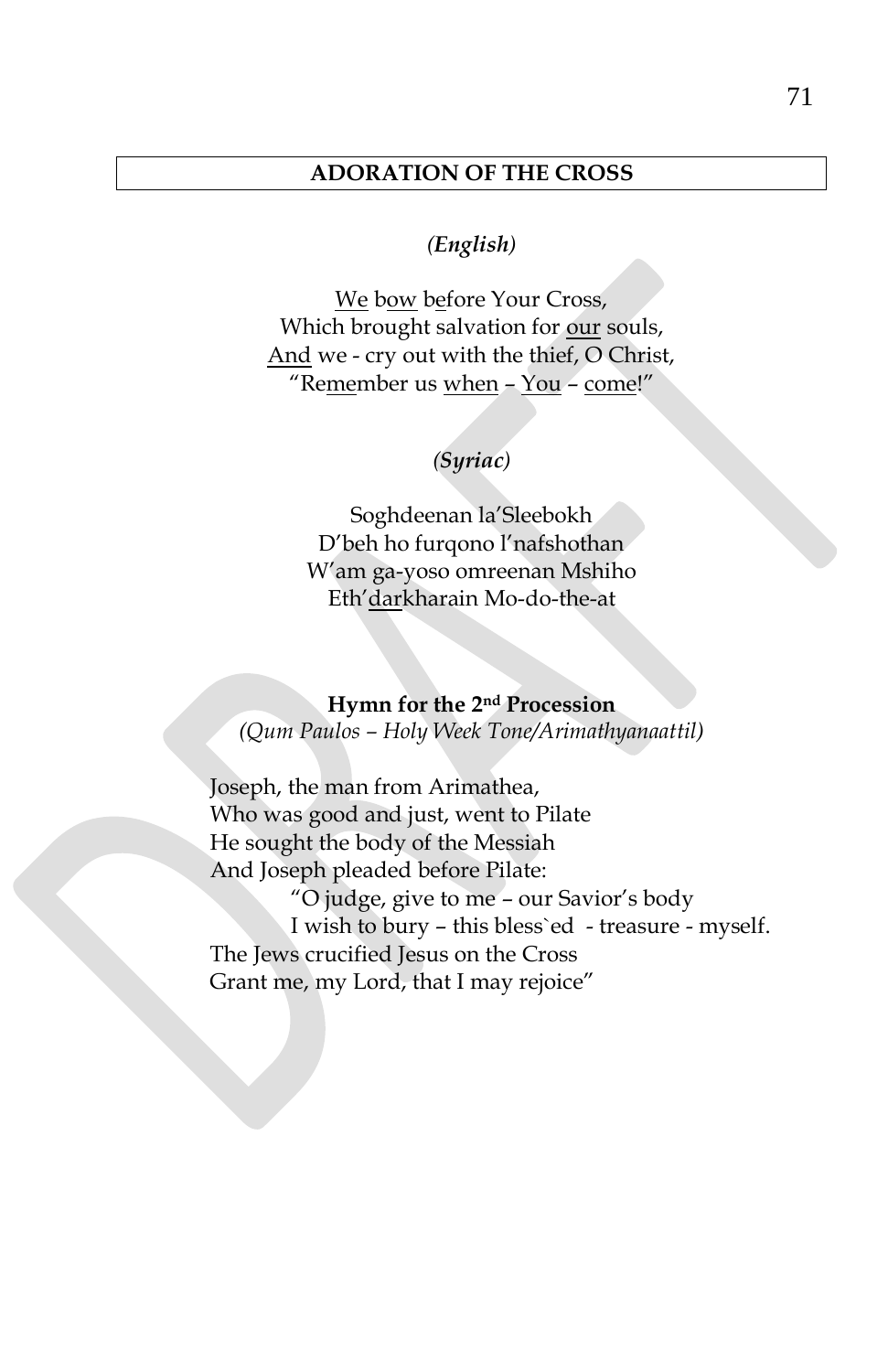## **EXALTATION OF THE CROSS**

#### **THE EAST**

#### **Priest: † Glory be to the Father, and to the Son, and to the Holy Spirit.**

**People:** May His mercy and compassion be upon us, / weak and sinful, / in both worlds forever and ever. / Amin.

**Priest:** Christ our God, Who was crucified for the redemption of our race, may Your Cross be for us the sign of tranquility, the banner of victory and the armor of salvation. Protect us all under its wings, and keep us by its victorious power, our Lord and our God, forever.

**People:** Amin

## **Eqbo**

Lord, You were nailed to the Cross By the hands of wicked men. When you stretched out Your two hands, You held the earth's four quarters. O Lord, the sun was darkened When it saw You on the Cross; Night darkened the midday sky; Your cry shook heaven and earth; By Your mercy, you had died; By Your will, your rose from death; You raised Adam from the fall And returned him to Eden; O compassionate Savior, Great is Your loving kindness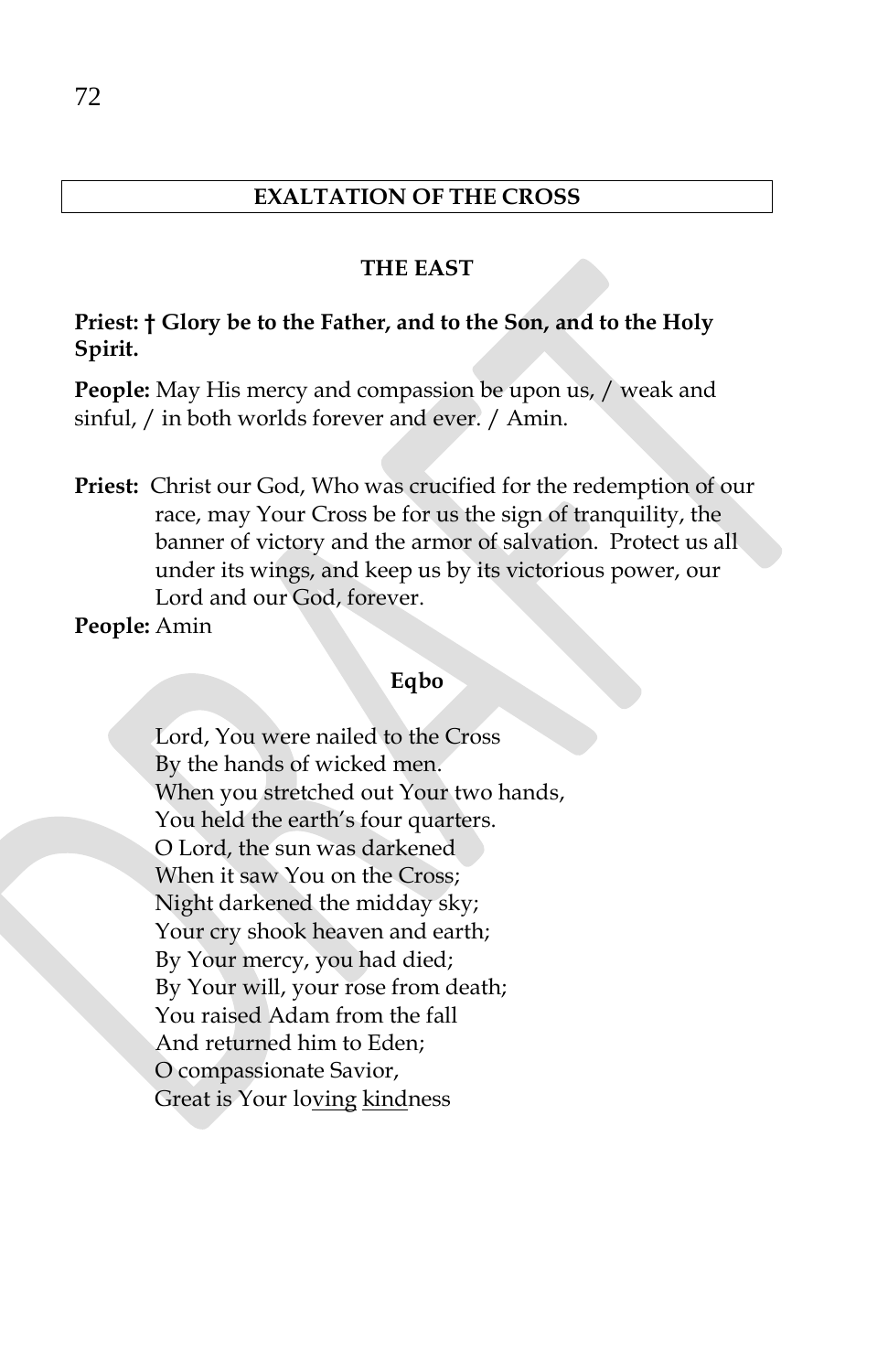## **Pethgomo**

*You have given me the shield of salvation (Psalm 18:35)*

The tree of life in Eden, Which was placed in the garden, Was a type of the Lord's Cross From which the fruit of life grows. As we venerate the Cross Heaven and the earth rejoice Together with them, we say:

*Kurieleison, Kurieleison, Kurieleison*

# **THE WEST**

# **Priest: † Glory be to the Father, and to the Son, and to the Holy Spirit.**

**People:** May His mercy and compassion be upon us, / weak and sinful, / in both worlds forever and ever. / Amin.

Priest: Make us worthy, O Lord God, that the flock of our faithful may be protected by the sign of Your victorious cross from all the destructive, cunning devices of the rebellious adversary, from the wickedness of evil-doers, and from the vicious. O Christ, the Shepherd Who was slain on account of us, to You we offer up glory, now and always, forever and ever. **People:** Amin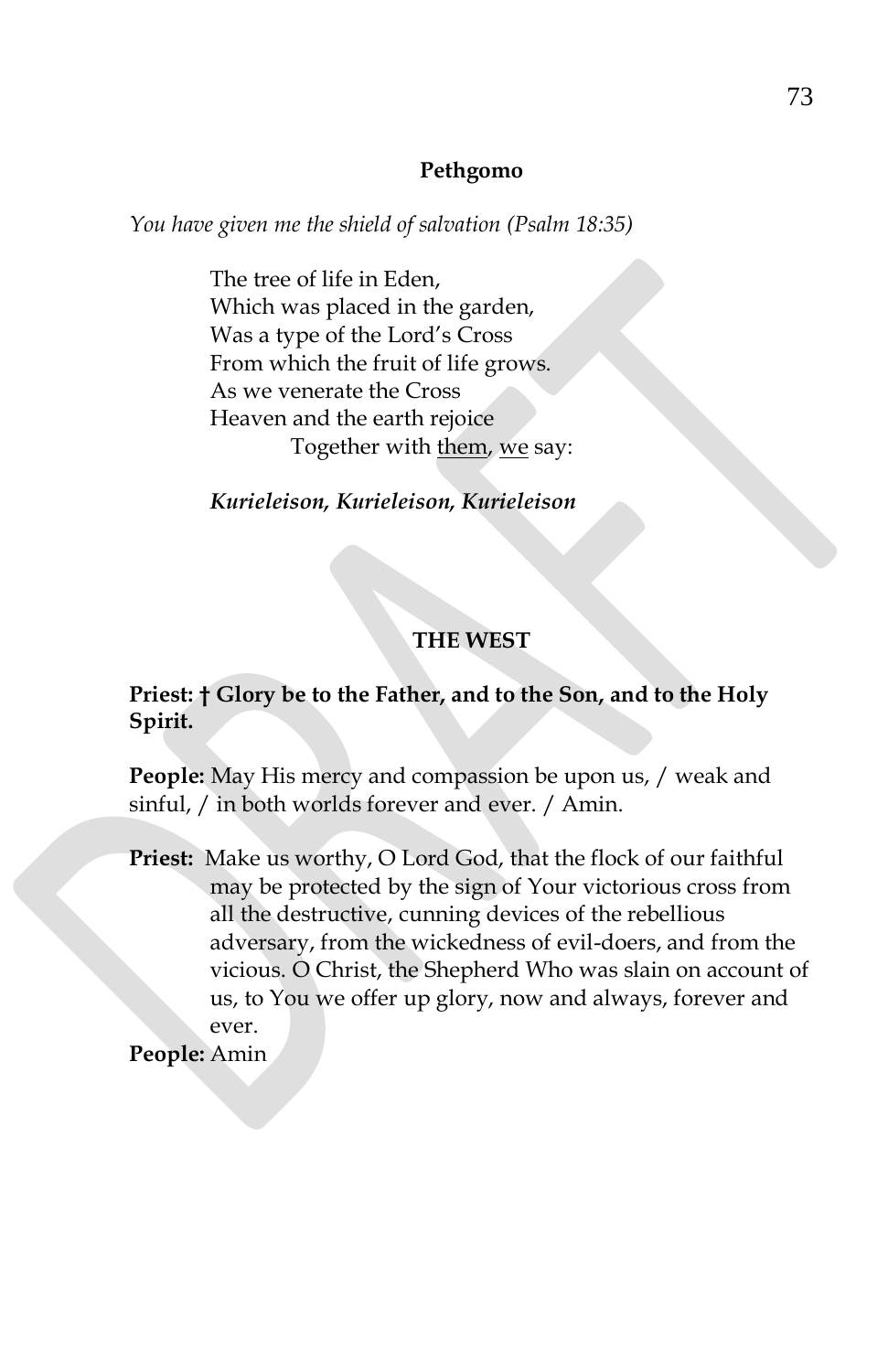## **Eqbo**

Christ, when you were crucified In the midst of creation, The temple's curtain was torn When it saw You on the Cross All the earth trembled in fear Cry`ing aloud and say`ing: "O Lord of our forefathers Bless`ed are you,  $Q$  my Lord!'

## **Pethgomo**

*Your right hand shall uphold me and your discipline shall make me great (Psalm 18:35)*

The thicket that caught the ram, Which spared Isaac from his death, Was a type of the Lord's Cross By which the whole world was saved. As we venerate the Cross Heaven and the earth rejoice; Together with them, we say:

*Kurieleison, Kurieleison, Kurieleison*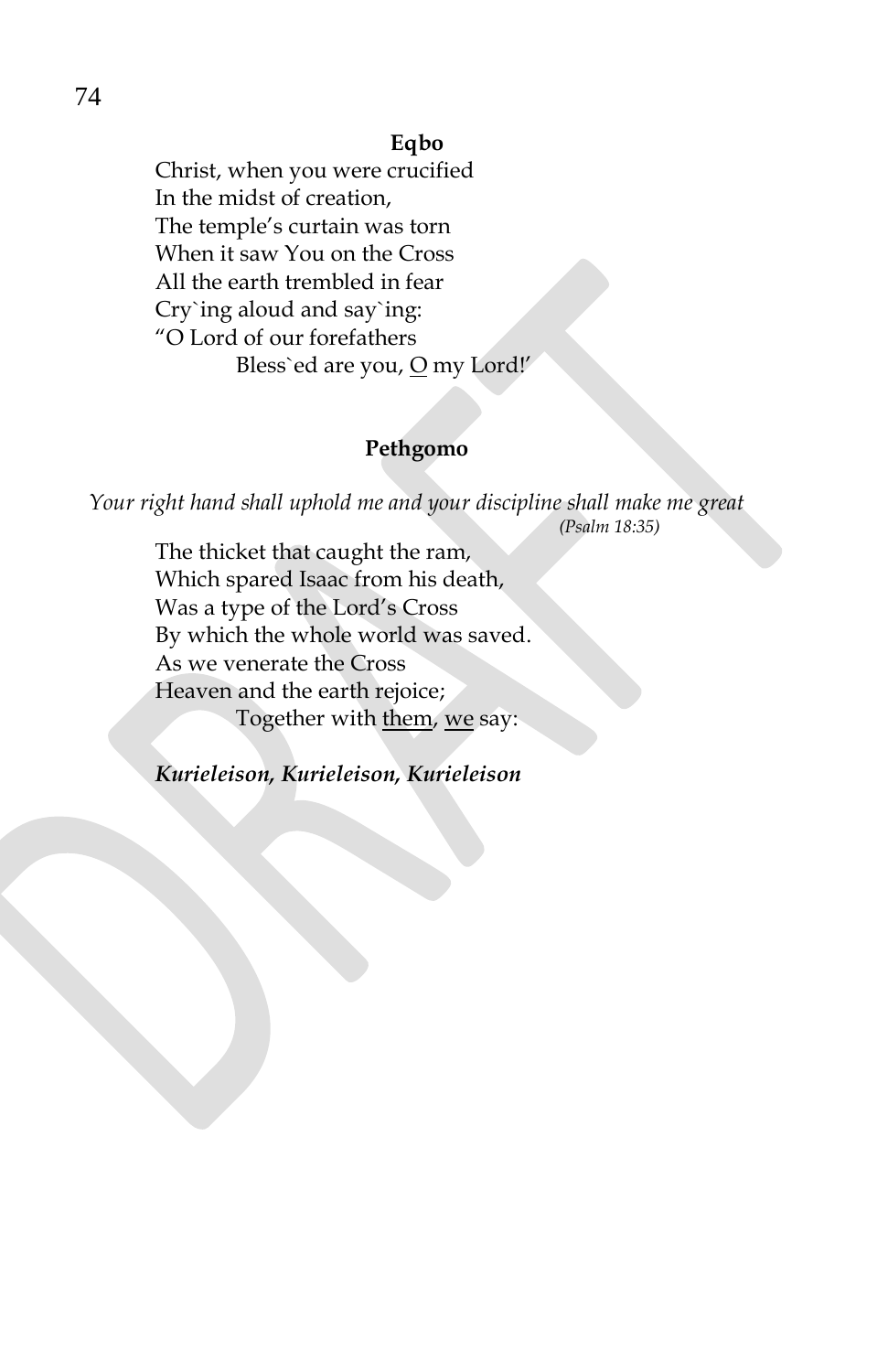## **THE NORTH**

# **Priest: † Glory be to the Father, and to the Son, and to the Holy Spirit.**

**People:** May His mercy and compassion be upon us, / weak and sinful, / in both worlds forever and ever. / Amin.

**Priest:** Grant us, O Lord, that we may offer true worship in spirit and in truth to Your adorable and life-giving Cross. May we joyfully sing, with pure confession and sincere minds, before the sign of the Cross. May the Church that glorifies it in faith be delivered from all kinds of injuries and may her children be preserved from every danger. To You we offer up glory and praise, O Christ our God, Who was crucified for the salvation of the whole world, now and always, forever and ever.

**People:** Amin

## **Eqbo**

You willingly bore the Cross On Golgotha for our sake; You destroyed and abolished The sting of covetous death; You delivered from Sheol Those who laid prostrate in death; With victor*ious* melodies And with songs of the spirit We worship You, O Lord God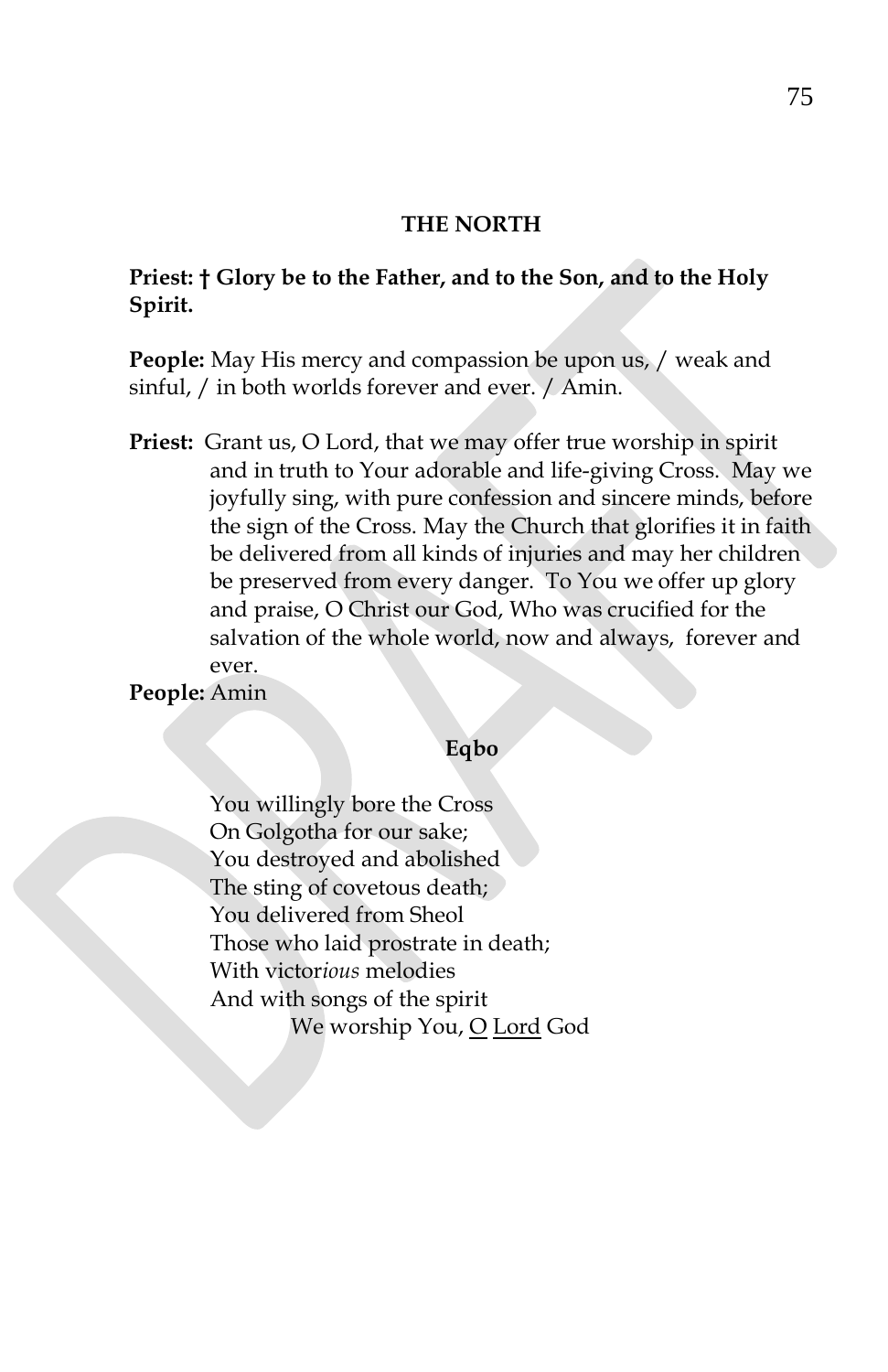## **Pethgomo**

*Through You we will pierce our enemies; through Your name we will tread them under that hate us*

*(Psalm 44:5)*

The staff which Jacob embraced Was a type of the Lord's Cross. Christ, Our Shepherd, trampled death; He devastated Sheol; As we venerate the Cross Heaven and the earth rejoice Together with them, we say:

*Kurieleison, Kurieleison, Kurieleison*

# **THE SOUTH**

# **Priest: † Glory be to the Father, and to the Son, and to the Holy Spirit.**

**People:** May His mercy and compassion be upon us, / weak and sinful, / in both worlds forever and ever. / Amin.

**Priest:** May your Cross, O Lord, be for Your Church an armor of salvation and an invincible arm by which she may pierce the mystical powers who fight against her. When she comes out victorious from the battle, may her shepherds and doctors rejoice in the power of Your Holy Spirit, may her priests and deacons minister in purity, may the kings and their armies lead a life of peace and tranquility, and may all the faithful enjoy abundant blessings. To You we offer up glory, honor, and dominion, with Your Father and Your Holy Spirit, now and always, forever and ever.

**People:** Amin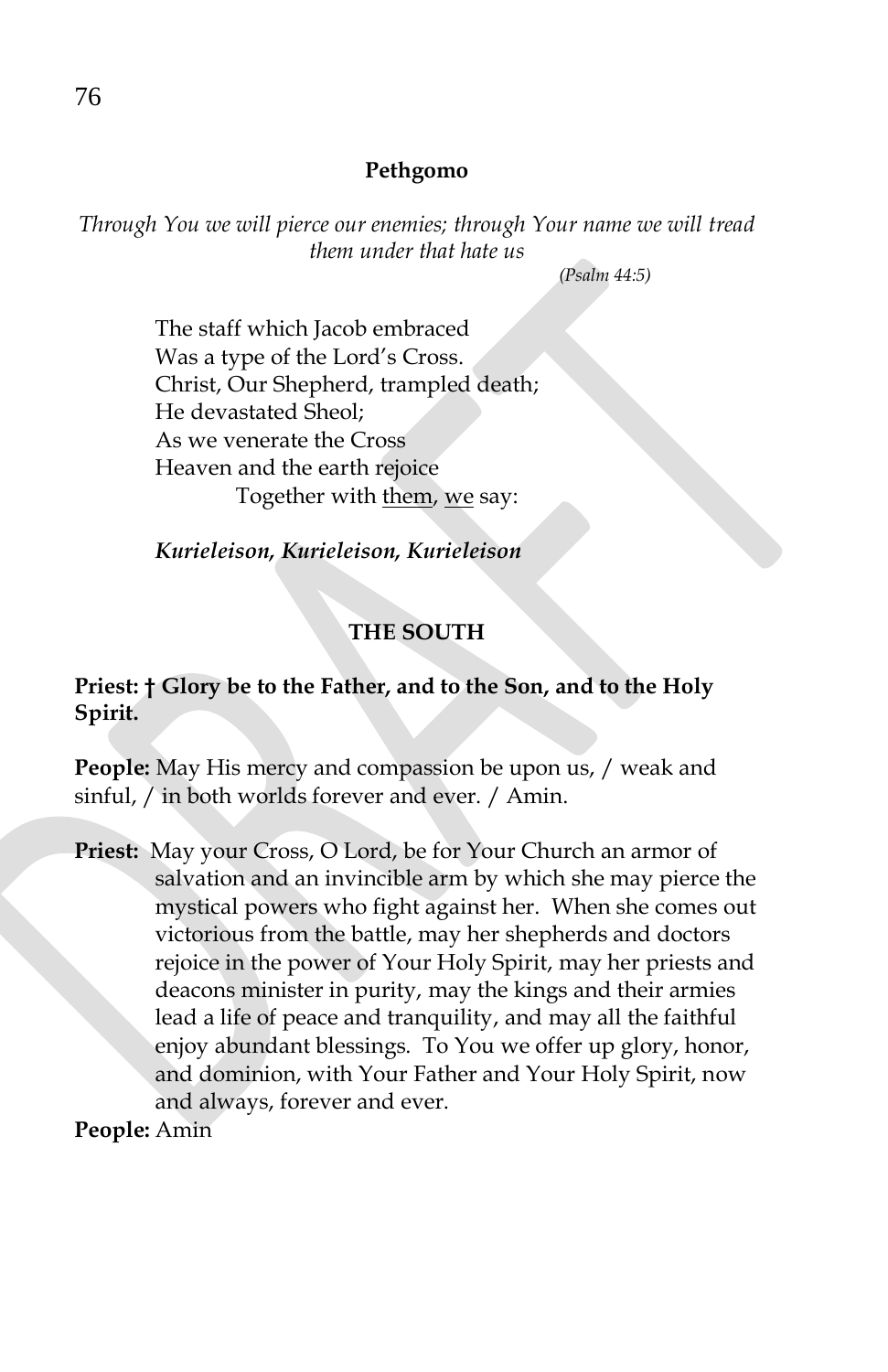## **Eqbo**

Blessed be the One Who was Crucified on Golgotha By the ignorant people. By the Cross He has saved us; We, therefore, cry out with joy With the thief on the right side: "Remember us, Christ our Lord, When You come to Your kingdom!"

## **Pethgomo**

*You have saved us from those who hate us, and have put to shame our*

*enemies*

*(Psalm 44:7)*

The ark of the just Noah, In which a remnant of life Was reserved for creation, Was a type of the Lord's Cross From which good tidings flow forth As we venerate the Cross, Heaven and the earth rejoice; Together with them, we say:

*Kurieleison, Kurieleison, Kurieleison*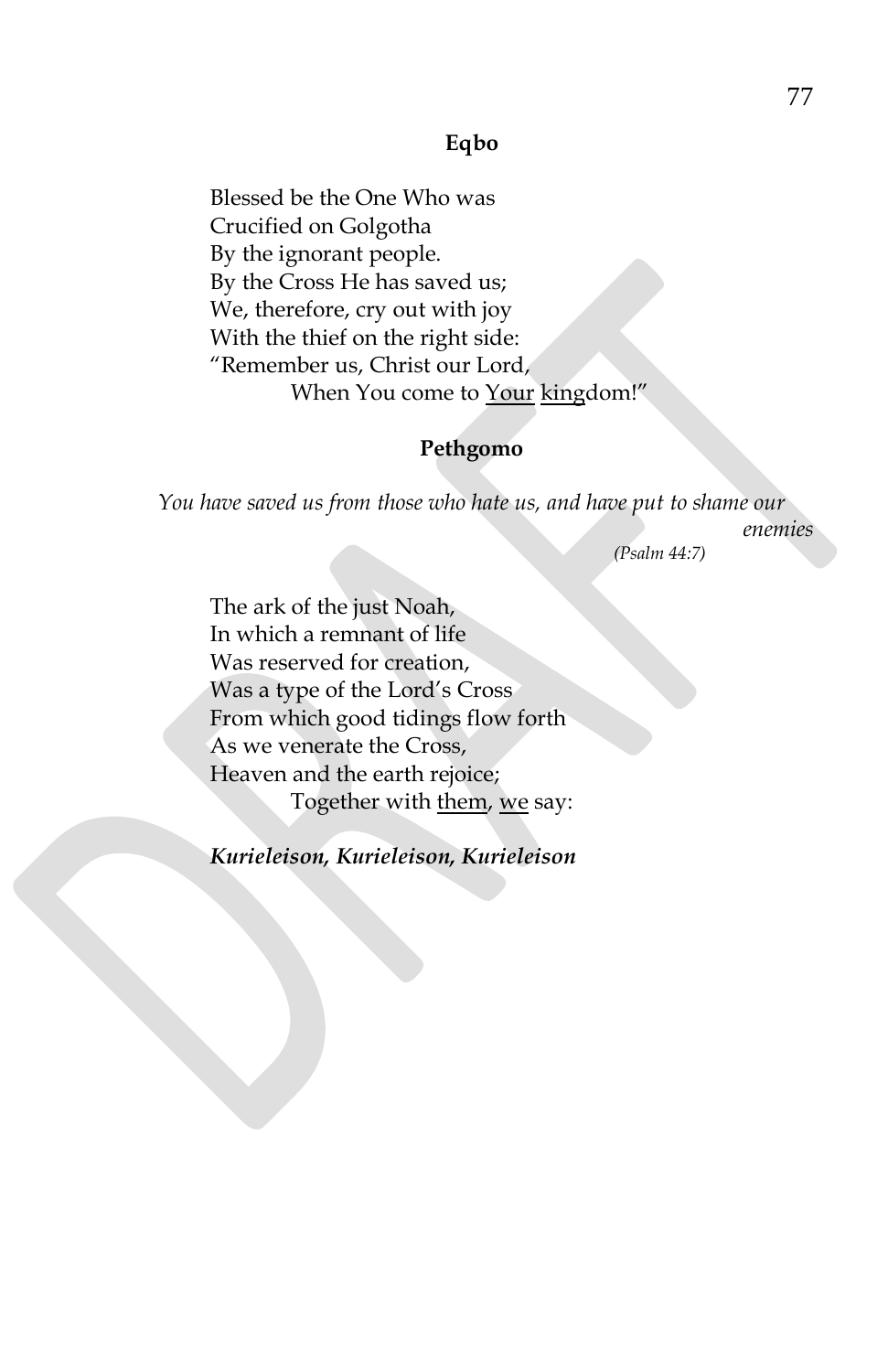# **THE BLESSING OF THE FOUR CORNERS OF THE WORLD**

*Turning to the East, the priest shall say:*

**Priest:** To the One – angels serve, **Response:** Holy are – You, O God!\_\_

Priest: To the One – cherubim bless, **Response:** Holy are – You, Almighty!

Priest: To the **One** - seraphim hallow, **Response:** Holy are – You, Immortal

**Priest:** O Sinners, with repentance, entreat say`ing: **Response:** O Christ, who was crucified for us sinners,\_\_

have mercy on us!

*(Turning to the west)*

**Priest:** To the One – fiery hosts praise, **Response:** Holy are – You, O God!\_\_

**Priest:** To the One – spiritual beings exalt, **Response:** Holy are – You, Almighty!

Priest: To the **One** - mortals worship, **Response:** Holy are – You, Immortal

**Priest:** Children of the faithful Church, entreat say`ing: **Response:** O Christ, who was crucified for us sinners,\_\_

have mercy on us!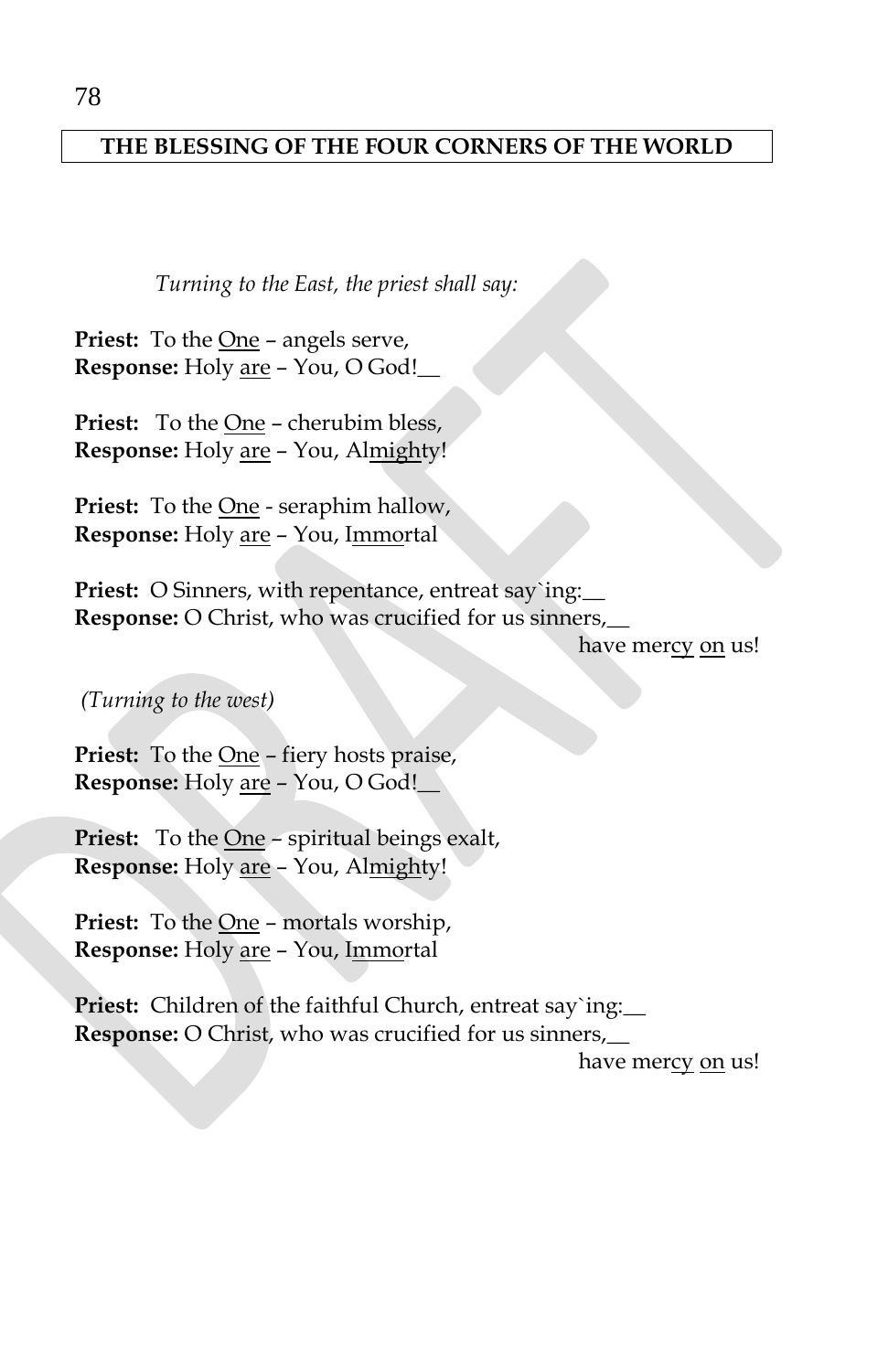*(Turning to the North)*

**Priest:** To the One – whom the heavens praise, **Response:** Holy are – You, O God!\_\_

**Priest:** To the One - those between exalt, **Response:** Holy are – You, Almighty!

Priest: To the <u>One</u> - praised below on earth, **Response:** Holy are – You, Immortal

**Priest:** O Sinners, with repentance, entreat say`ing: **Response:** O Christ, who was crucified for us sinners,\_\_

have mercy on us!

*(Turning to the south)*

**Priest:** Lord, have <u>mercy</u> – upon us **Response**: Lord, be kind - and have mercy Priest: Lord, accept our service and our entreaties;

Have mercy on us

**Response:** Glory to – You, O God **Priest:** Glory to - You, Creator **Response**: Glory to You, Christ the King, Who has mercy\_\_

upon us sinners…*Barekmor.*

*Our Father, Who art in heaven…*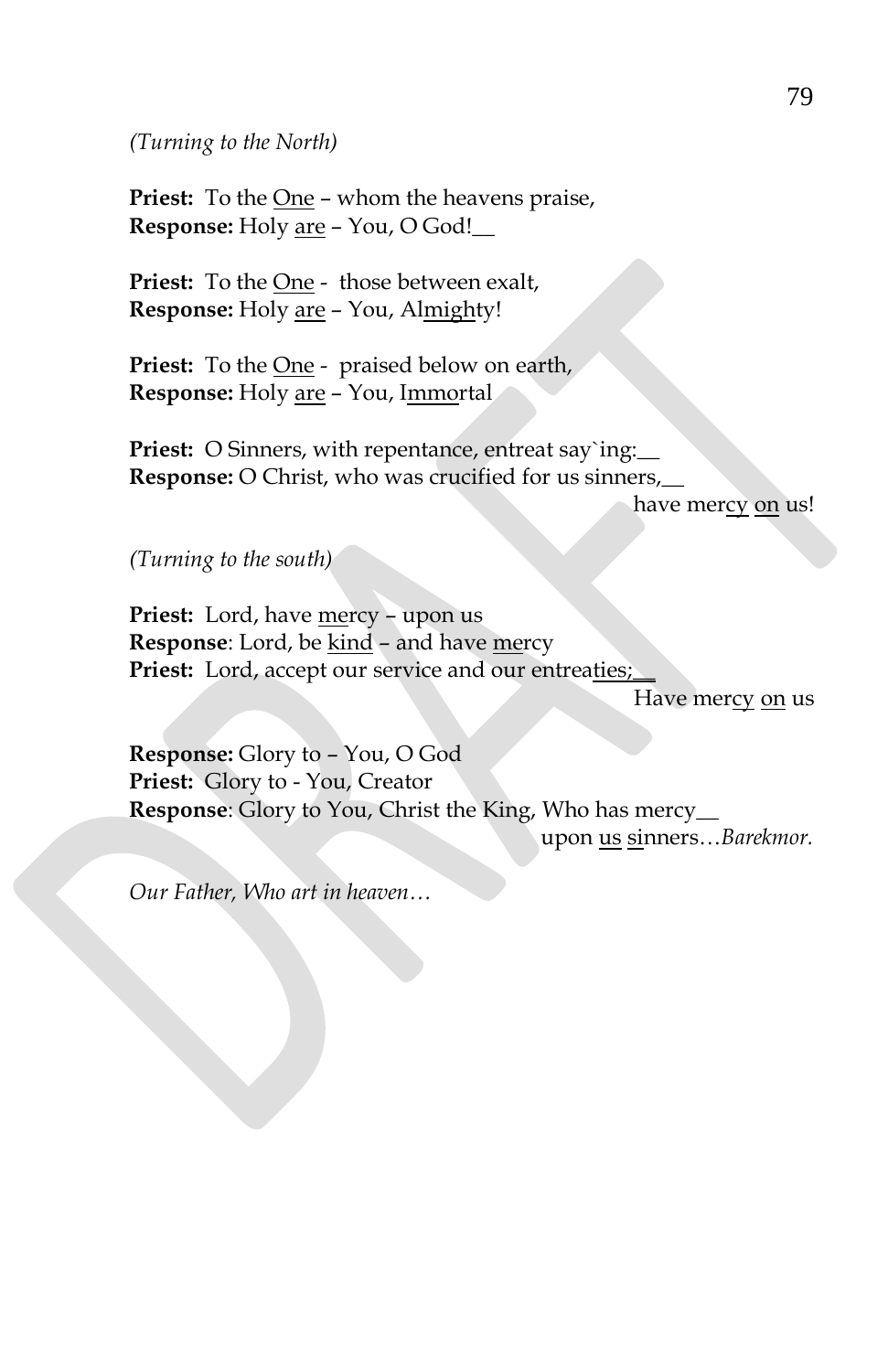# **THE SERVICE OF THE BURIAL**

*Following the Exaltation of the Cross, the celebrant carries the cross in his arms, symbolizing the carrying of the body of our Lord. The following hymn may be sung as the priest returns to the altar for the burial.*

#### **PROCESSION HYMN**

*(Asdeth Re'yon/Sleeba Tholinmel Thaangi)*

Joseph and Nicodemos Took You down, Lord, from the Cross They carried You as if dead But life is hidden in You They embalmed You with spices And wrapped You in fine linen They laid You in a new tomb With a stone against the door. The departed watch for You The dead await Your return They praise You, Eternal One, Who did die of His own will Bless'd is Your Passion, O Lord And the shame You bore for us

*As the priest completes the Burial of the Cross on the altar, now veiled, the people shall chant "Kurieleison" repeatedly. After the priests and deacons return from the altar, the congregation shall chant the Trisagion for the first time since the start of the Passion Week, found on page 84.*

**People**: Kurieleison *(Lord, have mercy)*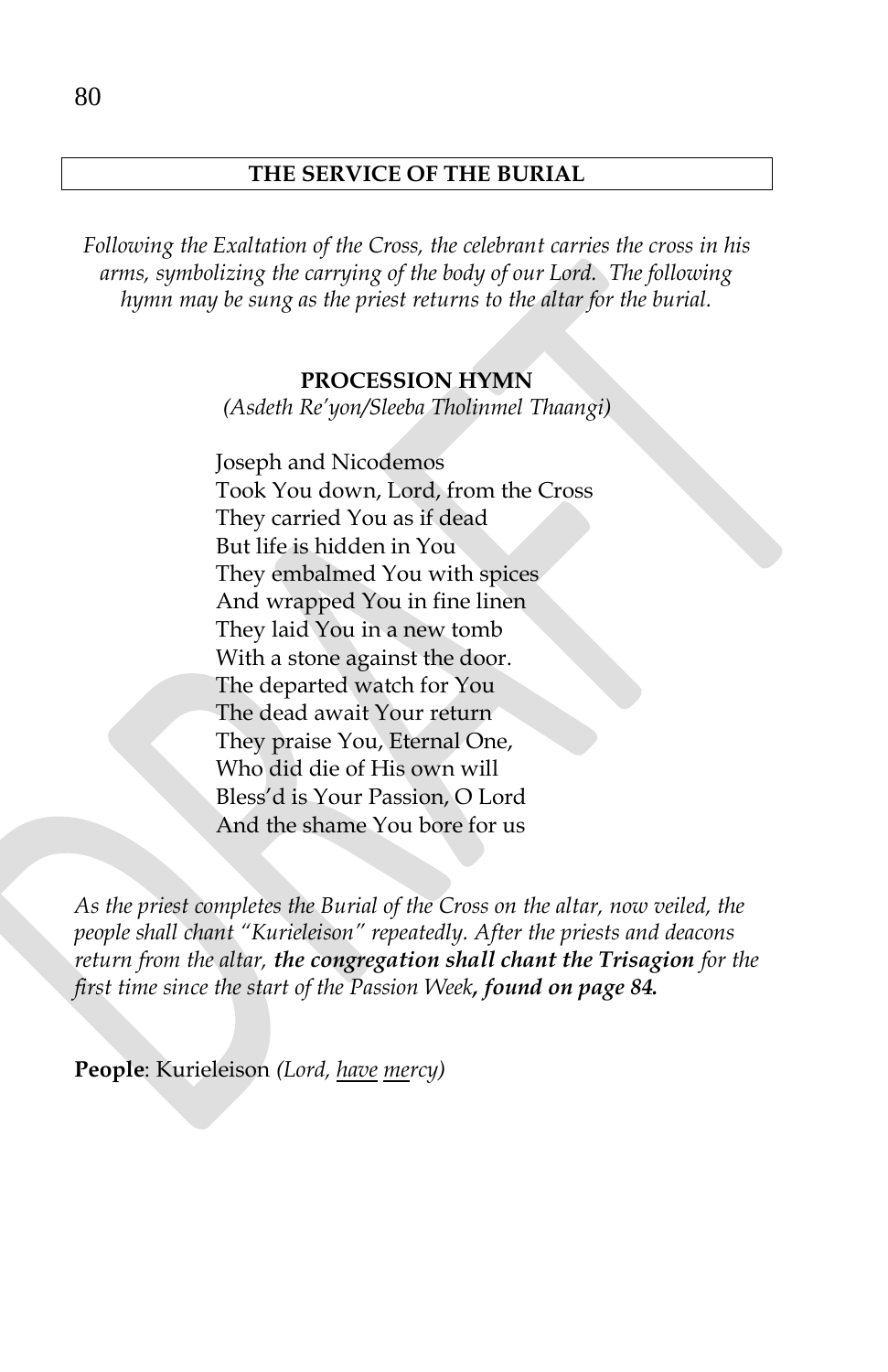# **QUQLIYON**

*(Based on Psalm 88 - Tone 7)<sup>1</sup>*

Like a noble among the dead – Hal, Hal, Like the slain who lie – in the grave

You have laid me in the lowest pit - Hal, Hal, In the darkness of the sha-dow of death

Behold, You will show wonders to the dead – Hal, Hal, The mighty ones shall rise – and praise You…*Barekmor*

*Shub'ho…Men Olam…*

#### **Eqbo**

The bur`i`al of our King Is life for the human race Had He not laid in the tomb, The high gates of Paradise Would have never been opened. Make the souls of Your servants Who have slept, Lord, in Your hope To have rest in Paradise

*Staumen Kalos, Kurielaison*

 $\overline{a}$ 

*(Promion & Sedro)*

<sup>&</sup>lt;sup>1</sup> The Seventh Tone is the tone used for departed priests. In this case, it is sung for Christ, our High Priest.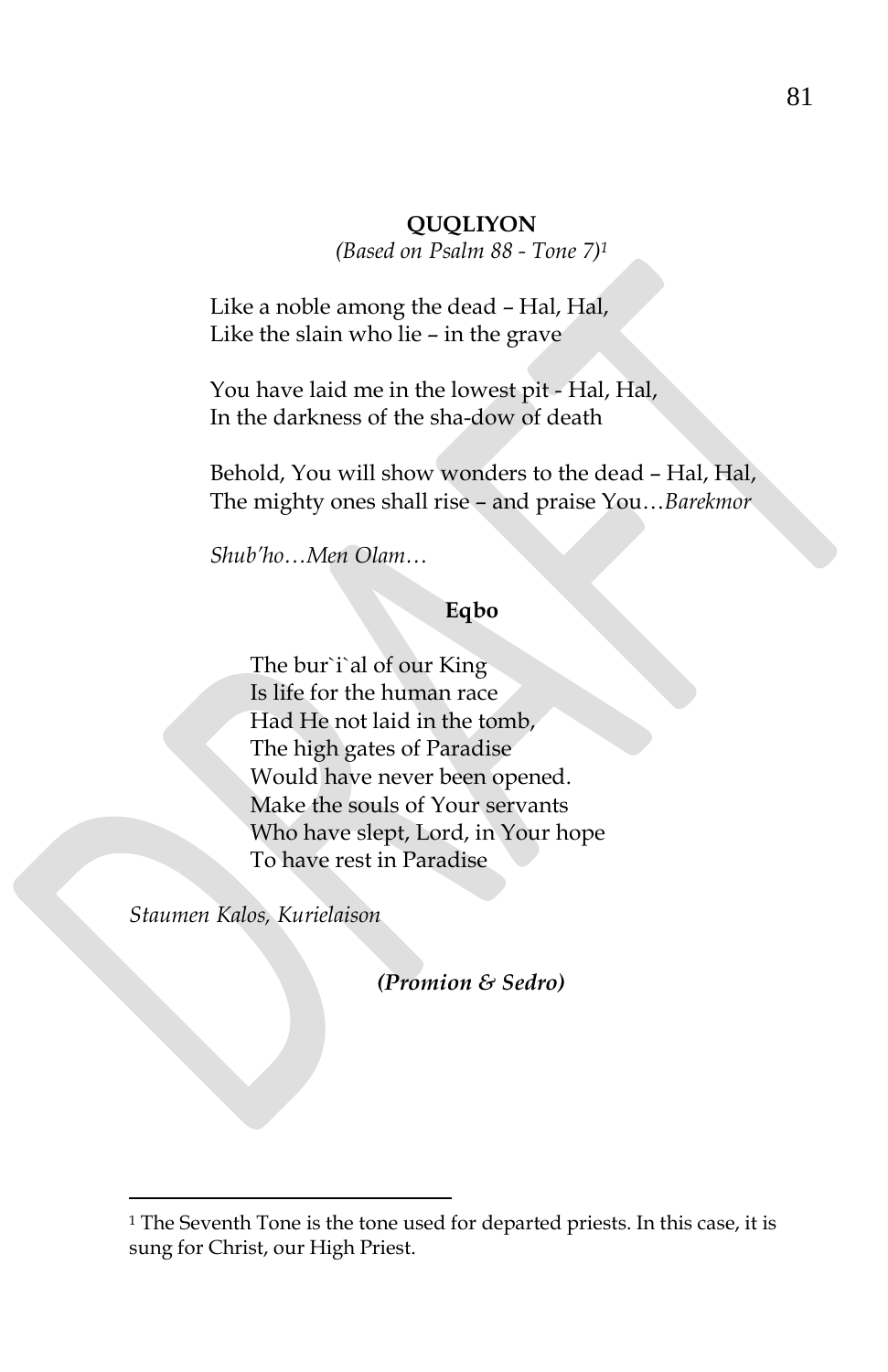# **QOLO**

# *(Lok Moriyo Qorenan)*

The Living One came to the place of the dead There He preached forgiveness and the re-surrection He broke and cut asunder the gates of hell He dissolved the vict`ry and pow`er – which death held Bless`ed is – the One Who gives life, The Watcher – who awakens us Bless`ed is He who gave life to us – by His death…*Barekmor*

*Shub'ho…Men Olam…*

King David said, "My life went down to the pit." *(Ps. 88:4)* And prefigured the true King, the Christ – who cries out, "The crucifier's wickedness filled my soul I was counted among those who go - to the pit; In She`ol, – I will raise the dead I will loose – the bonds of slav`ry I will rise and the crucifiers – will be shamed."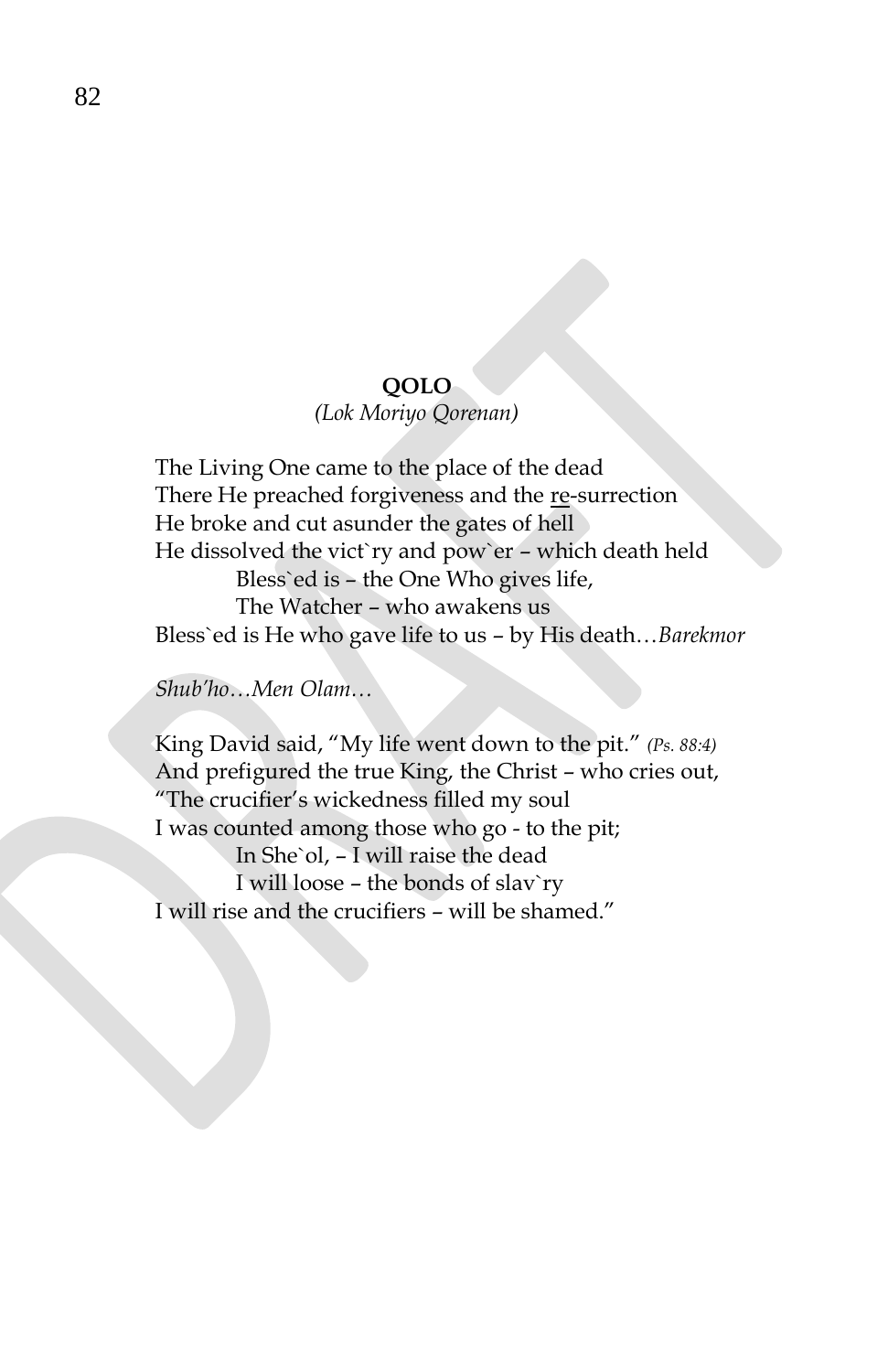# *Hymn of the Angels*

# **As the angels and archangels on high in heaven sing praise, / so we poor children of earth sing praise and say:**

At all times and at all seasons, glory to God in the heights, / and on earth, peace and tranquility and good hope for the sons of men.

**We praise You, we bless You, we worship You, / we raise up a hymn of praise to You.**

We give thanks to You because of Your great glory, / Lord our Creator, King of Heaven, / God the Father Almighty.

**Lord God, only Son, Jesus Christ, with the Holy Spirit; Lord God, Lamb of God, Son and Word of the Father, /who take away, or rather have taken away, the sin of the world; / have mercy upon us.**

You who take away, or rather have taken away the sin of the world, / incline Your ear to us and receive our prayers;

**You who sit in glory at the right hand of the Father, / have compassion on us.**

Because You only are holy, You only, Lord Jesus Christ, / with the Holy Spirit, in the glory of God the Father. Amin.

**At all times and all the days of my life, / I will bless and praise Your name, which is holy and blessed forever, / and which remains forever and ever.**

Blessed are You, Lord Almighty, God of our fathers, / and Your name is blessed and glorified in praise forever.

**To You belongs glory, to You belongs praise, to You belongs honor, / God of all, Father of truth, / with the only Son and living Holy Spirit, now and always, forever and ever. Amin.**

# *Concluding Prayer*

**O Lord Jesus Christ, do not close the door of Your mercy in our faces.** We confess that we are sinners, have mercy upon us. / O Lord, Your love made you descend to us from Your place, /that by Your death our death might be abolished. / Have mercy upon us. Amin.